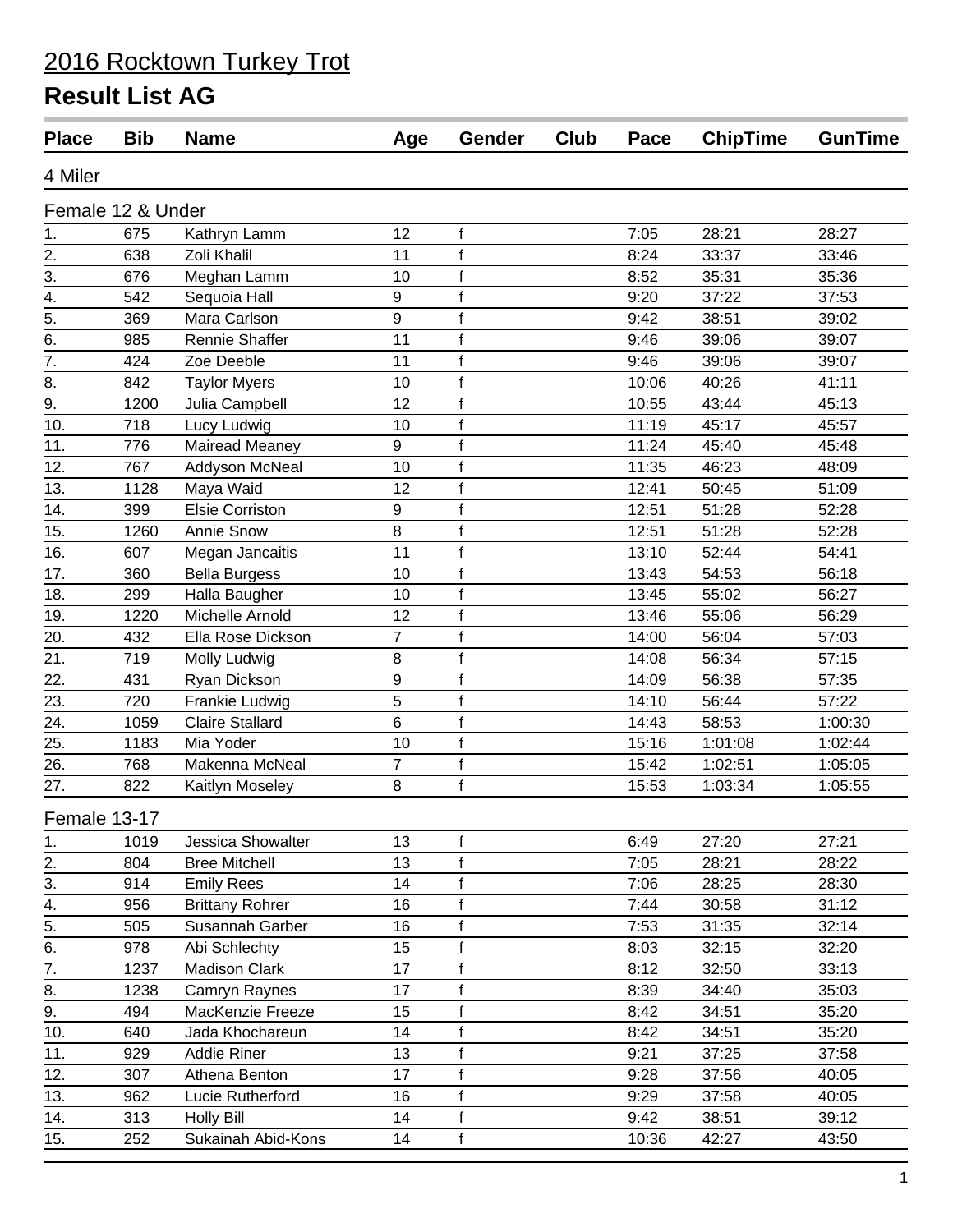| <b>Place</b>     | <b>Bib</b> | <b>Name</b>             | Age | Gender       | Club | Pace  | <b>ChipTime</b> | <b>GunTime</b> |
|------------------|------------|-------------------------|-----|--------------|------|-------|-----------------|----------------|
| 16.              | 891        | <b>Ella Peters</b>      | 15  | f            |      | 11:02 | 44:09           | 45:43          |
| 17.              | 1216       | Hannah Godfrey          | 14  | $\mathbf{f}$ |      | 11:35 | 46:21           | 46:59          |
| 18.              | 1140       | <b>Emily Werner</b>     | 16  | $\mathsf{f}$ |      | 11:58 | 47:56           | 48:30          |
| 19.              | 805        | <b>Taylor Mitchell</b>  | 14  | $\mathbf{f}$ |      | 12:03 | 48:14           | 49:57          |
| 20.              | 630        | Anita Kalinchuk         | 17  | $\mathbf f$  |      | 12:47 | 51:11           | 51:39          |
| 21.              | 1010       | <b>Emma Shifflett</b>   | 14  | $\mathsf{f}$ |      | 12:54 | 51:37           | 52:02          |
| 22.              | 761        | Katie McLaughlin        | 13  | $\mathsf f$  |      | 13:05 | 52:24           | 53:33          |
| 23.              | 1016       | Jennifer Shoemaker      | 16  | $\mathsf f$  |      | 13:26 | 53:48           | 54:15          |
| 24.              | 699        | <b>Brynna Lister</b>    | 13  | f            |      | 14:51 | 59:25           | 1:01:03        |
| 25.              | 847        | Sinead Nardi-White      | 14  | $\mathsf f$  |      | 15:16 | 1:01:05         | 1:03:27        |
| 26.              | 409        | Chloe Czachor           | 15  | $\mathsf f$  |      | 15:16 | 1:01:08         | 1:03:28        |
| 27.              | 1231       | Morgan Hill             | 14  | $\mathbf f$  |      | 16:16 | 1:05:06         | 1:06:10        |
| 28.              | 1108       | <b>BRIDGET TROUTMAN</b> | 13  | $\mathsf f$  |      | 19:33 | 1:18:16         | 1:18:31        |
| Female 18-24     |            |                         |     |              |      |       |                 |                |
| 1.               | 589        | Erin Horil              | 23  | f            |      | 6:05  | 24:23           | 24:26          |
| $\overline{2}$ . | 405        | Danielle Crist          | 22  | $\mathbf{f}$ |      | 6:49  | 27:20           | 27:26          |
| $\overline{3}$ . | 863        | Lauren Onestak          | 19  | $\mathsf f$  |      | 6:54  | 27:40           | 27:53          |
| $\overline{4}$ . | 955        | Kelly Rohrer            | 18  | $\mathsf f$  |      | 6:54  | 27:40           | 27:53          |
| $\overline{5}$ . | 1153       | <b>Carter Williams</b>  | 24  | $\mathbf{f}$ |      | 7:05  | 28:22           | 28:25          |
| 6.               | 722        | Leslie Lyford           | 23  | $\mathsf{f}$ |      | 7:26  | 29:46           | 30:02          |
| $\overline{7}$ . | 665        | Lanae Kreider           | 24  | f            |      | 7:35  | 30:23           | 30:31          |
| 8.               | 1011       | Bekky Shindyapin        | 23  | f            |      | 7:38  | 30:35           | 30:58          |
| 9.               | 602        | Leah Jacobs             | 23  | f            |      | 7:41  | 30:45           | 30:49          |
| 10.              | 308        | Kate Bentrem            | 20  | $\mathsf f$  |      | 7:43  | 30:55           | 31:39          |
| 11.              | 386        | Marissa Collier         | 21  | $\mathsf{f}$ |      | 7:47  | 31:12           | 31:57          |
| 12.              | 666        | Kailyn Kreider          | 19  | $\mathsf{f}$ |      | 7:49  | 31:17           | 31:27          |
| 13.              | 1255       | Mary Zook               | 20  | $\mathsf{f}$ |      | 7:51  | 31:28           | 32:13          |
| 14.              | 591        | Alanah Horning          | 22  | $\mathbf{f}$ |      | 7:53  | 31:36           | 32:12          |
| 15.              | 700        | Jenna Llewellyn         | 21  | $\mathbf f$  |      | 8:14  | 32:57           | 33:05          |
| 16.              | 1038       | Kelsey Smith            | 22  | $\mathsf{f}$ |      | 8:20  | 33:24           | 33:51          |
| 17.              | 261        | Katrina Anders          | 24  | $\mathsf f$  |      | 8:20  | 33:24           | 33:50          |
| 18.              | 1239       | Erica Ridgell           | 24  | f            |      | 8:22  | 33:29           | 33:45          |
| 19.              | 884        | Laura Pearson           | 19  | f            |      | 8:23  | 33:36           | 34:28          |
| 20.              | 541        | <b>Molly Haas</b>       | 23  | f            |      | 8:28  | 33:53           | 35:23          |
| 21.              | 1031       | Maria Skladanowski      | 21  | f            |      | 8:32  | 34:12           | 34:30          |
| 22.              | 323        | Jessica Blosser         | 24  | $\mathsf f$  |      | 8:36  | 34:28           | 34:49          |
| 23.              | 1013       | Vica Shindyapin         | 19  | f            |      | 8:49  | 35:18           | 35:45          |
| 24.              | 1047       | Larissa Souza           | 23  | $\mathsf f$  |      | 8:49  | 35:20           | 37:06          |
| 25.              | 388        | <b>Tricia Comfort</b>   | 24  | $\mathsf f$  |      | 8:50  | 35:21           | 36:25          |
| 26.              | 283        | Ellen Atwood            | 20  | $\mathsf f$  |      | 8:56  | 35:46           | 36:31          |
| 27.              | 1094       | <b>Tara Tinsley</b>     | 22  | f            |      | 8:58  | 35:54           | 37:19          |
| 28.              | 468        | <b>Erica Estes</b>      | 24  | $\mathsf{f}$ |      | 9:03  | 36:14           | 36:32          |
| 29.              | 1012       | Vera Shindyapin         | 21  | $\mathsf{f}$ |      | 9:06  | 36:25           | 36:51          |
| 30.              | 633        | Clara Keane             | 23  | $\mathsf{f}$ |      | 9:07  | 36:30           | 36:38          |
| 31.              | 1062       | Kaylin Stenson          | 20  | $\mathbf{f}$ |      | 9:08  | 36:35           | 37:32          |
| 32.              | 1265       | Katie Roy               | 24  | $\mathsf{f}$ |      | 9:13  | 36:54           | 38:07          |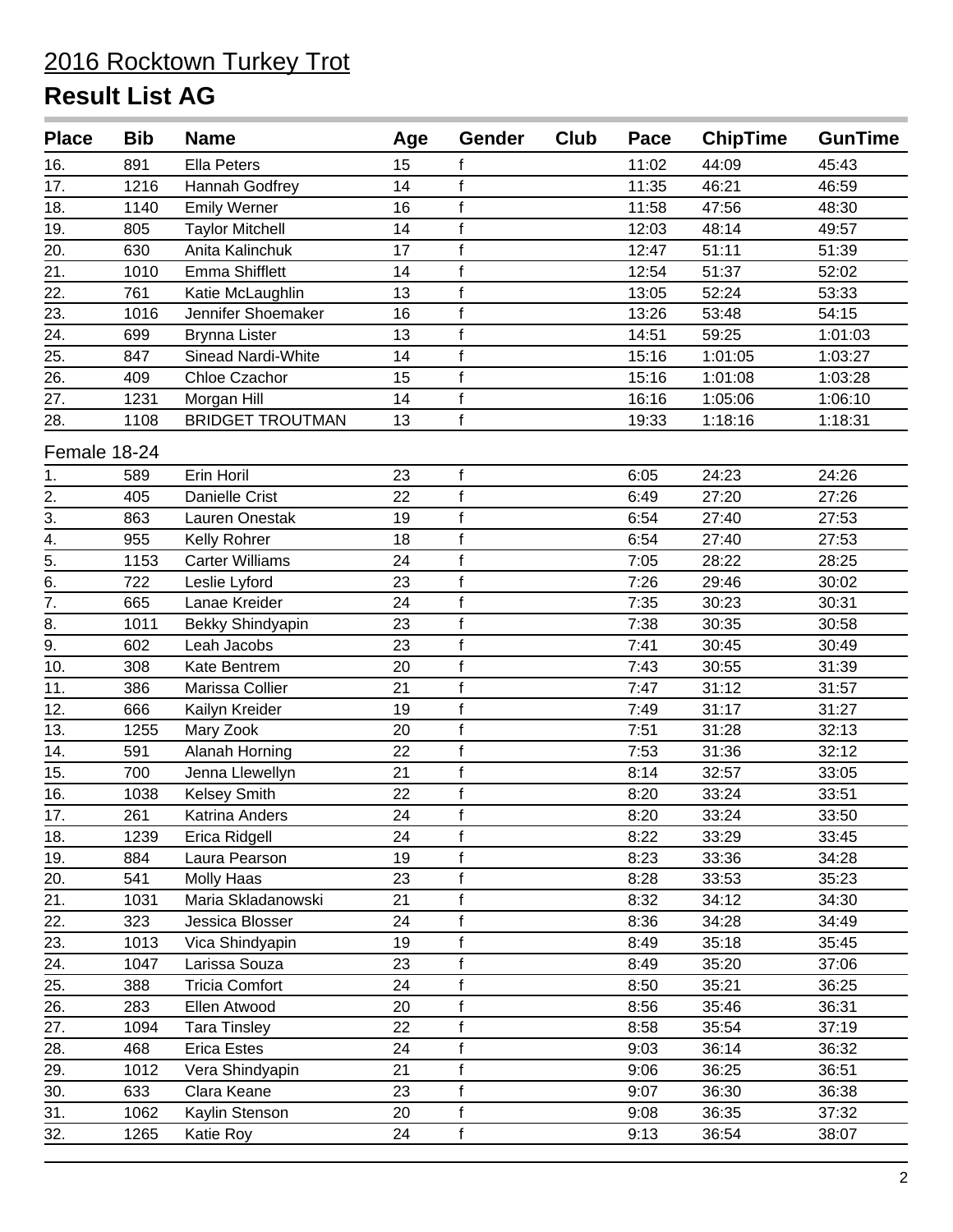| <b>Place</b> | <b>Bib</b> | <b>Name</b>               | Age | Gender       | Club | Pace  | <b>ChipTime</b> | <b>GunTime</b> |
|--------------|------------|---------------------------|-----|--------------|------|-------|-----------------|----------------|
| 33.          | 954        | <b>Allison Rohrer</b>     | 21  | f            |      | 9:14  | 36:57           | 38:27          |
| 34.          | 1269       | Monica Brunk              | 20  | f            |      | 9:15  | 37:04           | 37:49          |
| 35.          | 753        | Shannon McClay            | 21  | $\mathsf f$  |      | 9:17  | 37:11           | 38:25          |
| 36.          | 1061       | <b>Heather Stempien</b>   | 24  | $\mathsf f$  |      | 9:22  | 37:30           | 38:53          |
| 37.          | 556        | Carissa Harnish           | 24  | $\mathsf f$  |      | 9:24  | 37:37           | 38:18          |
| 38.          | 646        | Mackenzie Kinney          | 24  | f            |      | 9:26  | 37:46           | 38:34          |
| 39.          | 951        | Natalie Rohrer            | 23  | $\mathsf f$  |      | 9:28  | 37:54           | 39:02          |
| 40.          | 998        | Jessica Shickel           | 23  | $\mathsf{f}$ |      | 9:33  | 38:13           | 40:15          |
| 41.          | 567        | Morgan Heckman            | 19  | f            |      | 9:38  | 38:33           | 39:52          |
| 42.          | 401        | <b>Brenna Cowardin</b>    | 20  | $\mathsf f$  |      | 9:38  | 38:33           | 39:52          |
| 43.          | 629        | Rachael Kahelin           | 24  | $\mathsf f$  |      | 9:38  | 38:34           | 39:59          |
| 44.          | 290        | <b>Brittany Baker</b>     | 24  | $\mathsf f$  |      | 9:41  | 38:46           | 41:43          |
| 45.          | 1005       | <b>Emily Shickel</b>      | 22  | f            |      | 9:51  | 39:27           | 41:29          |
| 46.          | 353        | Leanne Browning           | 23  | $\mathsf{f}$ |      | 9:52  | 39:29           | 41:08          |
| 47.          | 1002       | <b>Stevie Shickel</b>     | 22  | f            |      | 9:53  | 39:36           | 41:36          |
| 48.          | 649        | <b>Genevieve Kirk</b>     | 23  | $\mathsf f$  |      | 9:59  | 39:58           | 40:40          |
| 49.          | 852        | Bethany Newman            | 18  | f            |      | 10:02 | 40:10           | 41:25          |
| 50.          | 1168       | Victoria Wood             | 22  | $\mathsf f$  |      | 10:03 | 40:15           | 40:59          |
| 51.          | 377        | Ashlie Clar               | 22  | $\mathsf{f}$ |      | 10:04 | 40:17           | 41:39          |
| 52.          | 894        | keyana phelps             | 23  | $\mathsf{f}$ |      | 10:04 | 40:17           | 41:40          |
| 53.          | 1222       | Camille Kidwell           | 22  | f            |      | 10:04 | 40:18           | 41:00          |
| 54.          | 337        | Melissa Brinkley          | 24  | $\mathsf f$  |      | 10:11 | 40:48           | 41:27          |
| 55.          | 597        | Megan Hunter              | 24  | $\mathsf f$  |      | 10:14 | 40:58           | 42:57          |
| 56.          | 599        | Abigail Hunter            | 21  | f            |      | 10:15 | 41:02           | 43:01          |
| 57.          | 590        | Anya Horning              | 24  | $\mathsf{f}$ |      | 10:23 | 41:34           | 42:11          |
| 58.          | 444        | <b>Harriet Dorrington</b> | 24  | $\mathsf f$  |      | 10:23 | 41:35           | 42:29          |
| 59.          | 860        | Meagan Nouis              | 24  | $\mathsf f$  |      | 10:33 | 42:13           | 43:51          |
| 60.          | 1043       | Katrina Sokolyuk          | 21  | f            |      | 10:36 | 42:25           | 43:52          |
| 61.          | 764        | Mary McMahan              | 21  | f            |      | 10:36 | 42:25           | 43:52          |
| 62.          | 443        | Katie Caler               | 23  | $\mathsf{f}$ |      | 10:41 | 42:47           | 43:31          |
| 63.          | 506        | Kenia Garcia              | 23  | $\mathsf f$  |      | 10:42 | 42:52           | 42:58          |
| 64.          | 897        | Natalie Pohlman           | 23  | f            |      | 10:46 | 43:08           | 44:46          |
| 65.          | 593        | Peggy Humes               | 23  | f            |      | 10:52 | 43:32           | 44:07          |
| 66.          | 595        | Elizabeth Hunter          | 22  | $\mathsf f$  |      | 10:53 | 43:36           | 45:35          |
| 67.          | 1257       | Ashton Dean               | 23  | f            |      | 11:03 | 44:13           | 45:33          |
| 68.          | 924        | Jenny Richards            | 20  | $\mathbf{f}$ |      | 11:03 | 44:14           | 45:49          |
| 69.          | 502        | Michelle Galang           | 20  | $\mathsf f$  |      | 11:10 | 44:42           | 45:11          |
| 70.          | 919        | Cheyenne Rhodes           | 23  | $\mathsf{f}$ |      | 11:12 | 44:52           | 45:55          |
| 71.          | 302        | <b>Brooke Baxter</b>      | 23  | f            |      | 11:13 | 44:54           | 45:54          |
| 72.          | 696        | Lauren Lilly              | 20  | f            |      | 11:30 | 46:03           | 46:12          |
| 73.          | 932        | Emma Rion                 | 24  | $\mathsf f$  |      | 11:36 | 46:27           | 46:40          |
| 74.          | 1101       | Leah Travers              | 22  | f            |      | 11:40 | 46:41           | 46:59          |
| 75.          | 952        | Rachel Rohrer             | 19  | f            |      | 12:06 | 48:25           | 49:35          |
| 76.          | 849        | Emma Nelsen               | 19  | f            |      | 12:24 | 49:38           | 51:12          |
| 77.          | 881        | Caitlin Parrish           | 24  | $\mathsf f$  |      | 12:25 | 49:42           | 51:52          |
| 78.          | 272        | <b>Tess Arbegast</b>      | 24  | f            |      | 12:27 | 49:51           | 51:35          |
| 79.          | 275        | Afton Armstrong           | 22  | f            |      | 12:32 | 50:10           | 52:00          |
|              |            |                           |     |              |      |       |                 |                |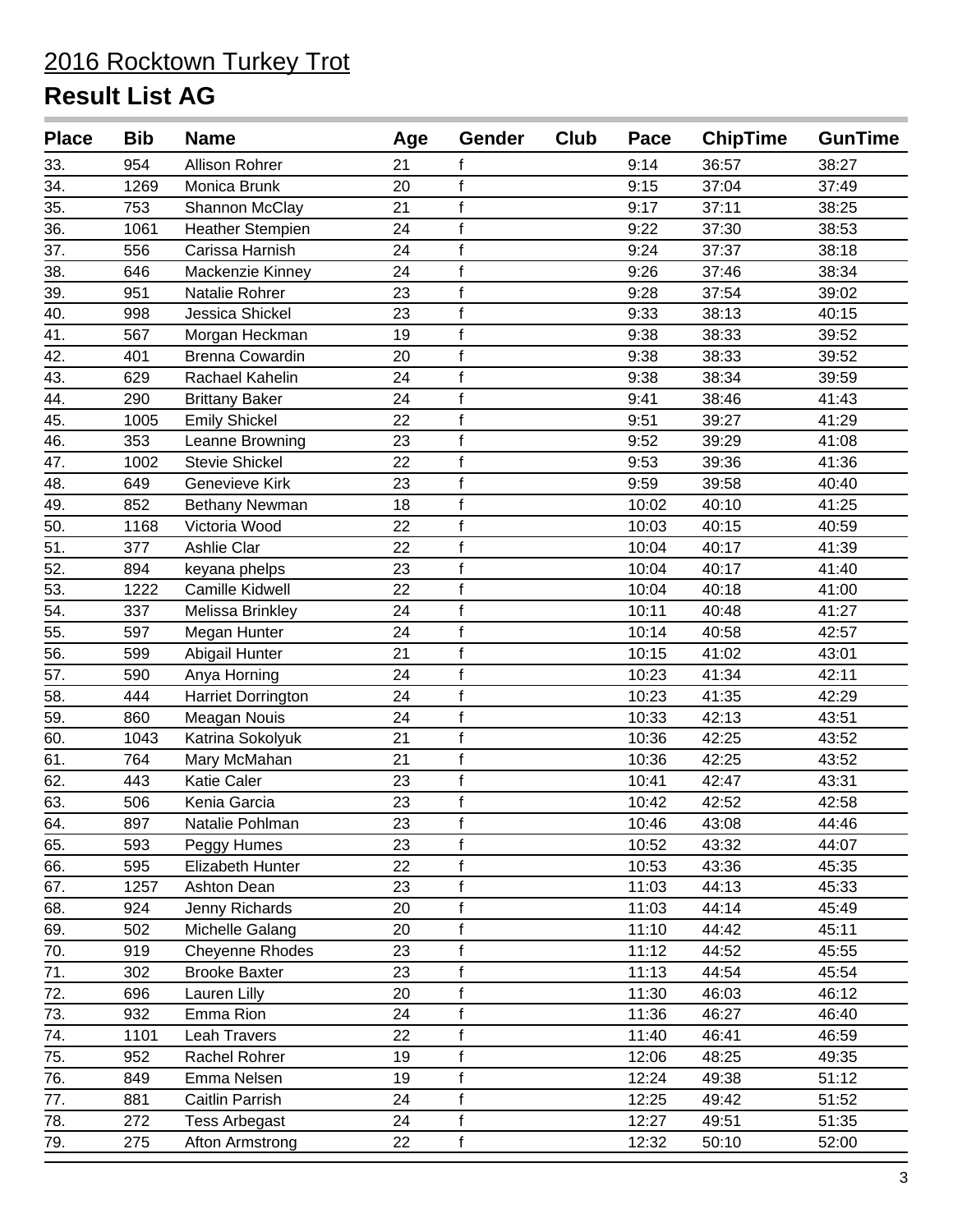| <b>Place</b>     | <b>Bib</b> | <b>Name</b>             | Age | <b>Gender</b> | Club | Pace  | <b>ChipTime</b> | <b>GunTime</b> |
|------------------|------------|-------------------------|-----|---------------|------|-------|-----------------|----------------|
| 80.              | 389        | <b>Sally Commins</b>    | 20  | t             |      | 12:54 | 51:38           | 53:14          |
| 81.              | 813        | Keeana Moore            | 18  | f             |      | 13:09 | 52:39           | 53:38          |
| 82.              | 259        | <b>Stephanie Anders</b> | 22  | $\mathsf f$   |      | 13:31 | 54:05           | 56:39          |
| 83.              | 883        | <b>Lindsey Payne</b>    | 22  | $\mathsf{f}$  |      | 13:31 | 54:05           | 56:39          |
| 84.              | 774        | Amber Meadows           | 23  | f             |      | 13:36 | 54:28           | 55:36          |
| 85.              | 1228       | Michaela Jenkins        | 18  | $\mathsf f$   |      | 13:57 | 55:51           | 56:52          |
| 86.              | 1142       | Kelsie Whalen           | 22  | $\mathsf f$   |      | 14:54 | 59:39           | 59:57          |
| 87.              | 658        | Morgan Knight           | 22  | $\mathsf f$   |      | 15:11 | 1:00:47         | 1:02:29        |
| 88.              | 1158       | Madison Wilson          | 22  | $\mathbf f$   |      | 15:48 | 1:03:16         | 1:05:05        |
| 89.              | 269        | Ama Ansah               | 23  | $\mathbf f$   |      | 15:52 | 1:03:31         | 1:06:10        |
| 90.              | 1258       | Katherine Arthur        | 23  | $\mathsf f$   |      | 15:52 | 1:03:31         | 1:06:10        |
| 91.              | 1206       | Kiera Weaver            | 23  | f             |      | 16:18 | 1:05:16         | 1:07:02        |
| 92.              | 1240       | Meredith Ridgell        | 21  | $\mathsf f$   |      | 16:20 | 1:05:23         | 1:07:14        |
| $\overline{93.}$ | 970        | <b>Rachael Sauder</b>   | 24  | f             |      | 18:22 | 1:13:29         | 1:14:53        |
| 94.              | 1001       | Maria Shickel           | 19  | $\mathbf{f}$  |      | 18:47 | 1:15:09         | 1:17:19        |
| Female 25-34     |            |                         |     |               |      |       |                 |                |
| 1.               | 791        | Dirk Miller             | 30  | $\mathsf f$   |      | 6:29  | 26:00           | 26:13          |
| 2.               | 715        | Laura Long              | 33  | $\mathsf f$   |      | 6:36  | 26:28           | 26:33          |
| 3.               | 480        | Karly Fisher            | 25  | $\mathsf{f}$  |      | 6:56  | 27:45           | 27:51          |
| 4.               | 493        | <b>Katie Frazier</b>    | 34  | f             |      | 7:12  | 28:51           | 28:58          |
| $\overline{5}$ . | 512        | Kristin Gibson          | 33  | $\mathsf f$   |      | 7:14  | 28:59           | 29:03          |
| 6.               | 1170       | <b>Heather Woody</b>    | 26  | $\mathbf f$   |      | 7:17  | 29:11           | 29:17          |
| $\overline{7}$ . | 442        | Kim Dofflemyer          | 33  | $\mathsf f$   |      | 7:18  | 29:16           | 30:06          |
| 8.               | 729        | Jenna Rose Mapstone     | 34  | $\mathsf f$   |      | 7:20  | 29:21           | 29:23          |
| 9.               | 727        | Amanda Lyreman          | 25  | f             |      | 7:28  | 29:55           | 30:03          |
| 10.              | 931        | Rachel Ringgold         | 25  | $\mathbf f$   |      | 7:32  | 30:11           | 30:26          |
| 11.              | 356        | Rebekah Brubaker        | 34  | $\mathsf f$   |      | 7:33  | 30:13           | 30:24          |
| 12.              | 660        | Lauren Kolak            | 33  | $\mathsf{f}$  |      | 7:34  | 30:20           | 31:21          |
| 13.              | 1184       | Andrea Yoder            | 28  | f             |      | 7:38  | 30:35           | 31:14          |
| 14.              | 416        | Krissi Dawson           | 27  | $\mathsf f$   |      | 7:47  | 31:10           | 31:23          |
| 15.              | 1246       | Carla Johl              | 27  | $\mathsf f$   |      | 7:48  | 31:13           | 32:07          |
| 16.              | 370        | <b>Edith Carper</b>     | 33  | f             |      | 7:51  | 31:26           | 31:33          |
| 17.              | 1233       | Caroline Grandstaff     | 29  | f             |      | 7:54  | 31:38           | 31:54          |
| 18.              | 600        | Jessica Jackameit       | 32  | $\mathsf f$   |      | 7:56  | 31:47           | 31:51          |
| 19.              | 1082       | Catie Sumner            | 28  | $\mathsf f$   |      | 8:01  | 32:08           | 32:43          |
| 20.              | 1096       | Lauren Tiosso           | 26  | f             |      | 8:04  | 32:17           | 32:39          |
| 21.              | 1045       | Katie Solan             | 26  | $\mathsf f$   |      | 8:05  | 32:21           | 33:53          |
| 22.              | 815        | Maria Moore             | 34  | $\mathsf f$   |      | 8:06  | 32:25           | 33:53          |
| 23.              | 737        | Ashley Martorana        | 28  | $\mathsf f$   |      | 8:09  | 32:37           | 33:00          |
| 24.              | 498        | Deena Gakos             | 32  | f             |      | 8:15  | 33:01           | 33:32          |
| 25.              | 802        | Ariel Miranda           | 28  | f             |      | 8:15  | 33:01           | 33:27          |
| 26.              | 549        | Kendall Hancock         | 27  | $\mathsf f$   |      | 8:15  | 33:01           | 34:21          |
| 27.              | 435        | <b>Emily Diehl</b>      | 27  | $\mathsf f$   |      | 8:16  | 33:07           | 34:27          |
| 28.              | 912        | Dina Razinkova          | 30  | f             |      | 8:16  | 33:07           | 33:37          |
| 29.              | 830        | Jennifer Moyers         | 31  | $\mathsf f$   |      | 8:17  | 33:12           | 33:34          |
| 30.              | 1018       | Sheila Showalter        | 30  | f             |      | 8:21  | 33:28           | 33:38          |
|                  |            |                         |     |               |      |       |                 |                |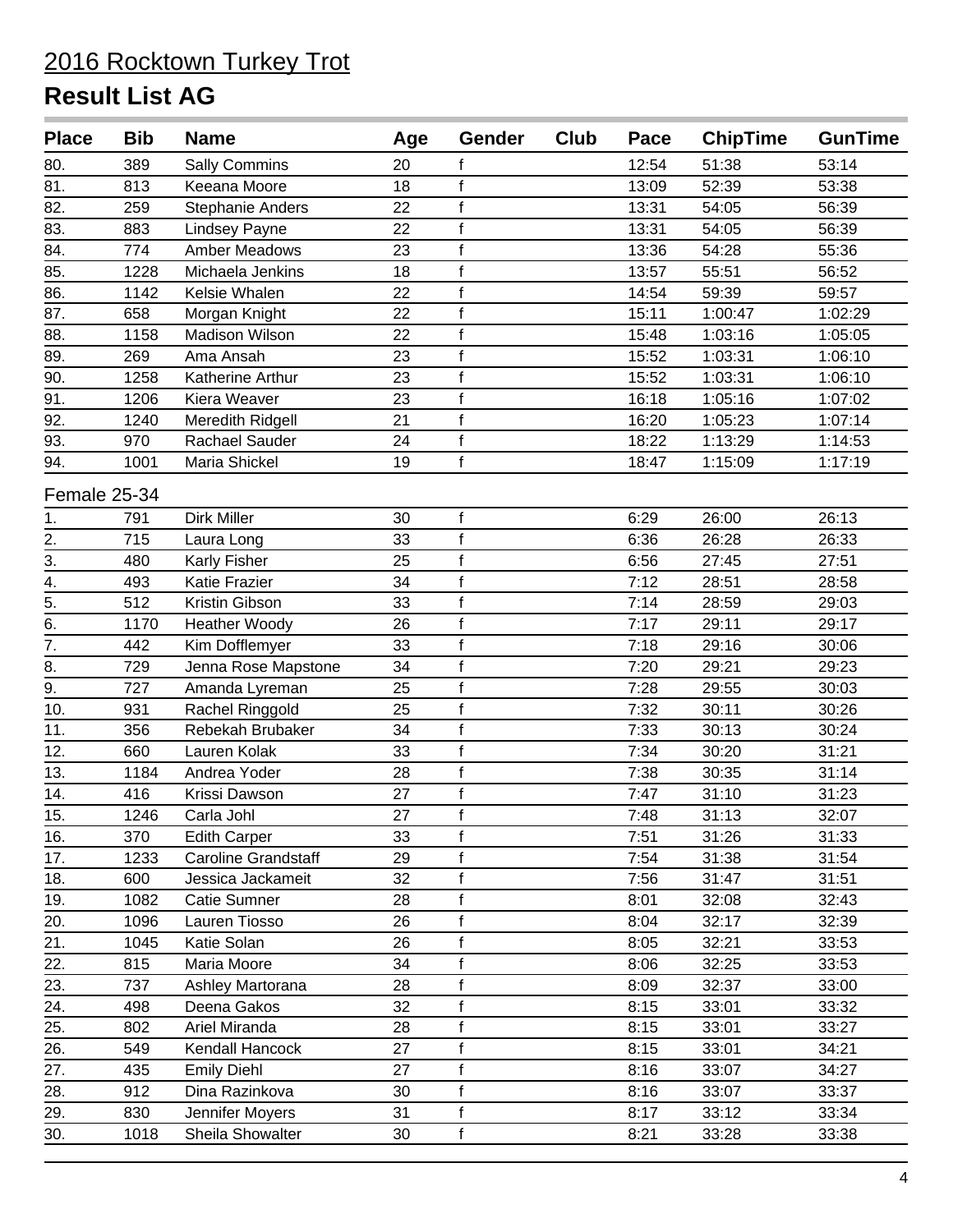| <b>Place</b> | <b>Bib</b> | <b>Name</b>             | Age | Gender       | Club | Pace | <b>ChipTime</b> | <b>GunTime</b> |
|--------------|------------|-------------------------|-----|--------------|------|------|-----------------|----------------|
| 31.          | 366        | Rebecca Carbaugh        | 33  |              |      | 8:23 | 33:33           | 34:12          |
| 32.          | 739        | Chelsea Mast            | 29  | $\mathsf f$  |      | 8:24 | 33:39           | 33:59          |
| 33.          | 994        | Erin Shehane            | 33  | $\mathsf f$  |      | 8:32 | 34:12           | 35:52          |
| 34.          | 473        | Morgan Eye              | 25  | $\mathsf f$  |      | 8:34 | 34:17           | 35:03          |
| 35.          | 427        | Denise Derrer           | 33  | $\mathbf{f}$ |      | 8:39 | 34:37           | 35:14          |
| 36.          | 851        | Kassy Newman            | 27  | f            |      | 8:39 | 34:39           | 35:26          |
| 37.          | 489        | Avis Foster             | 27  | f            |      | 8:40 | 34:43           | 35:35          |
| 38.          | 429        | <b>Elise Derstine</b>   | 34  | $\mathbf{f}$ |      | 8:43 | 34:56           | 35:25          |
| 39.          | 807        | <b>Lindsay Monger</b>   | 32  | $\mathsf f$  |      | 8:47 | 35:11           | 35:47          |
| 40.          | 622        | Anakristen Jones        | 29  | f            |      | 8:48 | 35:15           | 35:22          |
| 41.          | 1120       | <b>Allison Viola</b>    | 28  | $\mathsf{f}$ |      | 8:52 | 35:32           | 36:12          |
| 42.          | 923        | <b>Beth Rhodes</b>      | 25  | $\mathsf{f}$ |      | 8:53 | 35:35           | 35:59          |
| 43.          | 801        | <b>Whitney Minnick</b>  | 30  | $\mathsf f$  |      | 8:53 | 35:35           | 37:49          |
| 44.          | 554        | Holly Harmon            | 25  | $\mathsf f$  |      | 8:56 | 35:47           | 36:10          |
| 45.          | 294        | <b>Becky Baldwin</b>    | 30  | $\mathsf f$  |      | 9:00 | 36:01           | 37:16          |
| 46.          | 746        | Emma Maynard            | 31  | $\mathbf{f}$ |      | 9:00 | 36:02           | 37:21          |
| 47.          | 900        | Kaitlin Pomerleau       | 28  | f            |      | 9:00 | 36:04           | 37:35          |
| 48.          | 1112       | Marilyn Turner          | 28  | $\mathbf{f}$ |      | 9:01 | 36:06           | 38:14          |
| 49.          | 945        | Stefanie Rodgers        | 28  | $\mathbf{f}$ |      | 9:03 | 36:14           | 36:32          |
| 50.          | 565        | Kiera Heatwole          | 25  | $\mathsf f$  |      | 9:08 | 36:35           | 37:32          |
| 51.          | 1085       | Michelle Swartley       | 28  | f            |      | 9:11 | 36:47           | 37:44          |
| 52.          | 1173       | Allison Yoder           | 26  | $\mathsf f$  |      | 9:11 | 36:47           | 37:44          |
| 53.          | 514        | Rachel Gillespie        | 29  | $\mathsf f$  |      | 9:11 | 36:48           | 38:41          |
| 54.          | 843        | <b>Esther Nafziger</b>  | 26  | $\mathsf f$  |      | 9:12 | 36:52           | 38:01          |
| 55.          | 1020       | <b>Shelby Showalter</b> | 29  | $\mathbf{f}$ |      | 9:13 | 36:54           | 37:15          |
| 56.          | 1208       | Sarah Thomas            | 26  | $\mathbf{f}$ |      | 9:13 | 36:56           | 37:30          |
| 57.          | 573        | Amanda Henry            | 28  | $\mathbf{f}$ |      | 9:15 | 37:04           | 38:54          |
| 58.          | 1247       | Jamie Wyles             | 26  | f            |      | 9:17 | 37:12           | 38:06          |
| 59.          | 1176       | grace yoder             | 27  | $\mathsf f$  |      | 9:19 | 37:17           | 40:07          |
| 60.          | 1147       | Raquel Wilcox           | 34  | $\mathbf{f}$ |      | 9:20 | 37:24           | 37:34          |
| 61.          | 655        | Madeline Klim           | 28  | $\mathsf{f}$ |      | 9:23 | 37:34           | 38:07          |
| 62.          | 733        | Alexandra Marold        | 30  | f            |      | 9:23 | 37:36           | 38:23          |
| 63.          | 557        | Rachael Harnish         | 28  | f            |      | 9:24 | 37:37           | 38:18          |
| 64.          | 482        | Jessica Fitzgerald      | 28  | $\mathsf f$  |      | 9:25 | 37:41           | 38:37          |
| 65.          | 840        | Kristen Myers           | 25  | f            |      | 9:25 | 37:41           | 38:37          |
| 66.          | 730        | Samantha Marfield       | 27  | f            |      | 9:26 | 37:46           | 39:29          |
| 67.          | 710        | Alexandra Loginov       | 30  | $\mathbf{f}$ |      | 9:27 | 37:49           | 37:57          |
| 68.          | 678        | Kristin Landes          | 29  | $\mathsf f$  |      | 9:28 | 37:53           | 38:59          |
| 69.          | 825        | Angel Mosley            | 28  | f            |      | 9:29 | 38:00           | 39:06          |
| 70.          | 410        | Leyna Damico            | 30  | $\mathbf{f}$ |      | 9:33 | 38:13           | 39:05          |
| 71.          | 447        | Lucy Dunaway            | 33  | $\mathsf f$  |      | 9:34 | 38:17           | 38:50          |
| 72.          | 304        | Allison Bechtel         | 33  | $\mathsf f$  |      | 9:34 | 38:19           | 39:53          |
| 73.          | 831        | <b>Tracy Moyers</b>     | 26  | $\mathsf f$  |      | 9:34 | 38:19           | 38:58          |
| 74.          | 1006       | Lauren Shifflett        | 29  | $\mathsf f$  |      | 9:38 | 38:33           | 39:28          |
| 75.          | 637        | Meg Kennell             | 27  | $\mathsf f$  |      | 9:39 | 38:40           | 40:28          |
| 76.          | 319        | Laurel Black            | 30  | $\mathsf f$  |      | 9:40 | 38:44           | 39:58          |
| 77.          | 1103       | Meredith Trotter        | 31  | f            |      | 9:51 | 39:27           | 41:45          |
|              |            |                         |     |              |      |      |                 |                |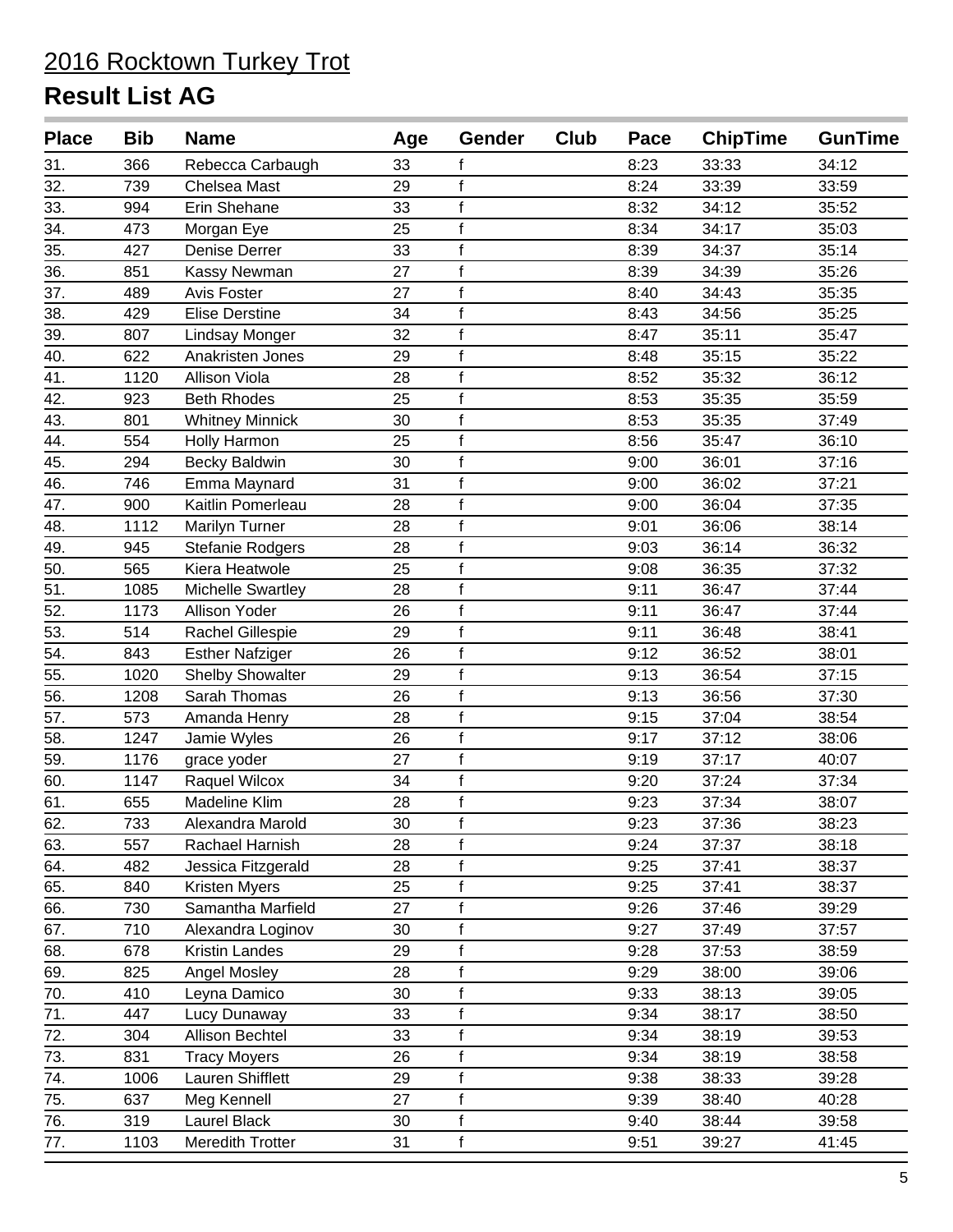| <b>Place</b>      | <b>Bib</b> | <b>Name</b>              | Age | Gender       | Club | Pace  | <b>ChipTime</b> | <b>GunTime</b> |
|-------------------|------------|--------------------------|-----|--------------|------|-------|-----------------|----------------|
| 78.               | 574        | <b>Rachel Herr</b>       | 34  | f            |      | 9:54  | 39:37           | 40:04          |
| 79.               | 520        | Melissa Gnagey           | 30  | $\mathsf f$  |      | 9:54  | 39:37           | 40:04          |
| 80.               | 1272       | Maddie Hunt              | 29  | $\mathbf{f}$ |      | 9:55  | 39:43           | 41:10          |
| 81.               | 1242       | Alyssa Fiore             | 30  | $\mathsf f$  |      | 9:57  | 39:52           | 41:01          |
| 82.               | 1014       | Kristina Shindyapin      | 27  | $\mathbf{f}$ |      | 9:58  | 39:56           | 40:23          |
| 83.               | 266        | Olga Anisimova           | 25  | $\mathbf{f}$ |      | 9:59  | 39:57           | 40:25          |
| 84.               | 403        | <b>Heather Crawford</b>  | 32  | $\mathbf{f}$ |      | 10:04 | 40:19           | 40:56          |
| 85.               | 311        | Sarah Berry              | 34  | $\mathbf{f}$ |      | 10:05 | 40:21           | 40:59          |
| $\overline{86}$ . | 335        | Sarah Branner            | 26  | $\mathsf f$  |      | 10:09 | 40:37           | 41:41          |
| 87.               | 297        | <b>Charlotte Barnett</b> | 27  | $\mathbf{f}$ |      | 10:10 | 40:41           | 42:29          |
| 88.               | 328        | Megan Borowy             | 29  | $\mathsf{f}$ |      | 10:10 | 40:42           | 41:01          |
| 89.               | 1261       | <b>Taylor Jones</b>      | 25  | $\mathsf{f}$ |      | 10:14 | 40:57           | 41:10          |
| 90.               | 332        | Kathryn Boulware         | 26  | $\mathsf f$  |      | 10:14 | 40:58           | 43:05          |
| 91.               | 1004       | Hannah Shickel           | 26  | $\mathsf f$  |      | 10:14 | 41:00           | 43:04          |
| 92.               | 378        | Rebecca Claytor          | 25  | $\mathsf f$  |      | 10:15 | 41:01           | 43:05          |
| 93.               | 1262       | <b>Misty Williams</b>    | 34  | $\mathbf{f}$ |      | 10:19 | 41:17           | 41:27          |
| 94.               | 641        | Heather Killen           | 32  | $\mathbf{f}$ |      | 10:19 | 41:19           | 42:48          |
| 95.               | 687        | Whitney Lawson           | 31  | $\mathbf{f}$ |      | 10:25 | 41:44           | 42:57          |
| 96.               | 522        | Sarah Good               | 31  | $\mathbf{f}$ |      | 10:28 | 41:54           | 43:14          |
| 97.               | 1022       | <b>Renee Simmers</b>     | 28  | $\mathsf f$  |      | 10:32 | 42:11           | 44:01          |
| 98.               | 530        | Morgan Griffin           | 28  | $\mathbf{f}$ |      | 10:42 | 42:50           | 43:34          |
| 99.               | 1121       | Jennifer Viola           | 29  | $\mathsf f$  |      | 10:45 | 43:01           | 43:50          |
| 100.              | 653        | Moriah Klages            | 31  | $\mathsf f$  |      | 10:48 | 43:13           | 44:02          |
| 101.              | 935        | Jessica Ritchie          | 27  | $\mathsf f$  |      | 10:48 | 43:16           | 43:31          |
| 102.              | 659        | Liz Knight-Smith         | 31  | $\mathbf{f}$ |      | 10:54 | 43:39           | 44:33          |
| 103.              | 1217       | Abbey Farnsworth         | 29  | $\mathbf{f}$ |      | 10:59 | 43:57           | 44:22          |
| 104.              | 1191       | Jean Zampini             | 30  | $\mathbf{f}$ |      | 11:01 | 44:06           | 44:52          |
| 105.              | 375        | April Chen               | 31  | $\mathbf{f}$ |      | 11:12 | 44:49           | 47:18          |
| 106.              | 992        | Simmons Shayna           | 27  | $\mathsf{f}$ |      | 11:21 | 45:27           | 48:15          |
| 107.              | 1259       | Kristi Lawson            | 33  | $\mathbf{f}$ |      | 11:26 | 45:45           | 48:37          |
| 108.              | 613        | Chloe Jerlinski          | 31  | $\mathsf{f}$ |      | 11:28 | 45:53           | 46:33          |
| 109.              | 262        | Jaleesa Anderson         | 28  | f            |      | 11:35 | 46:21           | 49:11          |
| 110.              | 488        | Meghan Ford              | 33  | $\mathbf{f}$ |      | 11:40 | 46:41           | 48:54          |
| 111.              | 345        | Jen Brooks               | 34  | $\mathsf{f}$ |      | 11:40 | 46:43           | 49:16          |
| 112.              | 471        | Cherie Etchebarne        | 31  | $\mathsf f$  |      | 11:48 | 47:14           | 47:40          |
| 113.              | 927        | Laura Riner              | 34  | $\mathbf{f}$ |      | 11:50 | 47:21           | 49:35          |
| 114.              | 532        | Amanda Grover            | 34  | $\mathbf{f}$ |      | 11:50 | 47:21           | 49:35          |
| 115.              | 712        | Carson Lonett            | 25  | $\mathsf f$  |      | 12:00 | 48:02           | 49:07          |
| 116.              | 496        | Cassandra Frysinger      | 30  | f            |      | 12:12 | 48:49           | 51:38          |
| 117.              | 518        | Jennifer Glazer          | 30  | $\mathsf f$  |      | 12:15 | 49:03           | 51:44          |
| 118.              | 465        | Julie Elsea              | 34  | $\mathsf f$  |      | 12:16 | 49:08           | 51:50          |
| 119.              | 782        | <b>Hunter Messick</b>    | 27  | $\mathsf f$  |      | 12:19 | 49:20           | 51:08          |
| 120.              | 1065       | Stormy Stoneburner       | 30  | f            |      | 12:20 | 49:22           | 51:07          |
| 121.              | 501        | <b>Heather Galang</b>    | 30  | $\mathsf f$  |      | 12:33 | 50:16           | 50:48          |
| 122.              | 548        | Kaitlyn Hancock          | 26  | $\mathsf{f}$ |      | 12:46 | 51:05           | 52:51          |
| 123.              | 1074       | Lindsay Stuth            | 30  | $\mathsf f$  |      | 12:48 | 51:15           | 54:00          |
| 124.              | 546        | Sarah Hamilton           | 26  | f            |      | 13:08 | 52:36           | 54:18          |
|                   |            |                          |     |              |      |       |                 |                |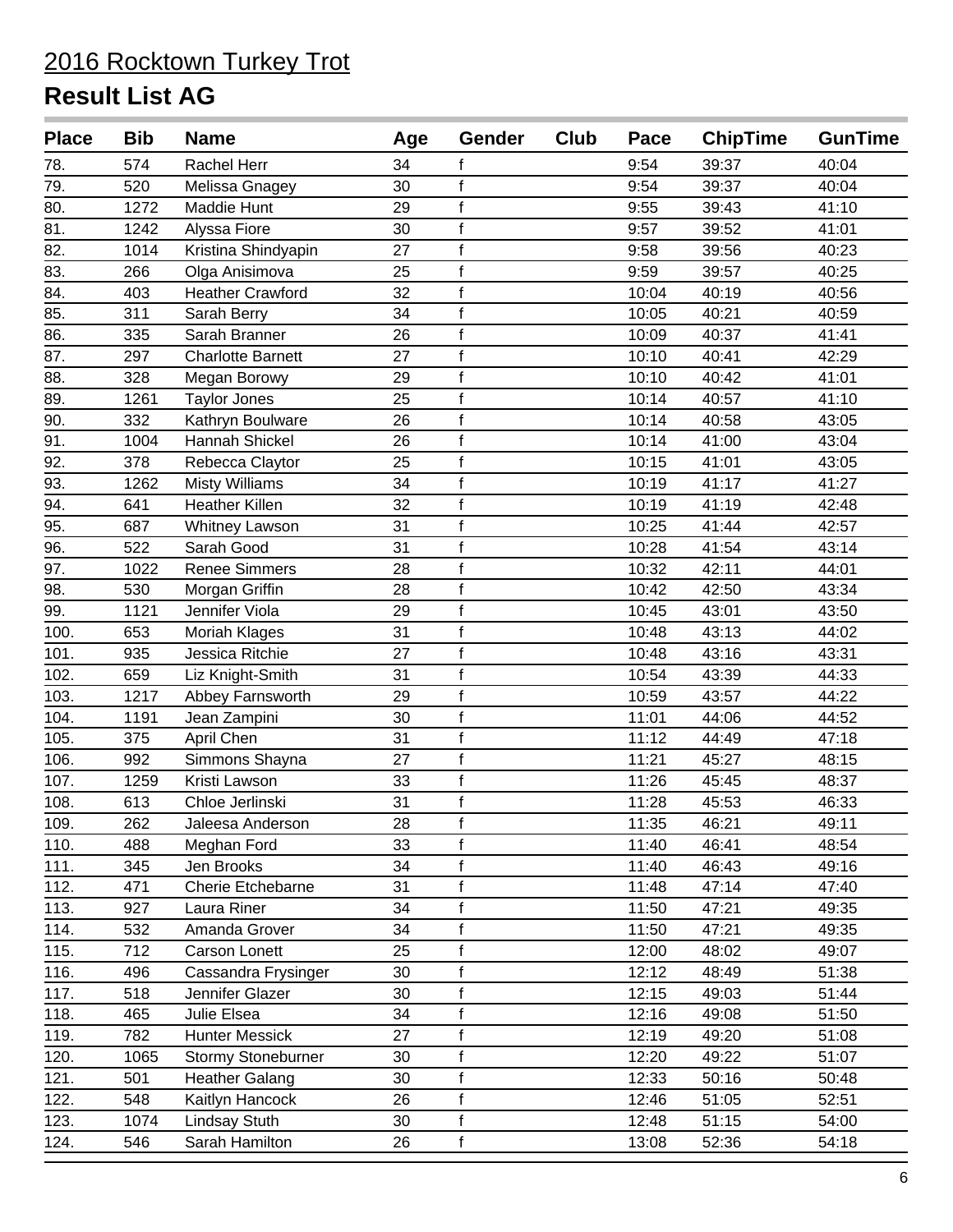| <b>Place</b>     | <b>Bib</b> | <b>Name</b>             | Age | Gender       | Club | Pace  | <b>ChipTime</b> | <b>GunTime</b> |
|------------------|------------|-------------------------|-----|--------------|------|-------|-----------------|----------------|
| 125.             | 446        | Meg Druga               | 32  |              |      | 13:38 | 54:35           | 57:02          |
| 126.             | 874        | <b>Candace Ostlund</b>  | 32  | f            |      | 13:56 | 55:47           | 56:06          |
| 127.             | 651        | <b>Heather Kite</b>     | 25  | $\mathsf f$  |      | 13:57 | 55:52           | 57:33          |
| 128.             | 1143       | Emily Whistleman        | 32  | $\mathsf f$  |      | 13:58 | 55:53           | 57:48          |
| 129.             | 1081       | Karen Sumner            | 33  | $\mathsf{f}$ |      | 14:34 | 58:18           | 1:00:33        |
| 130.             | 917        | Deanna Rexrode          | 26  | $\mathbf{f}$ |      | 14:52 | 59:29           | 1:02:16        |
| 131.             | 467        | Valerie Eppard          | 31  | $\mathsf f$  |      | 14:53 | 59:33           | 1:02:16        |
| 132.             | 1042       | <b>INEZ SOBCZAK</b>     | 33  | $\mathsf f$  |      | 14:54 | 59:40           | 59:58          |
| 133.             | 391        | Morgan Conner           | 26  | $\mathsf f$  |      | 15:00 | 1:00:03         | 1:01:58        |
| 134.             | 1048       | Rachel Spencer          | 28  | f            |      | 15:25 | 1:01:43         | 1:04:30        |
| 135.             | 437        | Nicole Diehl            | 31  | $\mathsf f$  |      | 15:34 | 1:02:20         | 1:04:15        |
| 136.             | 587        | Jessica Hopkins         | 31  | $\mathsf f$  |      | 15:44 | 1:02:57         | 1:03:59        |
| 137.             | 736        | Autumn Martin           | 34  | $\mathsf f$  |      | 16:13 | 1:04:55         | 1:05:07        |
| 138.             | 909        | Leigh Ranck             | 28  | $\mathsf{f}$ |      | 16:57 | 1:07:51         | 1:10:25        |
| 139.             | 511        | <b>Becky Gerlando</b>   | 34  | $\mathsf f$  |      | 16:57 | 1:07:52         | 1:10:23        |
| 140.             | 523        | <b>Grant Goodman</b>    | 25  | $\mathsf f$  |      | 17:06 | 1:08:26         | 1:11:04        |
| 141.             | 472        | Annelise Ewing Goodman  | 25  | $\mathsf f$  |      | 17:06 | 1:08:28         | 1:11:05        |
| 142.             | 331        | Lauren Bothel           | 32  | $\mathsf f$  |      | 17:44 | 1:11:00         | 1:12:34        |
| 143.             | 854        | Jenna Nguyen            | 30  | $\mathsf f$  |      | 17:45 | 1:11:01         | 1:12:35        |
| 144.             | 670        | Sandra Krezelak         | 34  | $\mathsf f$  |      | 18:01 | 1:12:08         | 1:14:46        |
| Female 35-44     |            |                         |     |              |      |       |                 |                |
| 1.               | 876        | stephanie parlee        | 37  | f            |      | 6:23  | 25:35           | 25:40          |
| 2.               | 674        | Elizabeth Lamm          | 43  | $\mathsf f$  |      | 6:25  | 25:42           | 25:47          |
| $\overline{3}$ . | 566        | Lauren Jefferson        | 42  | f            |      | 6:48  | 27:15           | 27:19          |
| 4.               | 904        | <b>Elizabeth Price</b>  | 37  | $\mathsf f$  |      | 6:56  | 27:47           | 29:30          |
| $\overline{5}$ . | 869        | Cassie Ostlund          | 35  | $\mathsf f$  |      | 7:45  | 31:01           | 31:20          |
| 6.               | 1252       | Mandi Ortiz             | 35  | $\mathsf f$  |      | 7:55  | 31:44           | 32:06          |
| $\overline{7}$ . | 1188       | Allisson Yu             | 37  | $\mathsf f$  |      | 7:57  | 31:52           | 32:02          |
| 8.               | 1253       | <b>Charlotte Mundy</b>  | 43  | $\mathsf{f}$ |      | 8:06  | 32:28           | 33:03          |
| 9.               | 577        | Laura Hickerson         | 40  | $\mathsf f$  |      | 8:09  | 32:38           | 32:44          |
| 10.              | 743        | Melissa Mayhew          | 43  | $\mathsf{f}$ |      | 8:12  | 32:51           | 33:44          |
| 11.              | 1054       | Allison Sprouse         | 44  | f            |      | 8:15  | 33:02           | 33:17          |
| 12.              | 361        | <b>Ellie Cale</b>       | 41  | $\mathsf f$  |      | 8:18  | 33:13           | 33:57          |
| 13.              | 685        | Andrea Lantz Reamer     | 38  | f            |      | 8:18  | 33:14           | 33:50          |
| 14.              | 943        | Katie Robinson          | 35  | f            |      | 8:24  | 33:40           | 34:37          |
| 15.              | 760        | Holly McLaughlin        | 42  | $\mathsf f$  |      | 8:26  | 33:48           | 35:00          |
| 16.              | 1025       | caryn simpkins          | 42  | f            |      | 8:27  | 33:52           | 34:12          |
| 17.              | 1172       | Heather Yeager          | 37  | $\mathbf{f}$ |      | 8:28  | 33:55           | 34:21          |
| 18.              | 539        | <b>Lindsey Gurth</b>    | 37  | $\mathbf{f}$ |      | 8:34  | 34:18           | 34:46          |
| 19.              | 828        | Leigh Moyers            | 37  | $\mathsf f$  |      | 8:35  | 34:21           | 35:29          |
| 20.              | 604        | Martha Jancaitis        | 41  | f            |      | 8:39  | 34:40           | 35:37          |
| 21.              | 639        | Amanda Khochareun       | 41  | $\mathsf f$  |      | 8:42  | 34:51           | 35:20          |
| 22.              | 578        | Stephanie Higgs         | 39  | $\mathsf f$  |      | 8:43  | 34:53           | 35:27          |
| 23.              | 1131       | Jennifer Walsh          | 36  | f            |      | 8:45  | 35:03           | 36:24          |
| 24.              | 504        | Dixie Garber            | 44  | $\mathsf f$  |      | 8:49  | 35:17           | 36:33          |
| 25.              | 654        | <b>Candice Kleinert</b> | 37  | $\mathsf f$  |      | 8:51  | 35:27           | 36:01          |
|                  |            |                         |     |              |      |       |                 |                |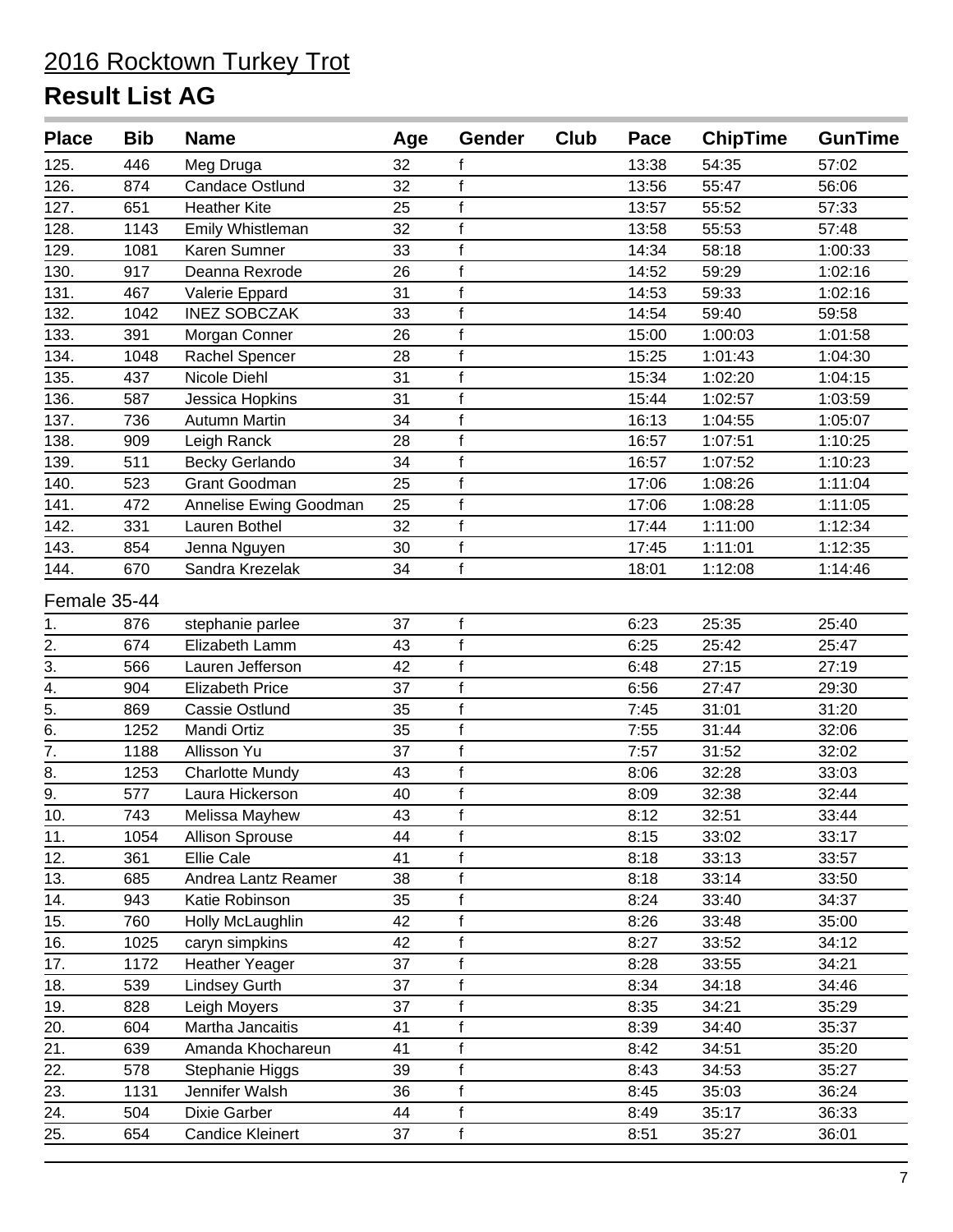| <b>Place</b> | <b>Bib</b> | <b>Name</b>             | Age | <b>Gender</b> | Club | Pace  | <b>ChipTime</b> | <b>GunTime</b> |
|--------------|------------|-------------------------|-----|---------------|------|-------|-----------------|----------------|
| 26.          | 740        | Kristi Maxwell          | 44  |               |      | 8:51  | 35:28           | 36:11          |
| 27.          | 404        | Molly Crenshaw          | 35  | $\mathbf{f}$  |      | 8:53  | 35:35           | 37:41          |
| 28.          | 983        | Annie Shaffer           | 43  | $\mathbf{f}$  |      | 9:04  | 36:19           | 37:07          |
| 29.          | 526        | Carrie Gray             | 38  | $\mathsf f$   |      | 9:10  | 36:42           | 37:18          |
| 30.          | 303        | <b>Julie Beatty</b>     | 39  | $\mathbf{f}$  |      | 9:13  | 36:54           | 37:15          |
| 31.          | 408        | Sara Crummett           | 37  | $\mathbf{f}$  |      | 9:15  | 37:01           | 37:22          |
| 32.          | 349        | Jessica Browne          | 37  | $\mathbf{f}$  |      | 9:15  | 37:03           | 37:59          |
| 33.          | 1100       | Karin Tollefson-Hall    | 41  | $\mathbf{f}$  |      | 9:19  | 37:17           | 37:53          |
| 34.          | 826        | Amber Moyerman          | 39  | $\mathsf f$   |      | 9:19  | 37:17           | 37:38          |
| 35.          | 324        | Elissa Blosser          | 41  | $\mathbf{f}$  |      | 9:21  | 37:27           | 37:50          |
| 36.          | 928        | Jennifer Riner          | 40  | $\mathsf{f}$  |      | 9:22  | 37:30           | 38:05          |
| 37.          | 397        | <b>Amber Corriston</b>  | 40  | $\mathsf{f}$  |      | 9:29  | 38:00           | 39:01          |
| 38.          | 937        | Jeannine Rittenhouse    | 38  | $\mathsf f$   |      | 9:31  | 38:05           | 39:35          |
| 39.          | 925        | Kelly Richardson        | 38  | $\mathsf f$   |      | 9:31  | 38:06           | 39:19          |
| 40.          | 1194       | <b>Tracy Zinn</b>       | 41  | $\mathsf f$   |      | 9:32  | 38:09           | 38:20          |
| 41.          | 438        | Kari Diener             | 40  | $\mathbf{f}$  |      | 9:35  | 38:24           | 39:15          |
| 42.          | 1111       | Shawn Tucker            | 42  | $\mathbf{f}$  |      | 9:36  | 38:25           | 39:55          |
| 43.          | 1149       | Laura Williams          | 39  | $\mathbf{f}$  |      | 9:40  | 38:41           | 40:06          |
| 44.          | 1021       | <b>Holly Simmers</b>    | 35  | $\mathbf{f}$  |      | 9:40  | 38:43           | 40:51          |
| 45.          | 677        | Jana Landes             | 44  | $\mathsf{f}$  |      | 9:41  | 38:47           | 40:12          |
| 46.          | 603        | Sara Kate Jancaitis     | 38  | $\mathbf{f}$  |      | 9:42  | 38:51           | 40:57          |
| 47.          | 1126       | Tamara Wagester-Subrick | 42  | $\mathsf f$   |      | 9:52  | 39:29           | 41:39          |
| 48.          | 553        | Lori Hankins            | 40  | $\mathsf f$   |      | 9:52  | 39:31           | 40:29          |
| 49.          | 519        | <b>Merridy Gnagey</b>   | 36  | $\mathsf f$   |      | 9:54  | 39:38           | 40:04          |
| 50.          | 508        | Sue George              | 41  | $\mathbf{f}$  |      | 9:56  | 39:47           | 41:10          |
| 51.          | 635        | Lea Keller              | 35  | $\mathbf{f}$  |      | 9:57  | 39:49           | 39:54          |
| 52.          | 889        | Krista Peters           | 40  | $\mathbf{f}$  |      | 10:04 | 40:17           | 41:52          |
| 53.          | 1171       | Susan Wright            | 37  | $\mathbf{f}$  |      | 10:05 | 40:24           | 41:50          |
| 54.          | 1070       | Kristi Strang           | 36  | $\mathsf{f}$  |      | 10:11 | 40:46           | 42:54          |
| 55.          | 944        | Dana Roderick           | 38  | $\mathbf{f}$  |      | 10:15 | 41:01           | 41:51          |
| 56.          | 1023       | Amanda Simmons          | 41  | $\mathsf{f}$  |      | 10:15 | 41:01           | 41:51          |
| 57.          | 528        | Erika Gregory           | 40  | f             |      | 10:17 | 41:09           | 43:13          |
| 58.          | 921        | <b>LAURA RHODES</b>     | 43  | f             |      | 10:18 | 41:13           | 42:38          |
| 59.          | 1249       | Lisa Bowen              | 37  | $\mathsf f$   |      | 10:19 | 41:18           | 43:53          |
| 60.          | 422        | Laurie Deavers          | 41  | f             |      | 10:24 | 41:37           | 43:08          |
| 61.          | 995        | Tanya Shenk             | 44  | f             |      | 10:25 | 41:42           | 42:59          |
| 62.          | 469        | Sarah Esther            | 37  | $\mathbf{f}$  |      | 10:28 | 41:55           | 43:21          |
| 63.          | 1193       | Erica Zielewski         | 36  | $\mathsf f$   |      | 10:30 | 42:02           | 42:35          |
| 64.          | 459        | Jessica Edwards         | 41  | f             |      | 10:32 | 42:12           | 44:01          |
| 65.          | 487        | Dawn Flowers            | 38  | f             |      | 10:34 | 42:17           | 42:33          |
| 66.          | 463        | Lesley Eicher           | 41  | $\mathsf f$   |      | 10:37 | 42:31           | 42:39          |
| 67.          | 1046       | Sarah Soper             | 40  | $\mathsf f$   |      | 10:52 | 43:30           | 46:10          |
| 68.          | 414        | Donielle Davies         | 36  | $\mathsf f$   |      | 10:56 | 43:46           | 44:09          |
| 69.          | 1210       | Maria Yu                | 41  | $\mathsf f$   |      | 10:58 | 43:54           | 44:26          |
| 70.          | 286        | Amy Bailey              | 41  | $\mathsf f$   |      | 11:05 | 44:22           | 45:17          |
| 71.          | 1027       | Andrea Skaflen          | 37  | $\mathsf f$   |      | 11:05 | 44:24           | 45:04          |
| 72.          | 1032       | Melissa Slaughter       | 40  | f             |      | 11:09 | 44:38           | 46:30          |
|              |            |                         |     |               |      |       |                 |                |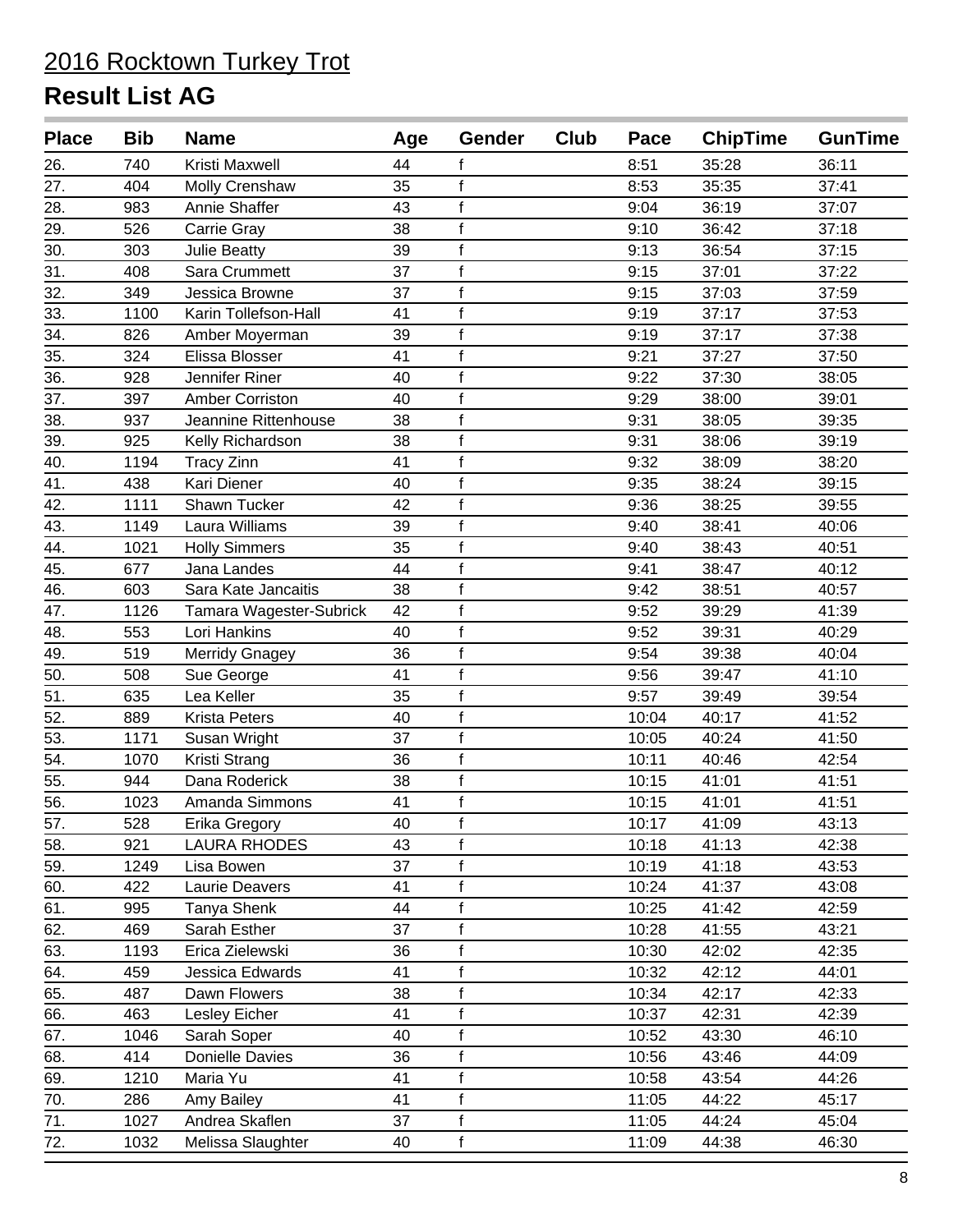| <b>Place</b> | <b>Bib</b> | <b>Name</b>                | Age | <b>Gender</b> | Club | Pace  | <b>ChipTime</b> | <b>GunTime</b> |
|--------------|------------|----------------------------|-----|---------------|------|-------|-----------------|----------------|
| 73.          | 974        | Jennifer Schaeffer         | 43  |               |      | 11:19 | 45:20           | 45:35          |
| 74.          | 583        | Megan Holland              | 37  | f             |      | 11:23 | 45:35           | 46:04          |
| 75.          | 808        | Abigail Montgomery         | 36  | $\mathbf{f}$  |      | 11:30 | 46:03           | 48:28          |
| 76.          | 741        | Melissa May                | 40  | $\mathbf{f}$  |      | 11:33 | 46:13           | 47:13          |
| 77.          | 415        | <b>Shannon Davis</b>       | 44  | $\mathsf f$   |      | 11:37 | 46:32           | 48:57          |
| 78.          | 1079       | Martha Sullivan            | 42  | f             |      | 11:40 | 46:42           | 48:14          |
| 79.          | 1215       | Kelly Godfrey              | 44  | $\mathbf{f}$  |      | 11:42 | 46:51           | 47:29          |
| 80.          | 839        | Nicolette Myers            | 36  | $\mathsf f$   |      | 11:47 | 47:12           | 48:02          |
| 81.          | 536        | Jackie Gulino              | 40  | $\mathsf f$   |      | 11:47 | 47:12           | 48:02          |
| 82.          | 581        | Regina Hissong             | 41  | $\mathbf{f}$  |      | 11:51 | 47:26           | 48:08          |
| 83.          | 412        | Lana Daniels               | 38  | $\mathbf{f}$  |      | 11:58 | 47:53           | 49:30          |
| 84.          | 972        | Anna Sawatzky              | 38  | $\mathbf{f}$  |      | 11:58 | 47:54           | 50:34          |
| 85.          | 971        | Rachel Sawatzky            | 40  | f             |      | 11:58 | 47:54           | 50:34          |
| 86.          | 433        | <b>Lindsey Dickson</b>     | 38  | $\mathsf{f}$  |      | 11:59 | 47:57           | 48:30          |
| 87.          | 803        | Kim Mitchell               | 41  | f             |      | 12:03 | 48:16           | 50:00          |
| 88.          | 321        | <b>Trisha Blosser</b>      | 38  | $\mathsf{f}$  |      | 12:12 | 48:52           | 50:15          |
| 89.          | 915        | Lara Ressler Horst         | 39  | $\mathbf{f}$  |      | 12:14 | 49:00           | 51:41          |
| 90.          | 1123       | Jennifer Visger            | 40  | $\mathsf f$   |      | 12:27 | 49:52           | 49:54          |
| 91.          | 293        | Andrea Baker               | 41  | $\mathbf{f}$  |      | 12:36 | 50:27           | 53:26          |
| 92.          | 693        | Pamela Lewis               | 41  | $\mathsf f$   |      | 12:41 | 50:47           | 52:24          |
| 93.          | 256        | Mistie Aistrop-Vanhook     | 41  | $\mathbf{f}$  |      | 12:47 | 51:10           | 53:46          |
| 94.          | 1250       | Mary Kulp                  | 37  | $\mathbf{f}$  |      | 12:51 | 51:26           | 52:34          |
| 95.          | 1127       | Kathleen Waid              | 41  | $\mathsf{f}$  |      | 12:52 | 51:32           | 51:54          |
| 96.          | 1264       | Jennifer Kellett           | 44  | $\mathbf{f}$  |      | 13:06 | 52:25           | 53:33          |
| 97.          | 1119       | <b>Allison Viescas</b>     | 38  | $\mathbf{f}$  |      | 13:07 | 52:31           | 54:24          |
| 98.          | 1092       | Karla Tierney              | 41  | $\mathsf{f}$  |      | 13:29 | 53:59           | 55:21          |
| 99.          | 484        | <b>Elizabeth Fletchall</b> | 38  | $\mathsf{f}$  |      | 13:36 | 54:28           | 56:49          |
| 100.         | 359        | Kelli Burgess              | 35  | $\mathbf{f}$  |      | 13:43 | 54:53           | 56:18          |
| 101.         | 298        | Erin Baugher               | 36  | $\mathsf f$   |      | 13:45 | 55:03           | 56:27          |
| 102.         | 381        | <b>Kerry Cofield</b>       | 42  | $\mathbf{f}$  |      | 13:52 | 55:31           | 56:14          |
| 103.         | 755        | Kristie McDonald           | 40  | $\mathbf{f}$  |      | 13:55 | 55:43           | 56:26          |
| 104.         | 652        | Debra Kite                 | 44  | $\mathsf f$   |      | 13:57 | 55:51           | 57:33          |
| 105.         | 716        | Patrice Ludwig             | 42  | $\mathbf{f}$  |      | 14:08 | 56:35           | 57:15          |
| 106.         | 870        | Kari Ostlund               | 39  | $\mathsf f$   |      | 15:15 | 1:01:03         | 1:02:12        |
| 107.         | 1174       | melinda yoder              | 37  | f             |      | 15:16 | 1:01:07         | 1:02:45        |
| 108.         | 1113       | Sarah Turner               | 36  | $\mathbf{f}$  |      | 15:23 | 1:01:35         | 1:02:43        |
| 109.         | 903        | Shae Powell                | 44  | $\mathsf{f}$  |      | 15:25 | 1:01:42         | 1:03:56        |
| 110.         | 857        | Karen Norment              | 36  | $\mathsf f$   |      | 15:33 | 1:02:15         | 1:03:55        |
| 111.         | 766        | Elizabeth McNeal           | 39  | $\mathsf f$   |      | 15:47 | 1:03:12         | 1:05:23        |
| 112.         | 559        | Amy Harold                 | 37  | $\mathsf f$   |      | 16:17 | 1:05:09         | 1:07:01        |
| 113.         | 861        | Cody Oliver                | 37  | f             |      | 16:34 | 1:06:18         | 1:09:02        |
| 114.         | 793        | <b>MISTY MILLER</b>        | 43  | $\mathsf f$   |      | 16:58 | 1:07:54         | 1:09:46        |
| 115.         | 820        | <b>Beth Moseley</b>        | 43  | $\mathbf{f}$  |      | 17:12 | 1:08:49         | 1:11:13        |
| 116.         | 254        | Bree Acampora              | 40  | $\mathbf{f}$  |      | 17:38 | 1:10:35         | 1:13:11        |
| 117.         | 461        | <b>Brooke Eichelberger</b> | 37  | $\mathsf f$   |      | 17:42 | 1:10:50         | 1:11:39        |
| 118.         | 1107       | <b>LINDA TROUTMAN</b>      | 42  | $\mathsf f$   |      | 17:55 | 1:11:41         | 1:11:57        |
| 119.         | 663        | Andrea Konstant            | 36  | $\mathsf f$   |      | 18:02 | 1:12:09         | 1:14:47        |
|              |            |                            |     |               |      |       |                 |                |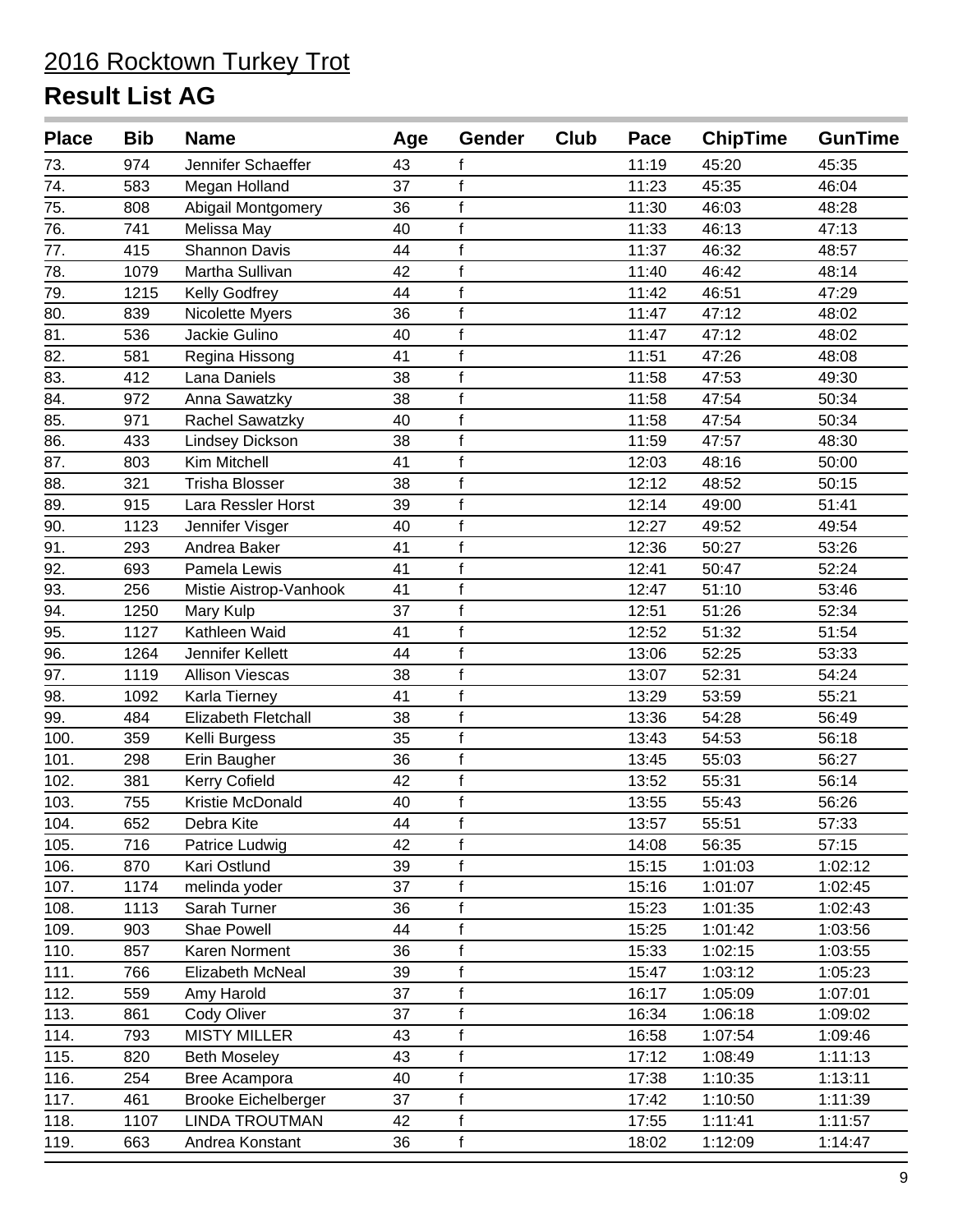| <b>Place</b>     | <b>Bib</b> | <b>Name</b>             | Age | Gender       | Club | Pace  | <b>ChipTime</b> | <b>GunTime</b> |
|------------------|------------|-------------------------|-----|--------------|------|-------|-----------------|----------------|
| 120.             | 330        | Alyssa Bosley           | 35  | f            |      | 18:33 | 1:14:14         | 1:16:43        |
| 121.             | 509        | Erica Gerlando          | 37  | $\mathsf{f}$ |      | 18:33 | 1:14:14         | 1:16:44        |
| Female 45-54     |            |                         |     |              |      |       |                 |                |
| 1.               | 537        | Lois Gullman            | 54  | f            |      | 7:54  | 31:39           | 32:12          |
| 2.               | 452        | <b>Leslie Dutt</b>      | 49  | $\mathbf f$  |      | 8:20  | 33:24           | 34:15          |
| 3.               | 1034       | Pam Smith               | 54  | $\mathsf f$  |      | 8:21  | 33:28           | 33:56          |
| 4.               | 322        | Kelly Blosser           | 45  | f            |      | 8:44  | 34:58           | 35:18          |
| $\overline{5}$ . | 1156       | Kerri Wilson            | 48  | $\mathsf f$  |      | 8:49  | 35:18           | 36:02          |
| $\overline{6}$ . | 1154       | Mary Wills              | 49  | $\mathsf f$  |      | 8:53  | 35:34           | 36:45          |
| 7.               | 810        | Helen Moore             | 53  | f            |      | 8:54  | 35:40           | 36:35          |
| 8.               | 495        | Michele Freeze          | 48  | f            |      | 9:09  | 36:38           | 37:06          |
| $\overline{9}$ . | 456        | Anita Early             | 51  | $\mathsf{f}$ |      | 9:14  | 36:57           | 38:27          |
| 10.              | 701        | Kelly Llewellyn         | 51  | $\mathbf f$  |      | 9:20  | 37:21           | 37:30          |
| 11.              | 582        | Susie Hoffman           | 45  | f            |      | 9:20  | 37:22           | 38:09          |
| 12.              | 1151       | <b>Marcy Williams</b>   | 54  | $\mathsf{f}$ |      | 9:26  | 37:45           | 38:16          |
| 13.              | 1009       | <b>Teresa Shifflett</b> | 45  | $\mathsf f$  |      | 9:27  | 37:50           | 38:23          |
| 14.              | 364        | Kathy Campbell          | 47  | $\mathsf f$  |      | 9:30  | 38:03           | 39:08          |
| 15.              | 846        | <b>Brennan Nardi</b>    | 45  | f            |      | 9:30  | 38:03           | 39:02          |
| 16.              | 845        | <b>Cristine Nardi</b>   | 50  | $\mathsf{f}$ |      | 9:30  | 38:04           | 39:02          |
| 17.              | 592        | <b>Holly Huddle</b>     | 52  | $\mathsf{f}$ |      | 9:37  | 38:32           | 39:52          |
| 18.              | 875        | <b>Barbara Palmer</b>   | 54  | f            |      | 9:38  | 38:36           | 38:59          |
| 19.              | 964        | Krista Saeger           | 46  | $\mathsf{f}$ |      | 9:38  | 38:36           | 39:50          |
| 20.              | 907        | Sandra Quigg            | 51  | $\mathsf{f}$ |      | 9:40  | 38:43           | 39:37          |
| $\overline{21}$  | 268        | Jo Ansah                | 54  | $\mathbf f$  |      | 9:42  | 38:52           | 40:14          |
| 22.              | 625        | Kim Jordan              | 45  | $\mathsf f$  |      | 9:44  | 38:58           | 39:33          |
| 23.              | 314        | <b>Caroline Bill</b>    | 46  | $\mathsf{f}$ |      | 9:47  | 39:10           | 40:43          |
| 24.              | 922        | Angie Rhodes            | 51  | $\mathsf f$  |      | 9:53  | 39:34           | 40:00          |
| 25.              | 325        | Janna Blosser           | 53  | $\mathsf f$  |      | 10:03 | 40:13           | 40:35          |
| 26.              | 910        | Andrea Ray              | 53  | f            |      | 10:08 | 40:34           | 42:49          |
| 27.              | 300        | Jennifer Bauman         | 48  | f            |      | 10:24 | 41:38           | 43:07          |
| 28.              | 575        | <b>Becky Hess</b>       | 48  | f            |      | 10:24 | 41:40           | 41:40          |
| 29.              | 859        | Janet North             | 48  | f            |      | 10:25 | 41:42           | 43:08          |
| 30.              | 598        | <b>Tricia Hunter</b>    | 53  | f            |      | 10:36 | 42:26           | 44:27          |
| 31.              | 933        | Jeanne Ritchie          | 51  | f            |      | 10:40 | 42:43           | 42:49          |
| 32.              | 394        | Susie Corrado           | 48  | $\mathsf f$  |      | 10:42 | 42:50           | 44:48          |
| 33.              | 1199       | Robin Campbell          | 46  | $\mathsf f$  |      | 10:55 | 43:44           | 45:13          |
| 34.              | 636        | Shay Kelley             | 46  | $\mathsf f$  |      | 10:58 | 43:53           | 45:21          |
| 35.              | 1138       | Andrea Wenger           | 54  | $\mathsf f$  |      | 11:04 | 44:17           | 46:18          |
| 36.              | 895        | Kendra Pignotti         | 45  | $\mathsf f$  |      | 11:10 | 44:42           | 46:54          |
| 37.              | 644        | Angie Kim               | 52  | f            |      | 11:12 | 44:49           | 47:19          |
| 38.              | 814        | Kirsten Moore           | 45  | f            |      | 11:12 | 44:50           | 45:32          |
| 39.              | 1030       | Lori Skladanowski       | 51  | $\mathsf{f}$ |      | 11:13 | 44:56           | 45:18          |
| 40.              | 973        | Ann Schaeffer           | 46  | $\mathsf f$  |      | 11:19 | 45:20           | 45:35          |
| 41.              | 486        | Kelly Flora-Brownell    | 47  | $\mathbf{f}$ |      | 11:33 | 46:16           | 46:57          |
| 42.              | 1139       | Amy Werner              | 46  | $\mathsf f$  |      | 11:35 | 46:22           | 47:21          |
| 43.              | 288        | Dana Baker              | 45  | $\mathsf f$  |      | 11:36 | 46:25           | 46:40          |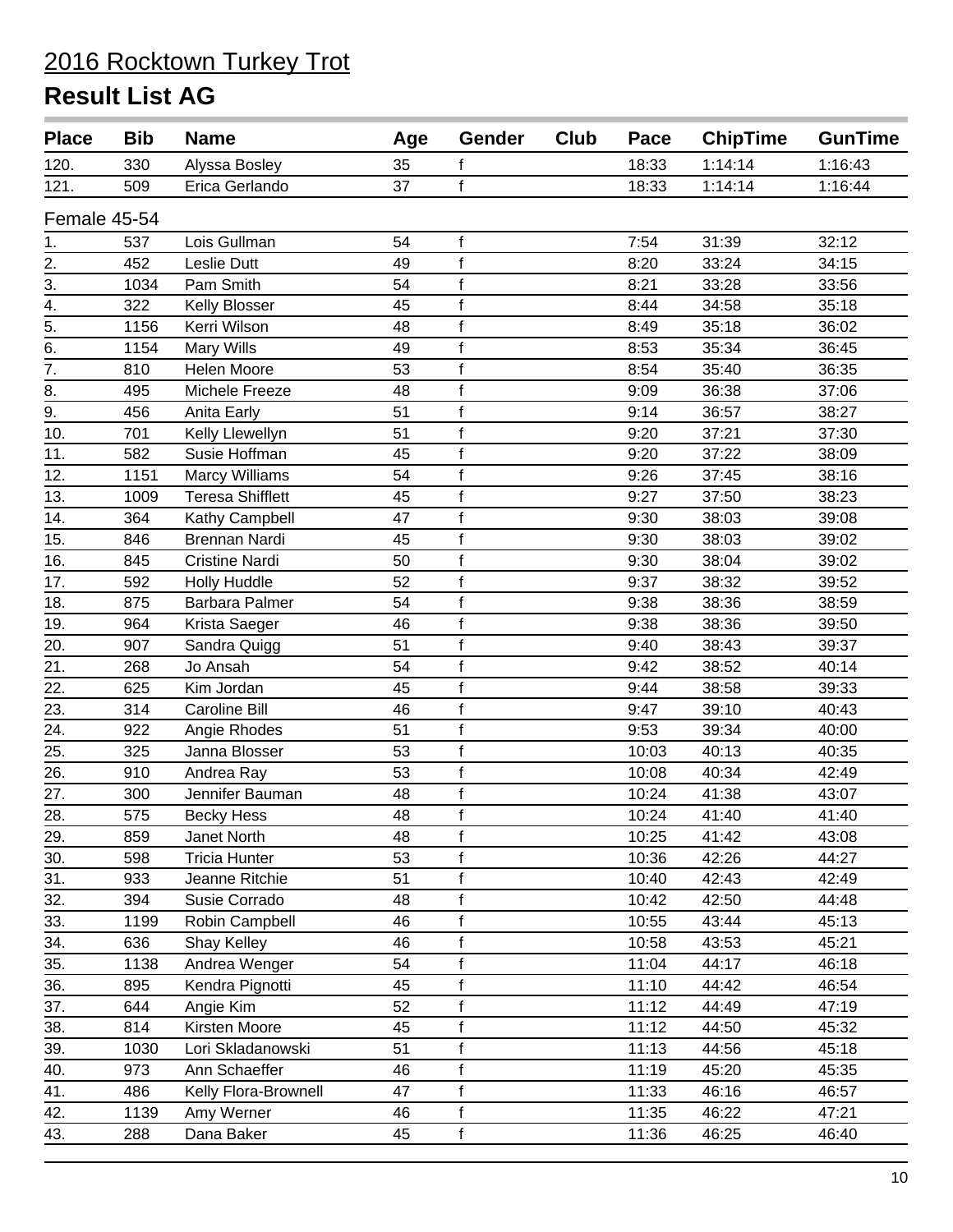| <b>Place</b>      | <b>Bib</b> | <b>Name</b>              | Age | Gender       | Club | Pace  | <b>ChipTime</b> | <b>GunTime</b> |
|-------------------|------------|--------------------------|-----|--------------|------|-------|-----------------|----------------|
| 44.               | 260        | <b>Teresa's Anders</b>   | 52  |              |      | 11:40 | 46:43           | 49:16          |
| $\overline{45}$ . | 371        | Stephanie Carr           | 47  | $\mathsf f$  |      | 12:07 | 48:31           | 50:54          |
| 46.               | 420        | Denise Dean Shifflett    | 47  | f            |      | 12:52 | 51:30           | 51:55          |
| 47.               | 367        | <b>Frances Carey</b>     | 54  | $\mathsf f$  |      | 13:10 | 52:42           | 53:59          |
| 48.               | 841        | <b>Ginger Myers</b>      | 45  | $\mathsf f$  |      | 13:12 | 52:49           | 53:34          |
| 49.               | 310        | Tammy Berkshire          | 52  | $\mathsf f$  |      | 13:21 | 53:26           | 55:03          |
| 50.               | 426        | Susan Delawder           | 50  | f            |      | 13:43 | 54:54           | 55:20          |
| 51.               | 1219       | <b>Beth Arnold</b>       | 49  | f            |      | 13:46 | 55:07           | 56:30          |
| 52.               | 281        | Robin Atwood             | 51  | f            |      | 13:57 | 55:51           | 57:16          |
| 53.               | 428        | <b>Charity Derrow</b>    | 54  | f            |      | 13:58 | 55:53           | 57:48          |
| 54.               | 490        | <b>Cheryl Foster</b>     | 54  | $\mathsf f$  |      | 14:18 | 57:13           | 58:54          |
| 55.               | 450        | Mandy Duncan             | 45  | f            |      | 15:00 | 1:00:04         | 1:02:34        |
| 56.               | 1165       | Tonya Witherow           | 47  | $\mathsf{f}$ |      | 15:35 | 1:02:22         | 1:04:15        |
| 57.               | 1017       | Kim Shomo                | 53  | f            |      | 15:43 | 1:02:55         | 1:04:40        |
| 58.               | 1236       | Andi Arndt               | 46  | $\mathsf f$  |      | 15:44 | 1:02:59         | 1:04:22        |
| 59.               | 390        | Cindy Condra             | 48  | $\mathsf f$  |      | 16:15 | 1:05:04         | 1:06:10        |
| 60.               | 1229       | Kate Hill                | 47  | f            |      | 16:16 | 1:05:05         | 1:06:11        |
| 61.               | 292        | <b>Beth Baker</b>        | 50  | f            |      | 16:16 | 1:05:06         | 1:06:12        |
| 62.               | 1137       | Ceci Weaver              | 53  | $\mathsf f$  |      | 16:17 | 1:05:12         | 1:06:59        |
| 63.               | 1241       | Natalie Ridgell          | 51  | f            |      | 16:20 | 1:05:24         | 1:07:13        |
| 64.               | 1125       | Christina von Rotz-Brunk | 45  | f            |      | 16:22 | 1:05:32         | 1:07:30        |
| 65.               | 1071       | Heidi Strang             | 54  | f            |      | 16:27 | 1:05:50         | 1:08:06        |
| 66.               | 1129       | Julie Wallace Carr       | 52  | $\mathsf f$  |      | 16:30 | 1:06:02         | 1:08:34        |
| 67.               | 796        | Lorie Miller             | 53  | $\mathsf{f}$ |      | 16:31 | 1:06:05         | 1:08:34        |
| 68.               | 800        | Laura Minnich Lockey     | 54  | $\mathsf f$  |      | 17:04 | 1:08:20         | 1:10:04        |
| 69.               | 296        | Lauren Barker            | 46  | $\mathsf f$  |      | 18:13 | 1:12:53         | 1:15:28        |
| 70.               | 392        | Jini Cook                | 46  | $\mathsf f$  |      | 18:16 | 1:13:06         | 1:15:47        |
| 71.               | 770        | Rebecca McNeely          | 51  | $\mathbf f$  |      | 18:16 | 1:13:07         | 1:14:22        |
| 72.               | 393        | Louise Corbo             | 46  | f            |      | 18:17 | 1:13:09         | 1:14:24        |
| 73.               | 996        | Kendra Shickel           | 53  | $\mathsf f$  |      | 18:46 | 1:15:06         | 1:17:20        |
| 74.               | 899        | Carolyn Poirot           | 45  | $\mathbf{f}$ |      | 19:12 | 1:16:52         | 1:17:04        |
| Female 55-64      |            |                          |     |              |      |       |                 |                |
| 1.                | 521        | Donna Golson             | 56  | f            |      | 7:56  | 31:47           | 31:56          |
| 2.                | 560        | Marcie Harris            | 58  | f            |      | 8:04  | 32:17           | 34:44          |
| 3.                | 817        | Kathy Moran              | 56  | f            |      | 8:05  | 32:22           | 34:44          |
| 4.                | 726        | Lauren Lynch             | 57  | f            |      | 8:09  | 32:40           | 32:53          |
| $\overline{5}$ .  | 623        | Sarah Jones              | 63  | $\mathsf f$  |      | 8:16  | 33:06           | 35:25          |
| 6.                | 340        | Jayne Bromann            | 58  | $\mathsf f$  |      | 8:17  | 33:11           | 34:45          |
| $\overline{7}$ .  | 434        | Joyce Diehl              | 62  | $\mathsf f$  |      | 9:02  | 36:12           | 38:08          |
| 8.                | 1244       | Sue Klassen              | 55  | $\mathsf f$  |      | 9:07  | 36:29           | 36:55          |
| 9.                | 612        | Sharon Jerlinski         | 58  | $\mathsf f$  |      | 9:19  | 37:19           | 37:59          |
| 10.               | 1056       | RaMona Stahl             | 56  | f            |      | 9:37  | 38:32           | 39:52          |
| 11.               | 339        | Kate Bromann             | 58  | f            |      | 9:57  | 39:51           | 41:30          |
| 12.               | 1084       | Lynn Swanson             | 60  | $\mathsf f$  |      | 10:15 | 41:04           | 43:17          |
| 13.               | 346        | Debbie Brown             | 62  | f            |      | 10:39 | 42:38           | 43:25          |
| 14.               | 439        | Gloria Diener            | 63  | $\mathsf f$  |      | 11:19 | 45:20           | 47:44          |
|                   |            |                          |     |              |      |       |                 |                |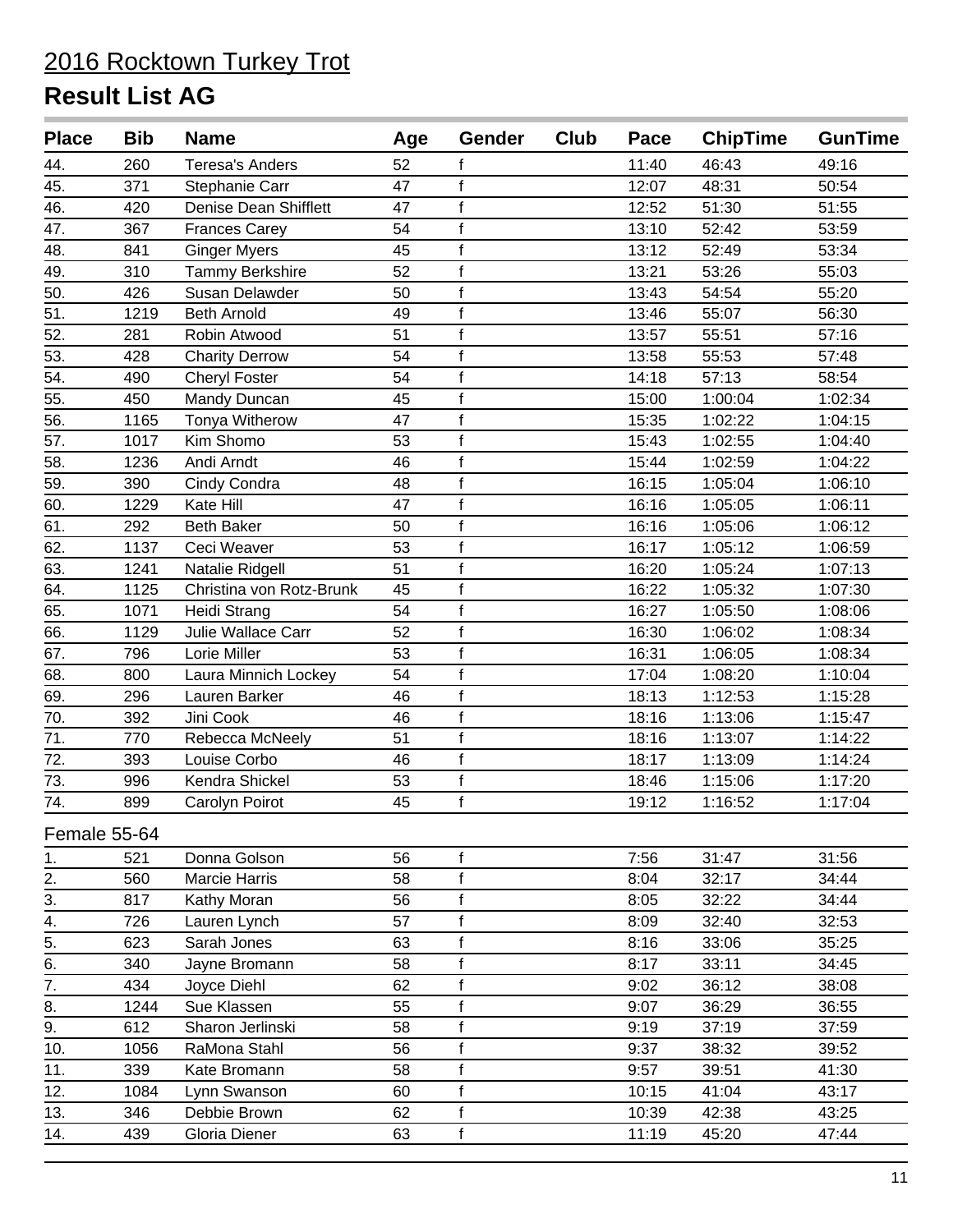| <b>Place</b>                   | <b>Bib</b> | <b>Name</b>             | Age | Gender       | Club | Pace  | <b>ChipTime</b> | <b>GunTime</b> |
|--------------------------------|------------|-------------------------|-----|--------------|------|-------|-----------------|----------------|
| 15.                            | 1224       | Robin Bell              | 56  | f            |      | 11:37 | 46:31           | 47:50          |
| 16.                            | 664        | <b>Eunice Kratz</b>     | 60  | $\mathsf{f}$ |      | 11:47 | 47:11           | 47:56          |
| 17.                            | 387        | Diane Collier           | 55  | $\mathsf f$  |      | 12:11 | 48:46           | 49:49          |
| 18.                            | 276        | Suzi Armstrong          | 59  | $\mathsf f$  |      | 12:32 | 50:10           | 52:00          |
| 19.                            | 550        | Kathy Hancock           | 57  | $\mathsf{f}$ |      | 12:46 | 51:07           | 52:52          |
| 20.                            | 856        | <b>Esther Nizer</b>     | 63  | $\mathsf{f}$ |      | 12:49 | 51:18           | 52:13          |
| 21.                            | 295        | <b>Alison Banks</b>     | 55  | $\mathsf f$  |      | 12:57 | 51:50           | 53:36          |
| 22.                            | 673        | Maggie Kyger            | 60  | $\mathsf f$  |      | 13:34 | 54:19           | 56:45          |
| $\overline{23}$ .              | 1051       | <b>Teresa Spiller</b>   | 55  | $\mathsf{f}$ |      | 13:38 | 54:34           | 54:41          |
| 24.                            | 986        | Cheryl Shank            | 55  | $\mathbf{f}$ |      | 13:52 | 55:32           | 56:57          |
| 25.                            | 947        | Lori Rogers             | 55  | $\mathsf f$  |      | 13:54 | 55:40           | 56:23          |
| 26.                            | 988        | <b>Brenda Shank</b>     | 58  | $\mathsf f$  |      | 13:56 | 55:47           | 57:14          |
| 27.                            | 797        | Jan Miller              | 61  | $\mathsf{f}$ |      | 14:00 | 56:04           | 56:14          |
| 28.                            | 1178       | Pat Yoder               | 60  | $\mathsf{f}$ |      | 14:10 | 56:41           | 58:42          |
| 29.                            | 1093       | Laura Tinsley           | 56  | $\mathsf f$  |      | 14:36 | 58:26           | 59:57          |
| 30.                            | 1175       | <b>Twila Yoder</b>      | 60  | $\mathsf{f}$ |      | 14:51 | 59:28           | 1:01:06        |
| 31.                            | 1015       | Vanessa Shirkey         | 55  | f            |      | 15:07 | 1:00:31         | 1:02:27        |
| 32.                            | 656        | Sharon Knight           | 56  | $\mathsf f$  |      | 15:11 | 1:00:46         | 1:02:29        |
| 33.                            | 866        | <b>Buffy Ostlund</b>    | 62  | $\mathsf f$  |      | 15:17 | 1:01:10         | 1:02:14        |
| 34.                            | 571        | Nancy Heisey            | 64  | $\mathsf{f}$ |      | 15:38 | 1:02:35         | 1:05:12        |
| 35.                            | 749        | Joy McBride             | 59  | $\mathsf f$  |      | 16:23 | 1:05:36         | 1:07:25        |
| 36.                            | 747        | <b>Beth Maynard</b>     | 60  | $\mathsf f$  |      | 17:12 | 1:08:51         | 1:08:57        |
| 37.                            | 724        | Mary Lyford             | 59  | $\mathsf f$  |      | 17:17 | 1:09:12         | 1:10:43        |
| 38.                            | 789        | Sue Mikolsahek          | 57  | $\mathsf{f}$ |      | 17:38 | 1:10:33         | 1:13:13        |
| 39.                            | 681        | Patti Landes            | 55  | $\mathsf f$  |      | 18:16 | 1:13:06         | 1:15:47        |
| 40.                            | 380        | <b>Joy Coakley</b>      | 61  | $\mathsf f$  |      | 18:21 | 1:13:25         | 1:14:53        |
| 41.                            | 1268       | Darlene Przybyszewski   | 57  | $\mathsf{f}$ |      | 18:31 | 1:14:05         | 1:16:24        |
| 42.                            | 376        | Donna Childers          | 59  | $\mathsf f$  |      | 19:33 | 1:18:14         | 1:20:41        |
| Female 65+                     |            |                         |     |              |      |       |                 |                |
| 1.                             | 411        | Diane D'Amico           | 65  | f            |      | 9:22  | 37:30           | 38:24          |
| 2.                             | 316        | Ann Bill                | 73  | $\mathsf{f}$ |      | 9:28  | 37:54           | 39:29          |
|                                | 285        | Retha Baer              | 67  | f            |      | 11:15 | 45:01           | 45:30          |
| $rac{3}{4}$ .<br>$rac{4}{5}$ . | 1214       | <b>Bonnie Lord</b>      | 65  | f            |      | 11:35 | 46:21           | 46:59          |
|                                | 374        | <b>Betty Chappell</b>   | 71  | $\mathsf f$  |      | 11:40 | 46:42           | 47:41          |
| 6.                             | 1225       | Dee Jenkins             | 67  | $\mathsf f$  |      | 14:01 | 56:07           | 57:50          |
| $\overline{7}$ .               | 864        | Gail Oppy               | 65  | $\mathsf f$  |      | 15:33 | 1:02:14         | 1:04:27        |
| 8.                             | 289        | Donna Baker             | 76  | f            |      | 16:16 | 1:05:05         | 1:06:11        |
| 9.                             | 348        | <b>Betty Brown</b>      | 74  | $\mathsf f$  |      | 16:20 | 1:05:23         | 1:07:16        |
| 10.                            | 963        | Jana Ruxton             | 66  | $\mathsf f$  |      | 17:37 | 1:10:30         | 1:13:11        |
|                                |            | Female No Age Indicated |     |              |      |       |                 |                |
| 1.                             | 1095       | Rachel Tinsley          | 99  | $\mathsf f$  |      | 8:00  | 32:04           | 33:35          |
| 2.                             | 255        | Shiho Adams             | 99  | $\mathsf f$  |      | 8:05  | 32:22           | 32:51          |
| 3.                             | 1187       | Megan Young             | 99  | f            |      | 9:26  | 37:47           | 38:34          |
| 4.                             | 1099       | Erin Tobin              | 99  | f            |      | 9:54  | 39:37           | 40:56          |
| 5.                             | 940        | Kim Robinson            | 99  | f            |      | 10:01 | 40:08           | 42:34          |
| 6.                             | 708        | Laura Logan             | 99  | $\mathsf f$  |      | 13:20 | 53:22           | 54:59          |
|                                |            |                         |     |              |      |       |                 |                |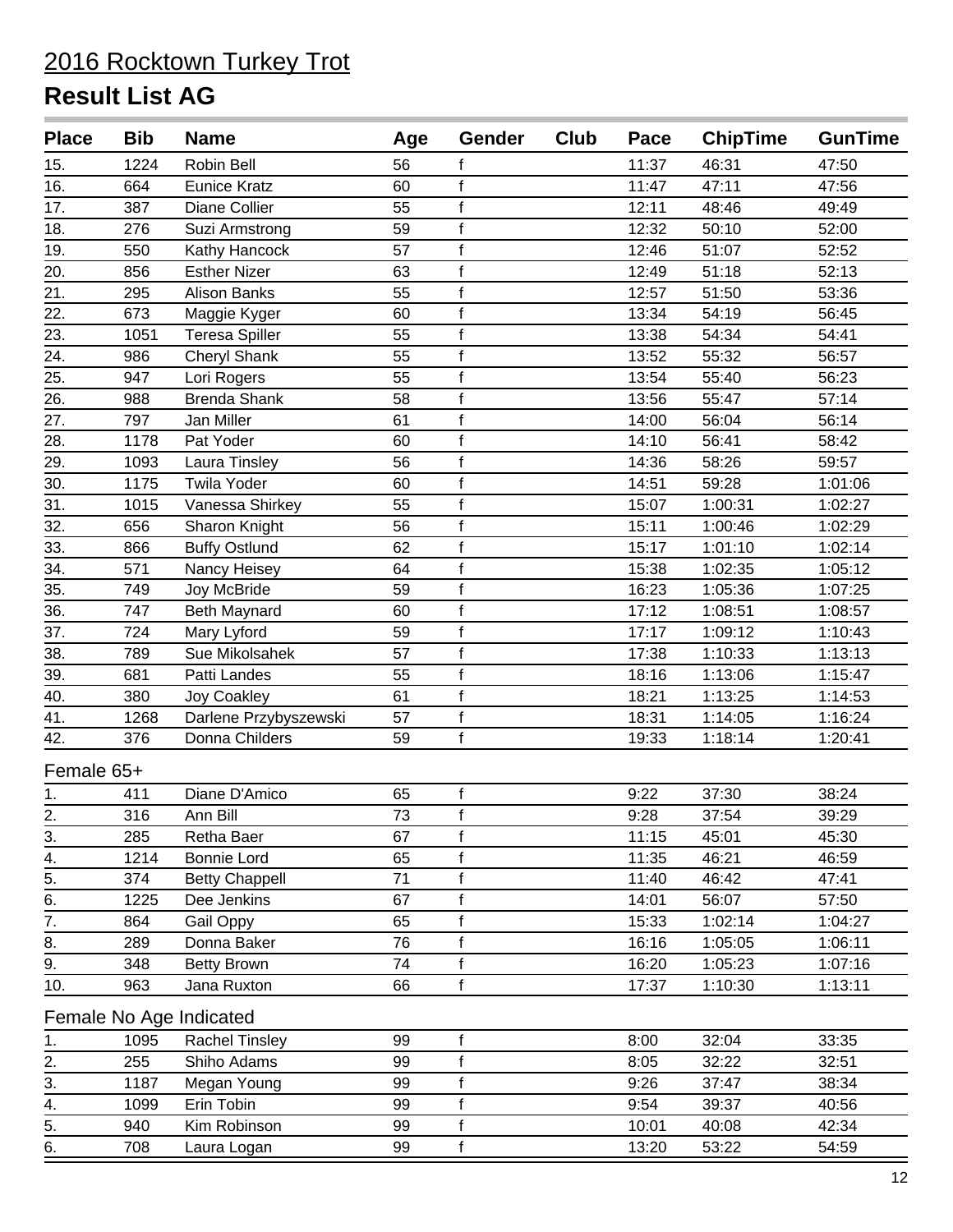| <b>Place</b>     | <b>Bib</b>      | <b>Name</b>              | Age            | <b>Gender</b> | <b>Club</b> | Pace  | <b>ChipTime</b> | <b>GunTime</b> |
|------------------|-----------------|--------------------------|----------------|---------------|-------------|-------|-----------------|----------------|
| 7.               | 284             | Roxana Atwood            | 99             | f             |             | 13:57 | 55:52           | 57:16          |
| 8.               | 1226            | Heather Jenkins-Brazzell | 99             | $\mathsf{f}$  |             | 14:01 | 56:06           | 57:50          |
| 9.               | 606             | <b>Betsy Jancaitis</b>   | 99             | $\mathbf{f}$  |             | 14:50 | 59:23           | 1:01:22        |
| 10.              | 1273            | <b>B</b> Graves          | 99             | $\mathbf f$   |             | 16:51 | 1:07:25         | 1:09:43        |
| 11.              | 1105            | <b>Becky Troutman</b>    | 99             | $\mathsf f$   |             | 19:34 | 1:18:20         | 1:18:32        |
|                  |                 |                          |                |               |             |       |                 |                |
| 1.               | 982             | kent sensenig            | $-1$           | m             |             | 6:52  | 27:32           | 27:34          |
| $\overline{2}$ . | 457             | <b>Chance Ebersold</b>   | $-1$           | m             |             | 8:39  | 34:37           | 36:56          |
| $\overline{3}$ . | 848             | Kieran Nardi-White       | $-1$           | m             |             | 8:41  | 34:47           | 35:44          |
| 4.               | 1098            | Connor Tobin             | $-1$           | m             |             | 9:53  | 39:36           | 40:56          |
| 5.               | 942             | Daniel Robinson          | $-1$           | m             |             | 10:01 | 40:08           | 42:34          |
| 6.               | 1227            | <b>Gary Brazzell</b>     | $-1$           | m             |             | 10:53 | 43:34           | 44:37          |
| $\overline{7}$ . | 402             | Nate Crandell            | $-1$           | ${\sf m}$     |             | 11:39 | 46:38           | 48:50          |
| 8.               | 1203            | <b>Jeff Hill</b>         | $-1$           | m             |             | 13:47 | 55:09           | 55:50          |
| $\overline{9}$ . | 462             | Scott Eichelberger       | $-1$           | ${\sf m}$     |             | 17:43 | 1:10:53         | 1:11:39        |
|                  | Male 12 & Under |                          |                |               |             |       |                 |                |
| 1.               | 892             | <b>William Peters</b>    | 12             | m             |             | 6:49  | 27:17           | 27:20          |
|                  | 398             | <b>Toby Corriston</b>    | 11             | m             |             | 7:35  | 30:21           | 30:34          |
| $\frac{2}{3}$ .  | 672             | Shea Kushner             | 11             | m             |             | 7:39  | 30:37           | 30:49          |
| $\overline{4}$ . | 608             | Adam Jancaitis           | 9              | m             |             | 7:42  | 30:51           | 32:47          |
| $\overline{5}$ . | 453             | kyle dutt                | 12             | m             |             | 8:05  | 32:23           | 33:15          |
| 6.               | 1148            | Ethan Wilcox             | 9              | m             |             | 8:26  | 33:45           | 33:55          |
| $\overline{7}$ . | 543             | Palmer Hall              | 11             | m             |             | 8:44  | 34:58           | 34:59          |
| 8.               | 1097            | Xavier Tippett           | 9              | m             |             | 8:50  | 35:24           | 35:24          |
| $\overline{9}$ . | 385             | <b>NOAH COLLIER</b>      | 8              | m             |             | 9:04  | 36:18           | 36:41          |
| 10.              | 585             | Drew Holland             | 10             | ${\sf m}$     |             | 9:12  | 36:51           | 37:19          |
| 11.              | 930             | Henry Riner              | 10             | m             |             | 9:20  | 37:21           | 37:54          |
| 12.              | 1218            | Payton Wright            | 9              | m             |             | 9:24  | 37:40           | 38:05          |
| 13.              | 1251            | Evan Kulp                | 11             | ${\sf m}$     |             | 9:38  | 38:35           | 38:49          |
| 14.              | 684             | Cooper Landes            | 9              | m             |             | 9:40  | 38:44           | 40:09          |
| 15.              | 893             | <b>Samuel Peters</b>     | $\overline{7}$ | m             |             | 10:00 | 40:03           | 41:38          |
| 16.              | 683             | <b>Tyson Landes</b>      | 12             | m             |             | 10:01 | 40:07           | 41:35          |
| 17.              | 620             | Cai Johnstone-Yellin     | 9              | m             |             | 10:02 | 40:11           | 42:14          |
| 18.              | 1037            | Marshall Smith           | 11             | m             |             | 10:20 | 41:23           | 43:36          |
| 19.              | 470             | <b>Elijah Esther</b>     | 9              | m             |             | 10:28 | 41:55           | 43:21          |
| 20.              | 1196            | Callum Zook              | 5              | m             |             | 10:54 | 43:40           | 45:11          |
| 21.              | 312             | <b>Tommy Bill</b>        | 9              | m             |             | 10:56 | 43:48           | 45:21          |
| 22.              | 777             | Harris Meaney            | 10             | m             |             | 11:15 | 45:04           | 45:12          |
| 23.              | 586             | Evan Holland             | 8              | ${\sf m}$     |             | 11:22 | 45:30           | 45:58          |
| 24.              | 871             | <b>Troy Ostlund</b>      | 11             | m             |             | 11:40 | 46:41           | 46:47          |
| 25.              | 483             | Harper Fitzgerald        | 11             | m             |             | 12:05 | 48:21           | 48:37          |
| 26.              | 382             | Joshua Cofield           | 12             | m             |             | 13:52 | 55:30           | 56:11          |
| 27.              | 873             | <b>Grant Ostlund</b>     | 9              | m             |             | 13:59 | 56:00           | 56:06          |
| 28.              | 1060            | Matthew Stallard         | 9              | m             |             | 14:42 | 58:49           | 1:00:25        |
| 29.              | 1185            | <b>Emmet Yoder</b>       | 8              | ${\sf m}$     |             | 14:47 | 59:09           | 1:00:46        |
| 30.              | 318             | Alex Bingay              | 9              | m             |             | 14:49 | 59:20           | 1:01:00        |
|                  |                 |                          |                |               |             |       |                 |                |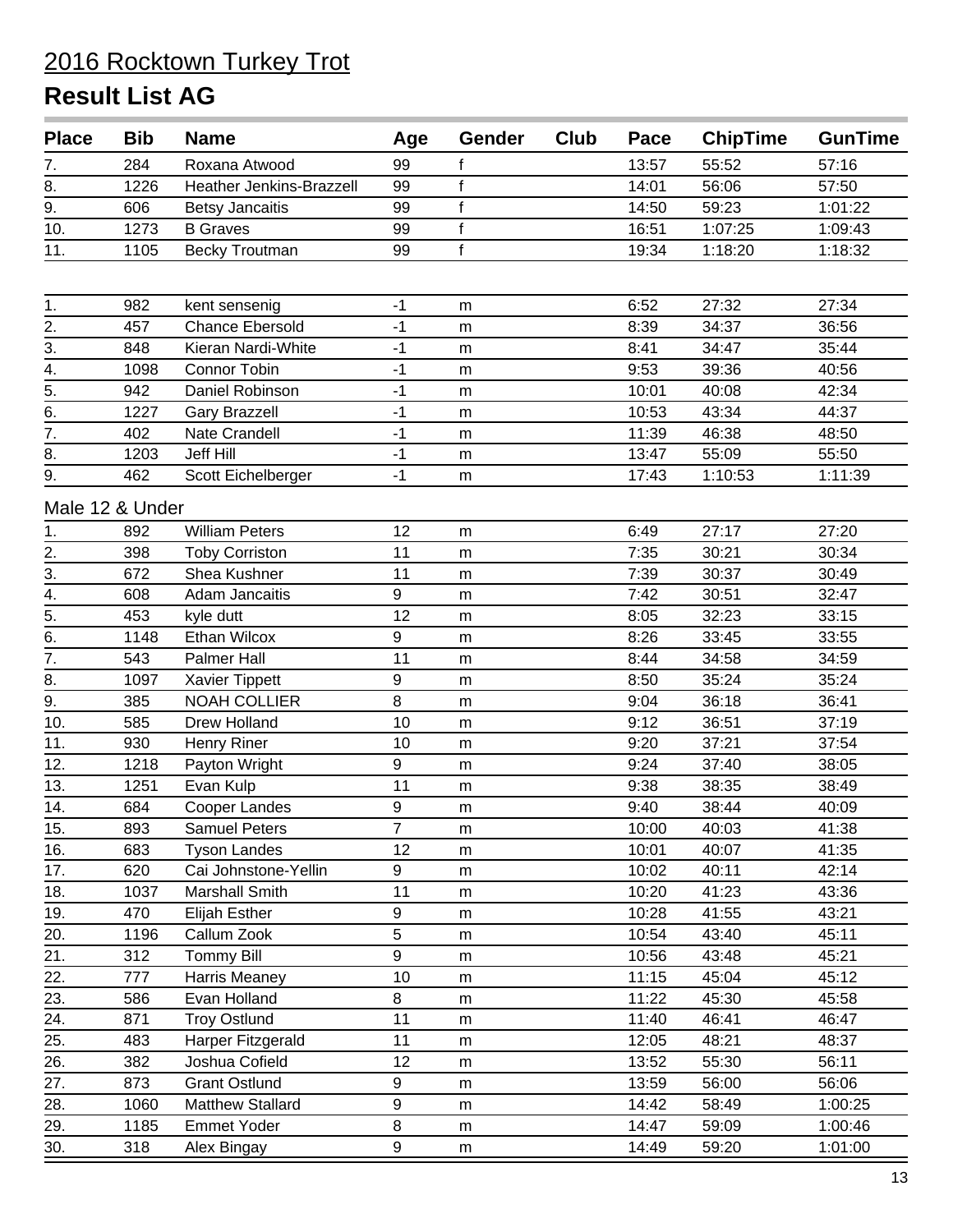| <b>Place</b>      | <b>Bib</b> | <b>Name</b>              | Age | <b>Gender</b> | Club | Pace  | <b>ChipTime</b> | <b>GunTime</b> |
|-------------------|------------|--------------------------|-----|---------------|------|-------|-----------------|----------------|
| 31.               | 449        | Ryan Duncan              | 12  | m             |      | 15:00 | 1:00:04         | 1:02:31        |
| 32.               | 821        | <b>Brad Moseley</b>      | 10  | m             |      | 15:40 | 1:02:41         | 1:05:04        |
| 33.               | 799        | <b>DAVID MILLER</b>      | 9   | m             |      | 15:51 | 1:03:27         | 1:05:18        |
| 34.               | 705        | Phillip Lockey           | 12  | m             |      | 16:49 | 1:07:17         | 1:10:02        |
| Male 13-17        |            |                          |     |               |      |       |                 |                |
| 1.                | 365        | Connor Canavan           | 15  | m             |      | 6:01  | 24:06           | 24:06          |
| 2.                | 448        | Ethan Duncan             | 14  | m             |      | 6:06  | 24:28           | 24:29          |
| $\overline{3}$ .  | 758        | <b>Tucker McGrath</b>    | 14  | m             |      | 6:12  | 24:50           | 24:53          |
| $\overline{4}$ .  | 627        | Evan Jost                | 17  | m             |      | 6:18  | 25:14           | 25:27          |
| 5.                | 855        | Enzo Nieto               | 17  | m             |      | 6:21  | 25:25           | 25:25          |
| 6.                | 968        | george salcedo           | 16  | m             |      | 6:35  | 26:23           | 26:23          |
| $\overline{7}$ .  | 1205       | <b>Grant Weaver</b>      | 17  | ${\sf m}$     |      | 6:45  | 27:02           | 27:24          |
| 8.                | 373        | Kyle Carretta            | 14  | m             |      | 6:56  | 27:47           | 27:51          |
| 9.                | 1270       | Harlan Earhart           | 16  | m             |      | 7:02  | 28:12           | 28:22          |
| 10.               | 351        | Randy Brownell, IV       | 16  | m             |      | 7:22  | 29:29           | 29:48          |
| 11.               | 481        | <b>Taylor Fitzgerald</b> | 13  | m             |      | 7:27  | 29:50           | 30:07          |
| 12.               | 975        | Sam Schaeffer            | 15  | m             |      | 7:29  | 29:58           | 30:12          |
| 13.               | 798        | Jacob Miller             | 14  | m             |      | 7:38  | 30:33           | 30:45          |
| 14.               | 1182       | Jeffrey Yoder            | 16  | m             |      | 7:38  | 30:34           | 30:53          |
| 15.               | 1132       | Jonathan Warner          | 15  | m             |      | 7:55  | 31:44           | 32:53          |
| 16.               | 1167       | <b>Adrian Witherow</b>   | 14  | m             |      | 8:03  | 32:13           | 33:58          |
| 17.               | 363        | Sean Campbell            | 16  | ${\sf m}$     |      | 8:03  | 32:13           | 32:54          |
| 18.               | 455        | Jared Dutt               | 14  | m             |      | 8:05  | 32:22           | 33:13          |
| 19.               | 1166       | Avery Witherow           | 16  | m             |      | 8:22  | 33:32           | 33:55          |
| 20.               | 1155       | Zach Wills               | 15  | m             |      | 8:55  | 35:44           | 36:56          |
| 21.               | 1035       | <b>Hunter Smith</b>      | 16  | m             |      | 9:04  | 36:17           | 36:20          |
| 22.               | 879        | Simon Parmer             | 15  | m             |      | 9:04  | 36:18           | 37:09          |
| 23.               | 1083       | lan Suter                | 14  | m             |      | 9:52  | 39:29           | 40:37          |
| 24.               | 682        | Michael Landes           | 15  | m             |      | 10:36 | 42:25           | 43:50          |
| $\overline{25}$ . | 301        | Zach Bauman              | 15  | ${\sf m}$     |      | 10:37 | 42:31           | 43:51          |
| 26.               | 406        | Koby Crist               | 14  | m             |      | 10:38 | 42:36           | 45:06          |
| 27.               | 1230       | Hudson Hill              | 17  | m             |      | 10:52 | 43:29           | 44:11          |
| 28.               | 757        | <b>Tristan McDonald</b>  | 17  | ${\sf m}$     |      | 11:29 | 45:58           | 46:41          |
| 29.               | 756        | Jess McDonald            | 13  | m             |      | 11:57 | 47:52           | 48:31          |
| 30.               | 1221       | Sid Tandel               | 13  | m             |      | 13:17 | 53:11           | 53:49          |
| 31.               | 418        | <b>Tyler Dean</b>        | 15  | m             |      | 15:27 | 1:01:51         | 1:03:56        |
| 32.               | 704        | Joseph Lockey            | 16  | ${\sf m}$     |      | 16:38 | 1:06:35         | 1:09:29        |
| Male 18-24        |            |                          |     |               |      |       |                 |                |
| 1.                | 1146       | Shihan Wijeyeratne       | 23  | m             |      | 5:15  | 21:03           | 21:04          |
| 2.                | 568        | Nevin Heckman            | 23  | m             |      | 5:35  | 22:22           | 22:22          |
| 3.                | 691        | Micah Leininger          | 19  | m             |      | 6:25  | 25:42           | 25:45          |
| $\overline{4}$ .  | 1204       | Jacob Rexrode            | 19  | m             |      | 6:59  | 27:58           | 29:24          |
| $\overline{5}$ .  | 1089       | Rajen Tandel             | 20  | m             |      | 7:18  | 29:13           | 29:49          |
| 6.                | 667        | Kierston Kreider         | 22  | m             |      | 7:23  | 29:36           | 29:43          |
| 7.                | 287        | <b>Trevor Baker</b>      | 23  | m             |      | 7:25  | 29:41           | 29:54          |
| 8.                | 1254       | Alex Mundy               | 20  | m             |      | 7:32  | 30:12           | 30:14          |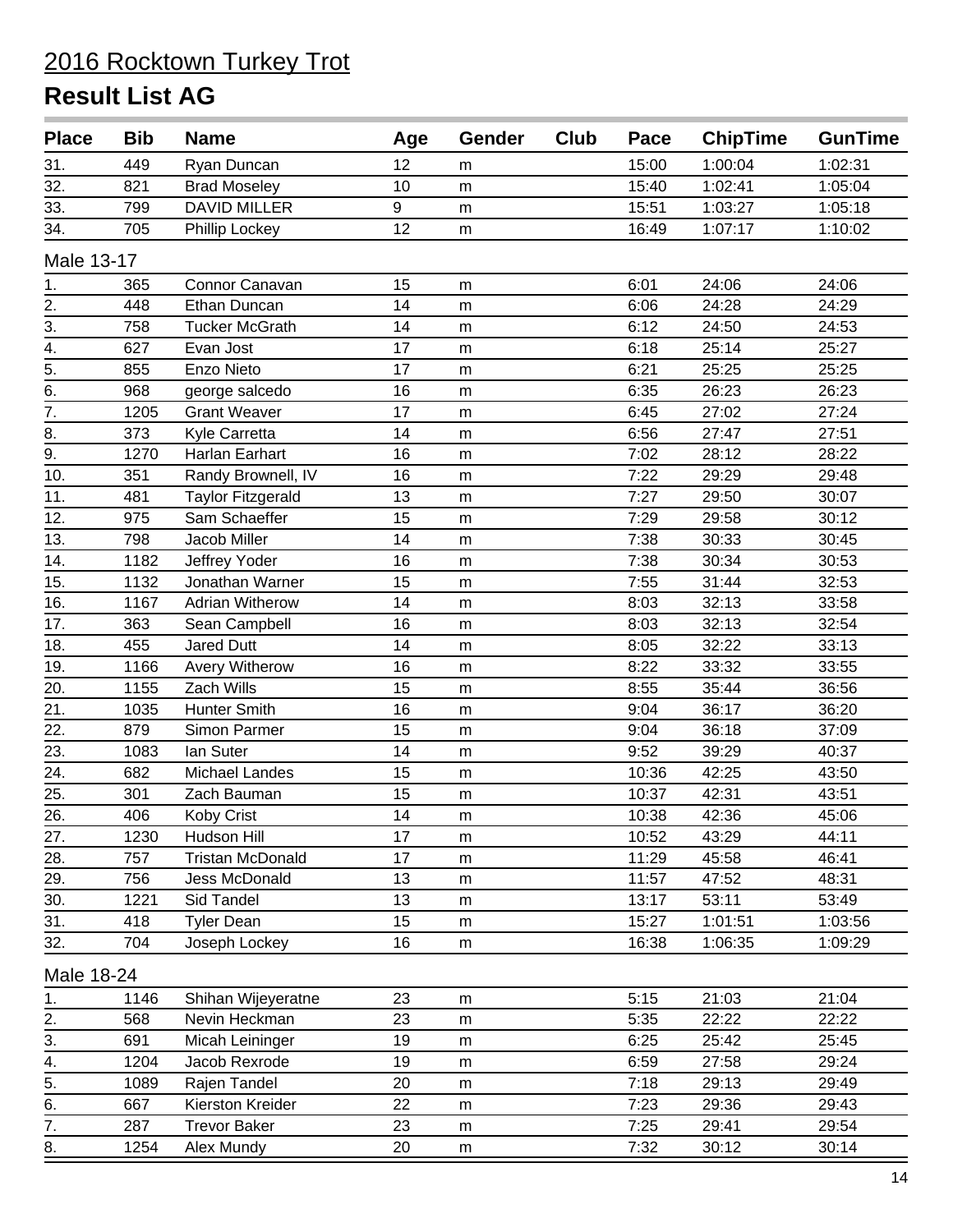| <b>Place</b>      | <b>Bib</b> | <b>Name</b>           | Age | Gender    | Club | Pace  | <b>ChipTime</b> | <b>GunTime</b> |
|-------------------|------------|-----------------------|-----|-----------|------|-------|-----------------|----------------|
| 9.                | 270        | Cedric Ansah          | 18  | m         |      | 7:38  | 30:35           | 30:54          |
| 10.               | 669        | Gabe Kreider          | 22  | ${\sf m}$ |      | 7:40  | 30:43           | 30:51          |
| 11.               | 251        | Mustafa Abid          | 23  | m         |      | 7:41  | 30:45           | 30:49          |
| 12.               | 979        | Jacob Scott           | 20  | m         |      | 7:50  | 31:24           | 31:28          |
| 13.               | 338        | Nick Bromann          | 24  | m         |      | 8:42  | 34:50           | 36:27          |
| 14.               | 500        | William Galang        | 21  | m         |      | 9:09  | 36:40           | 37:11          |
| 15.               | 728        | <b>Troy Macdonald</b> | 24  | ${\sf m}$ |      | 9:18  | 37:13           | 38:06          |
| 16.               | 957        | Daniel Rohrer         | 21  | m         |      | 9:40  | 38:43           | 38:52          |
| 17.               | 400        | David Cowan           | 23  | m         |      | 9:51  | 39:26           | 41:29          |
| 18.               | 762        | Shane McLaughlin      | 24  | ${\sf m}$ |      | 9:51  | 39:26           | 40:37          |
| 19.               | 772        | Sam McNeely           | 21  | m         |      | 10:33 | 42:14           | 43:27          |
| 20.               | 1068       | <b>Brian Stoneham</b> | 19  | ${\sf m}$ |      | 10:34 | 42:18           | 43:27          |
| 21.               | 341        | Ben Bromann           | 23  | m         |      | 10:47 | 43:11           | 44:45          |
| 22.               | 850        | Meade Nelsen          | 23  | ${\sf m}$ |      | 11:03 | 44:16           | 45:48          |
| 23.               | 878        | Max Parmer            | 18  | m         |      | 11:10 | 44:42           | 45:32          |
| $\overline{24}$ . | 642        | Paul Kim              | 20  | ${\sf m}$ |      | 11:12 | 44:50           | 47:18          |
| 25.               | 643        | George Kim            | 24  | m         |      | 11:13 | 44:53           | 47:17          |
| 26.               | 271        | Andrew Ansah          | 18  | m         |      | 11:25 | 45:43           | 46:21          |
| 27.               | 538        | John Gullman          | 24  | ${\sf m}$ |      | 11:35 | 46:24           | 47:09          |
| 28.               | 953        | <b>Isaac Rohrer</b>   | 23  | ${\sf m}$ |      | 12:06 | 48:26           | 49:35          |
| 29.               | 561        | Colin Hartman         | 24  | m         |      | 12:33 | 50:13           | 52:00          |
| 30.               | 773        | <b>Carter McNeely</b> | 18  | ${\sf m}$ |      | 12:44 | 50:58           | 52:15          |
| $\overline{31}$ . | 671        | Paul Kudlyuk          | 22  | m         |      | 12:47 | 51:11           | 51:39          |
| 32.               | 419        | <b>Bryant Dean</b>    | 21  | m         |      | 12:54 | 51:37           | 54:25          |
| 33.               | 811        | Kristian Moore        | 24  | m         |      | 13:21 | 53:28           | 54:26          |
| Male 25-34        |            |                       |     |           |      |       |                 |                |
| 1.                | 1263       | <b>Adam Williams</b>  | 33  | m         |      | 5:37  | 22:32           | 22:35          |
| 2.                | 527        | Jeremy Gray           | 31  | m         |      | 5:58  | 23:54           | 23:54          |
| $\overline{3}$ .  | 1080       | Daniel Sumner         | 26  | m         |      | 6:23  | 25:35           | 25:46          |
| 4.                | 806        | <b>Matthew Monger</b> | 34  | m         |      | 6:43  | 26:55           | 26:57          |
| 5.                | 650        | <b>Andrew Kirk</b>    | 27  | ${\sf m}$ |      | 6:48  | 27:15           | 29:18          |
|                   | 460        | <b>Chris Ehrhart</b>  | 31  | m         |      | 6:51  | 27:25           | 29:22          |
| $rac{6}{7}$       | 780        | Nicholas Melton       | 26  | m         |      | 6:54  | 27:37           | 27:43          |
| 8.                | 723        | Andrew Lyford         | 28  | m         |      | 6:55  | 27:42           | 27:57          |
| 9.                | 980        | Dominic Scurti        | 30  | m         |      | 6:56  | 27:47           | 27:49          |
| 10.               | 872        | <b>Isaac Ostlund</b>  | 32  | m         |      | 7:16  | 29:08           | 29:25          |
| 11.               | 668        | Carlin Kreider        | 25  | m         |      | 7:24  | 29:38           | 29:45          |
| 12.               | 901        | Matt Pomerleau        | 29  | m         |      | 7:43  | 30:54           | 30:57          |
| 13.               | 478        | Jason Fike            | 31  | m         |      | 7:44  | 30:59           | 31:33          |
| 14.               | 273        | <b>Brent Arbogast</b> | 29  | ${\sf m}$ |      | 7:48  | 31:16           | 32:03          |
| 15.               | 1267       | Steven Przybyszewski  | 25  | m         |      | 7:51  | 31:25           | 32:59          |
| 16.               | 1066       | Justin Stoneburner    | 30  | m         |      | 7:54  | 31:38           | 32:41          |
| 17.               | 725        | Chris Lyford          | 25  | m         |      | 7:54  | 31:39           | 31:51          |
| 18.               | 738        | Matthew Martorana     | 27  | m         |      | 7:55  | 31:43           | 32:06          |
| 19.               | 1162       | Eric Wilson           | 31  | m         |      | 7:57  | 31:49           | 32:50          |
| 20.               | 1050       | <b>Cameron Spiece</b> | 29  | m         |      | 8:04  | 32:19           | 32:52          |
|                   |            |                       |     |           |      |       |                 |                |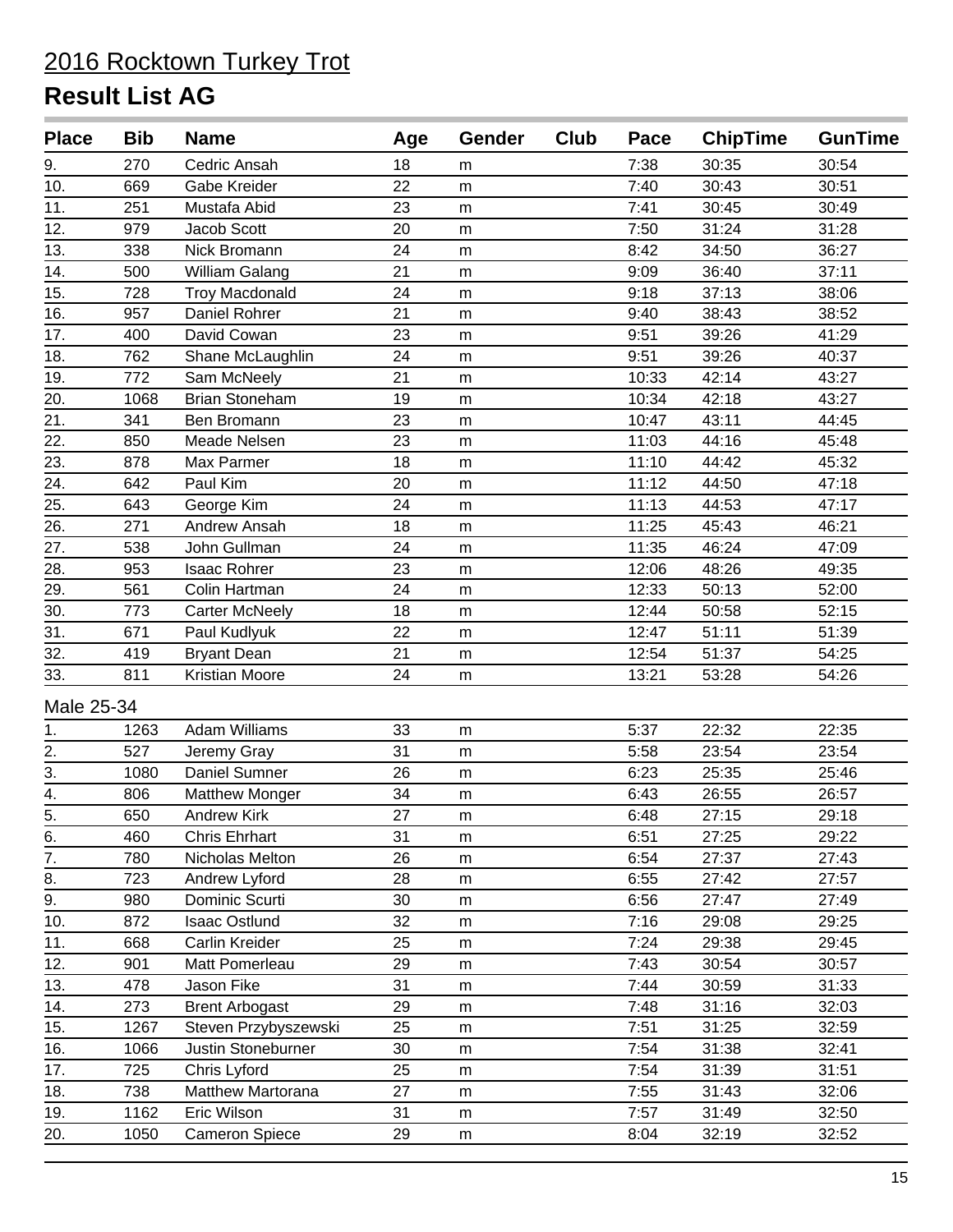| <b>Place</b>    | <b>Bib</b> | <b>Name</b>             | Age | <b>Gender</b> | Club | Pace  | <b>ChipTime</b> | <b>GunTime</b> |
|-----------------|------------|-------------------------|-----|---------------|------|-------|-----------------|----------------|
| 21.             | 1008       | Jason Shifflett         | 31  | m             |      | 8:04  | 32:20           | 33:15          |
| 22.             | 1044       | Alex Solan              | 29  | ${\sf m}$     |      | 8:05  | 32:21           | 33:53          |
| 23.             | 1159       | James Wilson            | 26  | m             |      | 8:05  | 32:23           | 33:25          |
| 24.             | 417        | Julian Dean             | 32  | m             |      | 8:11  | 32:48           | 35:33          |
| 25.             | 1207       | <b>Brian Thomas</b>     | 27  | m             |      | 8:13  | 32:54           | 33:29          |
| 26.             | 991        | Malfred Shaw            | 34  | m             |      | 8:14  | 32:57           | 32:58          |
| 27.             | 499        | Dean Gakos              | 32  | m             |      | 8:21  | 33:26           | 33:55          |
| 28.             | 352        | Doyle Browning          | 26  | m             |      | 8:25  | 33:42           | 35:11          |
| 29.             | 540        | Joe Haas                | 34  | m             |      | 8:28  | 33:55           | 35:24          |
| 30.             | 320        | Ben Blaylock            | 27  | m             |      | 8:29  | 34:00           | 34:24          |
| 31.             | 517        | David Glazer            | 32  | m             |      | 8:30  | 34:03           | 35:31          |
| 32.             | 358        | Jason Burch             | 33  | m             |      | 8:32  | 34:11           | 35:52          |
| 33.             | 515        | Cory Gillespie          | 29  | m             |      | 8:39  | 34:40           | 36:34          |
| 34.             | 989        | Adam Shank              | 32  | m             |      | 8:44  | 35:00           | 36:13          |
| 35.             | 844        | <b>Stewart Nafziger</b> | 27  | m             |      | 8:45  | 35:04           | 36:12          |
| 36.             | 1075       | Matt Stuth              | 34  | m             |      | 8:47  | 35:09           | 35:31          |
| 37.             | 787        | Keown Michael           | 34  | m             |      | 8:52  | 35:29           | 36:58          |
| 38.             | 451        | Chase Dunlap            | 26  | m             |      | 8:55  | 35:43           | 38:29          |
| 39.             | 1145       | David Whitehurst        | 34  | m             |      | 8:57  | 35:49           | 37:11          |
| 40.             | 507        | <b>Guthrie George</b>   | 31  | ${\sf m}$     |      | 9:00  | 36:02           | 36:38          |
| 41.             | 711        | Marc Lonett             | 27  | m             |      | 9:03  | 36:14           | 37:21          |
| 42.             | 1223       | Omar Gonzalez           | 28  | m             |      | 9:04  | 36:17           | 37:36          |
| 43.             | 790        | <b>Courtney Miller</b>  | 30  | m             |      | 9:06  | 36:26           | 38:14          |
| 44.             | 555        | Colton Harmon           | 25  | m             |      | 9:11  | 36:46           | 37:10          |
| 45.             | 1063       | Jonathan Stewart        | 31  | m             |      | 9:13  | 36:53           | 37:13          |
| 46.             | 657        | <b>Brandon Knight</b>   | 25  | m             |      | 9:14  | 36:57           | 39:44          |
| 47.             | 572        | Dan Henry               | 29  | m             |      | 9:15  | 37:02           | 38:54          |
| 48.             | 1245       | Matt Johl               | 28  | m             |      | 9:17  | 37:10           | 38:07          |
| 49.             | 1248       | Tom Wyles               | 25  | m             |      | 9:18  | 37:14           | 38:06          |
| 50.             | 1179       | mike yoder              | 30  | m             |      | 9:19  | 37:19           | 40:07          |
| $\overline{51}$ | 1192       | Justin Zenz             | 31  | ${\sf m}$     |      | 9:22  | 37:30           | 38:22          |
| 52.             | 731        | <b>Chris Marfield</b>   | 31  | m             |      | 9:25  | 37:44           | 39:28          |
| 53.             | 1141       | <b>Christian Wernig</b> | 26  | m             |      | 9:28  | 37:53           | 38:59          |
| 54.             | 1003       | <b>Isaac Shickel</b>    | 25  | ${\sf m}$     |      | 9:33  | 38:13           | 40:15          |
| 55.             | 1078       | <b>Brendan Sudol</b>    | 28  | m             |      | 9:34  | 38:19           | 39:53          |
| 56.             | 305        | CE Bechtel              | 33  | m             |      | 9:34  | 38:20           | 39:53          |
| 57.             | 425        | Joe Define              | 34  | m             |      | 9:46  | 39:05           | 39:45          |
| 58.             | 689        | David Lee               | 27  | m             |      | 9:54  | 39:38           | 41:36          |
| 59.             | 824        | AJ Mosley               | 29  | m             |      | 9:56  | 39:45           | 40:50          |
| 60.             | 853        | Salem Nganga            | 25  | m             |      | 9:57  | 39:49           | 40:50          |
| 61.             | 329        | Mike Borowy             | 32  | m             |      | 10:10 | 40:41           | 41:01          |
| 62.             | 333        | <b>Brock Boulware</b>   | 25  | m             |      | 10:20 | 41:24           | 43:29          |
| 63.             | 936        | Zachary Ritchie         | 26  | m             |      | 10:40 | 42:43           | 42:49          |
| 64.             | 529        | Keith Griffin           | 30  | m             |      | 10:42 | 42:49           | 43:33          |
| 65.             | 1122       | <b>Timothy Viola</b>    | 28  | m             |      | 10:45 | 43:03           | 43:51          |
| 66.             | 547        | <b>Brian Hamilton</b>   | 31  | m             |      | 10:54 | 43:40           | 45:22          |
| 67.             | 609        | Jared Jerlinski         | 30  | m             |      | 11:05 | 44:21           | 45:00          |
|                 |            |                         |     |               |      |       |                 |                |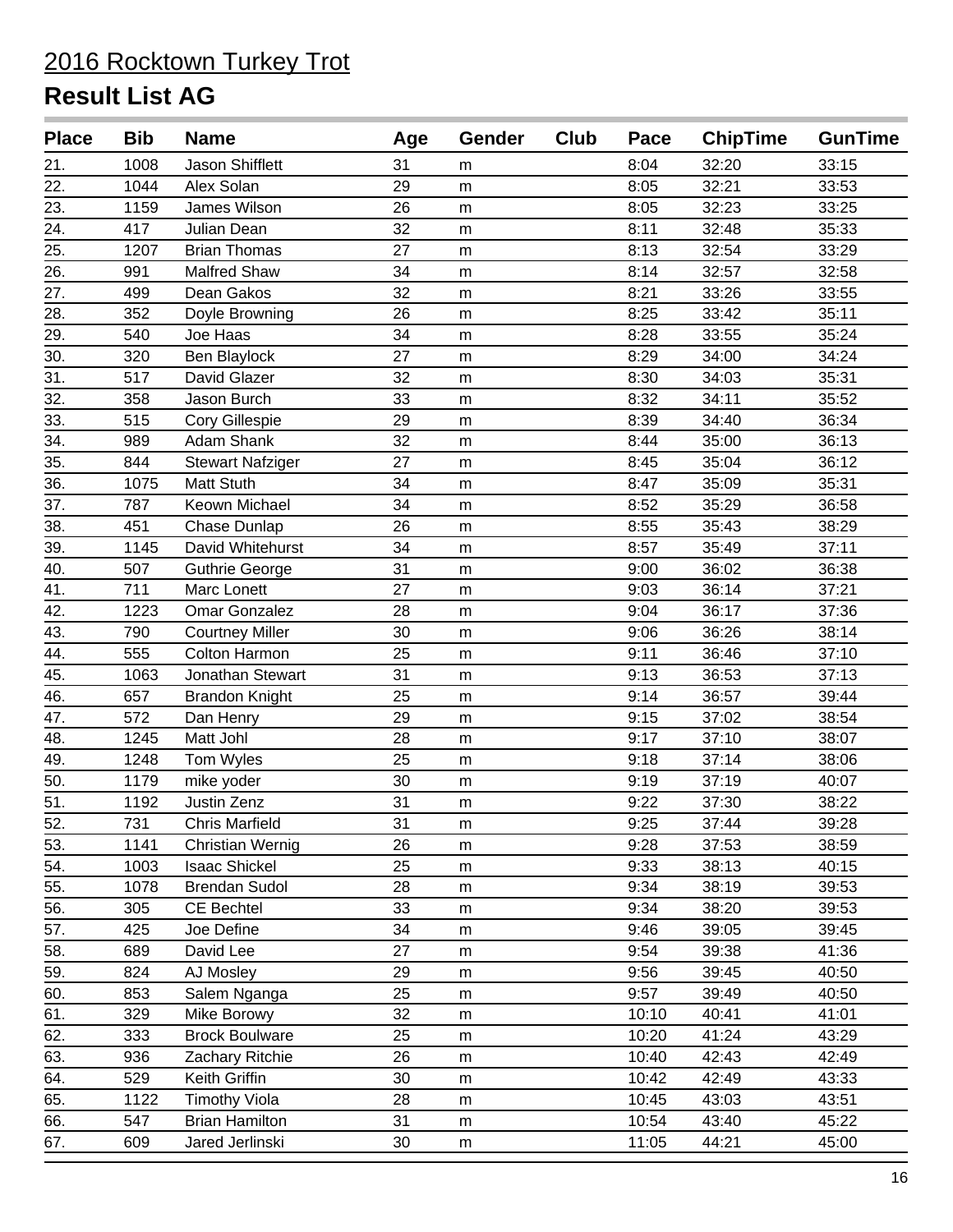| 68.<br>1190<br>Will Zampini<br>29<br>11:06<br>44:26<br>45:12<br>m<br>32<br>69.<br>535<br>Robert Gu<br>11:12<br>44:49<br>47:17<br>m<br>70.<br>11:13<br>534<br><b>Brian Gu</b><br>27<br>44:56<br>47:18<br>m<br>71.<br>754<br>Jon McClinton<br>28<br>11:40<br>46:42<br>47:57<br>m<br>72.<br>441<br>31<br>47:16<br>47:52<br>Jacob Dobscha<br>11:48<br>m<br>73.<br>634<br><b>Travis Keeler</b><br>33<br>11:58<br>47:53<br>49:50<br>m<br>74.<br>Mark Fenton<br>29<br>12:03<br>48:14<br>49:56<br>1256<br>m<br>75.<br>12:11<br>49:49<br>588<br><b>Travis Hopkins</b><br>31<br>48:47<br>m<br>76.<br>12:11<br>497<br>Robert Frysinger<br>29<br>48:48<br>51:38<br>m<br>77.<br>25<br>880<br><b>Brian Parrish</b><br>12:25<br>49:43<br>51:53<br>m<br>31<br>51:15<br>78.<br>1076<br>Jason Stuth<br>12:48<br>53:59<br>m<br>79.<br>1116<br>William Vance<br>26<br>12:49<br>52:32<br>51:17<br>m<br>80.<br>33<br>833<br>14:43<br>58:53<br>1:00:30<br>Mark Moyers<br>m<br>$\overline{81}$<br>32<br>1041<br>Ron Sobczak<br>14:55<br>59:42<br>59:57<br>m<br>82.<br>1049<br>30<br>15:25<br>1:01:43<br>1:04:30<br><b>Gary Spencer</b><br>m<br>83.<br>DJ Diehl<br>32<br>15:34<br>436<br>1:02:19<br>1:04:15<br>m<br>84.<br>407<br><b>Tanner Croy</b><br>26<br>15:44<br>1:02:58<br>1:04:39<br>m<br>85.<br>34<br>16:11<br>862<br>Eugene Oliver<br>1:04:46<br>1:07:27<br>${\sf m}$<br>86.<br>253<br>29<br>17:37<br>1:10:30<br>1:13:15<br>Matt Acampora<br>${\sf m}$<br>87.<br>28<br>510<br>Paul Gerlando<br>18:31<br>1:14:07<br>1:16:42<br>m<br>Male 35-44<br>24:21<br>24:21<br>838<br><b>Eric Myers</b><br>40<br>6:05<br>1.<br>m<br>2.<br>6:25<br>344<br>Roy Brooks<br>37<br>25:44<br>25:51<br>m<br>$\overline{3}$ .<br>355<br>35<br>6:26<br>25:48<br>25:48<br>Daryl Brubaker<br>m<br>$\overline{4}$ .<br>38<br>257<br>Ryan Alessi<br>6:27<br>25:52<br>26:06<br>m<br>$\frac{1}{5}$<br>423<br>Paul Deeble<br>43<br>6:45<br>27:04<br>27:07<br>m<br>6.<br>334<br>Jason Box<br>42<br>6:48<br>27:16<br>27:20<br>m<br>$\overline{7}$ .<br>692<br>27:26<br>27:34<br>Chris Lemons<br>41<br>6:51<br>m<br>8.<br>837<br>41<br>6:52<br>27:37<br><b>Anthony Myers</b><br>27:30<br>m<br>9.<br>513<br><b>Brett Gibson</b><br>36<br>6:57<br>27:51<br>27:58<br>m<br>10.<br>413<br><b>Cory Davies</b><br>35<br>7:00<br>28:04<br>28:25<br>m<br>11.<br>1232<br>John Rudmin<br>42<br>7:06<br>28:27<br>30:12<br>m<br>12.<br>7:20<br>362<br>Chris Campbell<br>43<br>29:23<br>30:06<br>m<br>13.<br>886<br><b>Greg Pelletier</b><br>41<br>7:24<br>29:39<br>30:14<br>m<br>38<br>31:36<br>14.<br>1177<br>matthew yoder<br>7:48<br>31:16<br>m<br>15.<br>350<br>Holmes Browne<br>41<br>7:50<br>31:24<br>32:32<br>m<br>16.<br>823<br>Mark Moseley Jr<br>37<br>7:55<br>32:12<br>31:41<br>m<br>17.<br>38<br>7:59<br>709<br>Alexey Loginov<br>31:58<br>32:05<br>m<br>18.<br>661<br>Lewis Kolak<br>38<br>32:27<br>33:29<br>8:06<br>m<br><b>Fred Mayhew</b><br>8:12<br>19.<br>744<br>43<br>32:50<br>33:44<br>m<br>20.<br>763<br>David McLeod<br>44<br>8:14<br>33:27<br>32:57<br>m<br>21.<br>Jimmy Viescas<br>8:14<br>32:58<br>34:51<br>1118<br>40<br>m<br>22.<br>913<br>Tim Reamer<br>37<br>8:18<br>33:13<br>33:50<br>m<br>23.<br>1110<br>Jason Truman<br>8:24<br>33:38<br>34:14<br>40<br>m<br>24.<br>941<br>Derek Robinson<br>35<br>8:25<br>33:41<br>34:37<br>m<br>25.<br>1109<br>34:03<br>34:38<br>Kendall Truman<br>41<br>8:30<br>m | <b>Place</b> | <b>Bib</b> | <b>Name</b> | Age | Gender | Club | Pace | <b>ChipTime</b> | <b>GunTime</b> |
|--------------------------------------------------------------------------------------------------------------------------------------------------------------------------------------------------------------------------------------------------------------------------------------------------------------------------------------------------------------------------------------------------------------------------------------------------------------------------------------------------------------------------------------------------------------------------------------------------------------------------------------------------------------------------------------------------------------------------------------------------------------------------------------------------------------------------------------------------------------------------------------------------------------------------------------------------------------------------------------------------------------------------------------------------------------------------------------------------------------------------------------------------------------------------------------------------------------------------------------------------------------------------------------------------------------------------------------------------------------------------------------------------------------------------------------------------------------------------------------------------------------------------------------------------------------------------------------------------------------------------------------------------------------------------------------------------------------------------------------------------------------------------------------------------------------------------------------------------------------------------------------------------------------------------------------------------------------------------------------------------------------------------------------------------------------------------------------------------------------------------------------------------------------------------------------------------------------------------------------------------------------------------------------------------------------------------------------------------------------------------------------------------------------------------------------------------------------------------------------------------------------------------------------------------------------------------------------------------------------------------------------------------------------------------------------------------------------------------------------------------------------------------------------------------------------------------------------------------------------------------------------------------------------------------------------------------------------------------------------------------------------------------------------------------------------------------------------------------------------------------------------------------------------------------------------------------------------------------------------------------------------------------------------------------------------------------------------------------------------------------|--------------|------------|-------------|-----|--------|------|------|-----------------|----------------|
|                                                                                                                                                                                                                                                                                                                                                                                                                                                                                                                                                                                                                                                                                                                                                                                                                                                                                                                                                                                                                                                                                                                                                                                                                                                                                                                                                                                                                                                                                                                                                                                                                                                                                                                                                                                                                                                                                                                                                                                                                                                                                                                                                                                                                                                                                                                                                                                                                                                                                                                                                                                                                                                                                                                                                                                                                                                                                                                                                                                                                                                                                                                                                                                                                                                                                                                                                                          |              |            |             |     |        |      |      |                 |                |
|                                                                                                                                                                                                                                                                                                                                                                                                                                                                                                                                                                                                                                                                                                                                                                                                                                                                                                                                                                                                                                                                                                                                                                                                                                                                                                                                                                                                                                                                                                                                                                                                                                                                                                                                                                                                                                                                                                                                                                                                                                                                                                                                                                                                                                                                                                                                                                                                                                                                                                                                                                                                                                                                                                                                                                                                                                                                                                                                                                                                                                                                                                                                                                                                                                                                                                                                                                          |              |            |             |     |        |      |      |                 |                |
|                                                                                                                                                                                                                                                                                                                                                                                                                                                                                                                                                                                                                                                                                                                                                                                                                                                                                                                                                                                                                                                                                                                                                                                                                                                                                                                                                                                                                                                                                                                                                                                                                                                                                                                                                                                                                                                                                                                                                                                                                                                                                                                                                                                                                                                                                                                                                                                                                                                                                                                                                                                                                                                                                                                                                                                                                                                                                                                                                                                                                                                                                                                                                                                                                                                                                                                                                                          |              |            |             |     |        |      |      |                 |                |
|                                                                                                                                                                                                                                                                                                                                                                                                                                                                                                                                                                                                                                                                                                                                                                                                                                                                                                                                                                                                                                                                                                                                                                                                                                                                                                                                                                                                                                                                                                                                                                                                                                                                                                                                                                                                                                                                                                                                                                                                                                                                                                                                                                                                                                                                                                                                                                                                                                                                                                                                                                                                                                                                                                                                                                                                                                                                                                                                                                                                                                                                                                                                                                                                                                                                                                                                                                          |              |            |             |     |        |      |      |                 |                |
|                                                                                                                                                                                                                                                                                                                                                                                                                                                                                                                                                                                                                                                                                                                                                                                                                                                                                                                                                                                                                                                                                                                                                                                                                                                                                                                                                                                                                                                                                                                                                                                                                                                                                                                                                                                                                                                                                                                                                                                                                                                                                                                                                                                                                                                                                                                                                                                                                                                                                                                                                                                                                                                                                                                                                                                                                                                                                                                                                                                                                                                                                                                                                                                                                                                                                                                                                                          |              |            |             |     |        |      |      |                 |                |
|                                                                                                                                                                                                                                                                                                                                                                                                                                                                                                                                                                                                                                                                                                                                                                                                                                                                                                                                                                                                                                                                                                                                                                                                                                                                                                                                                                                                                                                                                                                                                                                                                                                                                                                                                                                                                                                                                                                                                                                                                                                                                                                                                                                                                                                                                                                                                                                                                                                                                                                                                                                                                                                                                                                                                                                                                                                                                                                                                                                                                                                                                                                                                                                                                                                                                                                                                                          |              |            |             |     |        |      |      |                 |                |
|                                                                                                                                                                                                                                                                                                                                                                                                                                                                                                                                                                                                                                                                                                                                                                                                                                                                                                                                                                                                                                                                                                                                                                                                                                                                                                                                                                                                                                                                                                                                                                                                                                                                                                                                                                                                                                                                                                                                                                                                                                                                                                                                                                                                                                                                                                                                                                                                                                                                                                                                                                                                                                                                                                                                                                                                                                                                                                                                                                                                                                                                                                                                                                                                                                                                                                                                                                          |              |            |             |     |        |      |      |                 |                |
|                                                                                                                                                                                                                                                                                                                                                                                                                                                                                                                                                                                                                                                                                                                                                                                                                                                                                                                                                                                                                                                                                                                                                                                                                                                                                                                                                                                                                                                                                                                                                                                                                                                                                                                                                                                                                                                                                                                                                                                                                                                                                                                                                                                                                                                                                                                                                                                                                                                                                                                                                                                                                                                                                                                                                                                                                                                                                                                                                                                                                                                                                                                                                                                                                                                                                                                                                                          |              |            |             |     |        |      |      |                 |                |
|                                                                                                                                                                                                                                                                                                                                                                                                                                                                                                                                                                                                                                                                                                                                                                                                                                                                                                                                                                                                                                                                                                                                                                                                                                                                                                                                                                                                                                                                                                                                                                                                                                                                                                                                                                                                                                                                                                                                                                                                                                                                                                                                                                                                                                                                                                                                                                                                                                                                                                                                                                                                                                                                                                                                                                                                                                                                                                                                                                                                                                                                                                                                                                                                                                                                                                                                                                          |              |            |             |     |        |      |      |                 |                |
|                                                                                                                                                                                                                                                                                                                                                                                                                                                                                                                                                                                                                                                                                                                                                                                                                                                                                                                                                                                                                                                                                                                                                                                                                                                                                                                                                                                                                                                                                                                                                                                                                                                                                                                                                                                                                                                                                                                                                                                                                                                                                                                                                                                                                                                                                                                                                                                                                                                                                                                                                                                                                                                                                                                                                                                                                                                                                                                                                                                                                                                                                                                                                                                                                                                                                                                                                                          |              |            |             |     |        |      |      |                 |                |
|                                                                                                                                                                                                                                                                                                                                                                                                                                                                                                                                                                                                                                                                                                                                                                                                                                                                                                                                                                                                                                                                                                                                                                                                                                                                                                                                                                                                                                                                                                                                                                                                                                                                                                                                                                                                                                                                                                                                                                                                                                                                                                                                                                                                                                                                                                                                                                                                                                                                                                                                                                                                                                                                                                                                                                                                                                                                                                                                                                                                                                                                                                                                                                                                                                                                                                                                                                          |              |            |             |     |        |      |      |                 |                |
|                                                                                                                                                                                                                                                                                                                                                                                                                                                                                                                                                                                                                                                                                                                                                                                                                                                                                                                                                                                                                                                                                                                                                                                                                                                                                                                                                                                                                                                                                                                                                                                                                                                                                                                                                                                                                                                                                                                                                                                                                                                                                                                                                                                                                                                                                                                                                                                                                                                                                                                                                                                                                                                                                                                                                                                                                                                                                                                                                                                                                                                                                                                                                                                                                                                                                                                                                                          |              |            |             |     |        |      |      |                 |                |
|                                                                                                                                                                                                                                                                                                                                                                                                                                                                                                                                                                                                                                                                                                                                                                                                                                                                                                                                                                                                                                                                                                                                                                                                                                                                                                                                                                                                                                                                                                                                                                                                                                                                                                                                                                                                                                                                                                                                                                                                                                                                                                                                                                                                                                                                                                                                                                                                                                                                                                                                                                                                                                                                                                                                                                                                                                                                                                                                                                                                                                                                                                                                                                                                                                                                                                                                                                          |              |            |             |     |        |      |      |                 |                |
|                                                                                                                                                                                                                                                                                                                                                                                                                                                                                                                                                                                                                                                                                                                                                                                                                                                                                                                                                                                                                                                                                                                                                                                                                                                                                                                                                                                                                                                                                                                                                                                                                                                                                                                                                                                                                                                                                                                                                                                                                                                                                                                                                                                                                                                                                                                                                                                                                                                                                                                                                                                                                                                                                                                                                                                                                                                                                                                                                                                                                                                                                                                                                                                                                                                                                                                                                                          |              |            |             |     |        |      |      |                 |                |
|                                                                                                                                                                                                                                                                                                                                                                                                                                                                                                                                                                                                                                                                                                                                                                                                                                                                                                                                                                                                                                                                                                                                                                                                                                                                                                                                                                                                                                                                                                                                                                                                                                                                                                                                                                                                                                                                                                                                                                                                                                                                                                                                                                                                                                                                                                                                                                                                                                                                                                                                                                                                                                                                                                                                                                                                                                                                                                                                                                                                                                                                                                                                                                                                                                                                                                                                                                          |              |            |             |     |        |      |      |                 |                |
|                                                                                                                                                                                                                                                                                                                                                                                                                                                                                                                                                                                                                                                                                                                                                                                                                                                                                                                                                                                                                                                                                                                                                                                                                                                                                                                                                                                                                                                                                                                                                                                                                                                                                                                                                                                                                                                                                                                                                                                                                                                                                                                                                                                                                                                                                                                                                                                                                                                                                                                                                                                                                                                                                                                                                                                                                                                                                                                                                                                                                                                                                                                                                                                                                                                                                                                                                                          |              |            |             |     |        |      |      |                 |                |
|                                                                                                                                                                                                                                                                                                                                                                                                                                                                                                                                                                                                                                                                                                                                                                                                                                                                                                                                                                                                                                                                                                                                                                                                                                                                                                                                                                                                                                                                                                                                                                                                                                                                                                                                                                                                                                                                                                                                                                                                                                                                                                                                                                                                                                                                                                                                                                                                                                                                                                                                                                                                                                                                                                                                                                                                                                                                                                                                                                                                                                                                                                                                                                                                                                                                                                                                                                          |              |            |             |     |        |      |      |                 |                |
|                                                                                                                                                                                                                                                                                                                                                                                                                                                                                                                                                                                                                                                                                                                                                                                                                                                                                                                                                                                                                                                                                                                                                                                                                                                                                                                                                                                                                                                                                                                                                                                                                                                                                                                                                                                                                                                                                                                                                                                                                                                                                                                                                                                                                                                                                                                                                                                                                                                                                                                                                                                                                                                                                                                                                                                                                                                                                                                                                                                                                                                                                                                                                                                                                                                                                                                                                                          |              |            |             |     |        |      |      |                 |                |
|                                                                                                                                                                                                                                                                                                                                                                                                                                                                                                                                                                                                                                                                                                                                                                                                                                                                                                                                                                                                                                                                                                                                                                                                                                                                                                                                                                                                                                                                                                                                                                                                                                                                                                                                                                                                                                                                                                                                                                                                                                                                                                                                                                                                                                                                                                                                                                                                                                                                                                                                                                                                                                                                                                                                                                                                                                                                                                                                                                                                                                                                                                                                                                                                                                                                                                                                                                          |              |            |             |     |        |      |      |                 |                |
|                                                                                                                                                                                                                                                                                                                                                                                                                                                                                                                                                                                                                                                                                                                                                                                                                                                                                                                                                                                                                                                                                                                                                                                                                                                                                                                                                                                                                                                                                                                                                                                                                                                                                                                                                                                                                                                                                                                                                                                                                                                                                                                                                                                                                                                                                                                                                                                                                                                                                                                                                                                                                                                                                                                                                                                                                                                                                                                                                                                                                                                                                                                                                                                                                                                                                                                                                                          |              |            |             |     |        |      |      |                 |                |
|                                                                                                                                                                                                                                                                                                                                                                                                                                                                                                                                                                                                                                                                                                                                                                                                                                                                                                                                                                                                                                                                                                                                                                                                                                                                                                                                                                                                                                                                                                                                                                                                                                                                                                                                                                                                                                                                                                                                                                                                                                                                                                                                                                                                                                                                                                                                                                                                                                                                                                                                                                                                                                                                                                                                                                                                                                                                                                                                                                                                                                                                                                                                                                                                                                                                                                                                                                          |              |            |             |     |        |      |      |                 |                |
|                                                                                                                                                                                                                                                                                                                                                                                                                                                                                                                                                                                                                                                                                                                                                                                                                                                                                                                                                                                                                                                                                                                                                                                                                                                                                                                                                                                                                                                                                                                                                                                                                                                                                                                                                                                                                                                                                                                                                                                                                                                                                                                                                                                                                                                                                                                                                                                                                                                                                                                                                                                                                                                                                                                                                                                                                                                                                                                                                                                                                                                                                                                                                                                                                                                                                                                                                                          |              |            |             |     |        |      |      |                 |                |
|                                                                                                                                                                                                                                                                                                                                                                                                                                                                                                                                                                                                                                                                                                                                                                                                                                                                                                                                                                                                                                                                                                                                                                                                                                                                                                                                                                                                                                                                                                                                                                                                                                                                                                                                                                                                                                                                                                                                                                                                                                                                                                                                                                                                                                                                                                                                                                                                                                                                                                                                                                                                                                                                                                                                                                                                                                                                                                                                                                                                                                                                                                                                                                                                                                                                                                                                                                          |              |            |             |     |        |      |      |                 |                |
|                                                                                                                                                                                                                                                                                                                                                                                                                                                                                                                                                                                                                                                                                                                                                                                                                                                                                                                                                                                                                                                                                                                                                                                                                                                                                                                                                                                                                                                                                                                                                                                                                                                                                                                                                                                                                                                                                                                                                                                                                                                                                                                                                                                                                                                                                                                                                                                                                                                                                                                                                                                                                                                                                                                                                                                                                                                                                                                                                                                                                                                                                                                                                                                                                                                                                                                                                                          |              |            |             |     |        |      |      |                 |                |
|                                                                                                                                                                                                                                                                                                                                                                                                                                                                                                                                                                                                                                                                                                                                                                                                                                                                                                                                                                                                                                                                                                                                                                                                                                                                                                                                                                                                                                                                                                                                                                                                                                                                                                                                                                                                                                                                                                                                                                                                                                                                                                                                                                                                                                                                                                                                                                                                                                                                                                                                                                                                                                                                                                                                                                                                                                                                                                                                                                                                                                                                                                                                                                                                                                                                                                                                                                          |              |            |             |     |        |      |      |                 |                |
|                                                                                                                                                                                                                                                                                                                                                                                                                                                                                                                                                                                                                                                                                                                                                                                                                                                                                                                                                                                                                                                                                                                                                                                                                                                                                                                                                                                                                                                                                                                                                                                                                                                                                                                                                                                                                                                                                                                                                                                                                                                                                                                                                                                                                                                                                                                                                                                                                                                                                                                                                                                                                                                                                                                                                                                                                                                                                                                                                                                                                                                                                                                                                                                                                                                                                                                                                                          |              |            |             |     |        |      |      |                 |                |
|                                                                                                                                                                                                                                                                                                                                                                                                                                                                                                                                                                                                                                                                                                                                                                                                                                                                                                                                                                                                                                                                                                                                                                                                                                                                                                                                                                                                                                                                                                                                                                                                                                                                                                                                                                                                                                                                                                                                                                                                                                                                                                                                                                                                                                                                                                                                                                                                                                                                                                                                                                                                                                                                                                                                                                                                                                                                                                                                                                                                                                                                                                                                                                                                                                                                                                                                                                          |              |            |             |     |        |      |      |                 |                |
|                                                                                                                                                                                                                                                                                                                                                                                                                                                                                                                                                                                                                                                                                                                                                                                                                                                                                                                                                                                                                                                                                                                                                                                                                                                                                                                                                                                                                                                                                                                                                                                                                                                                                                                                                                                                                                                                                                                                                                                                                                                                                                                                                                                                                                                                                                                                                                                                                                                                                                                                                                                                                                                                                                                                                                                                                                                                                                                                                                                                                                                                                                                                                                                                                                                                                                                                                                          |              |            |             |     |        |      |      |                 |                |
|                                                                                                                                                                                                                                                                                                                                                                                                                                                                                                                                                                                                                                                                                                                                                                                                                                                                                                                                                                                                                                                                                                                                                                                                                                                                                                                                                                                                                                                                                                                                                                                                                                                                                                                                                                                                                                                                                                                                                                                                                                                                                                                                                                                                                                                                                                                                                                                                                                                                                                                                                                                                                                                                                                                                                                                                                                                                                                                                                                                                                                                                                                                                                                                                                                                                                                                                                                          |              |            |             |     |        |      |      |                 |                |
|                                                                                                                                                                                                                                                                                                                                                                                                                                                                                                                                                                                                                                                                                                                                                                                                                                                                                                                                                                                                                                                                                                                                                                                                                                                                                                                                                                                                                                                                                                                                                                                                                                                                                                                                                                                                                                                                                                                                                                                                                                                                                                                                                                                                                                                                                                                                                                                                                                                                                                                                                                                                                                                                                                                                                                                                                                                                                                                                                                                                                                                                                                                                                                                                                                                                                                                                                                          |              |            |             |     |        |      |      |                 |                |
|                                                                                                                                                                                                                                                                                                                                                                                                                                                                                                                                                                                                                                                                                                                                                                                                                                                                                                                                                                                                                                                                                                                                                                                                                                                                                                                                                                                                                                                                                                                                                                                                                                                                                                                                                                                                                                                                                                                                                                                                                                                                                                                                                                                                                                                                                                                                                                                                                                                                                                                                                                                                                                                                                                                                                                                                                                                                                                                                                                                                                                                                                                                                                                                                                                                                                                                                                                          |              |            |             |     |        |      |      |                 |                |
|                                                                                                                                                                                                                                                                                                                                                                                                                                                                                                                                                                                                                                                                                                                                                                                                                                                                                                                                                                                                                                                                                                                                                                                                                                                                                                                                                                                                                                                                                                                                                                                                                                                                                                                                                                                                                                                                                                                                                                                                                                                                                                                                                                                                                                                                                                                                                                                                                                                                                                                                                                                                                                                                                                                                                                                                                                                                                                                                                                                                                                                                                                                                                                                                                                                                                                                                                                          |              |            |             |     |        |      |      |                 |                |
|                                                                                                                                                                                                                                                                                                                                                                                                                                                                                                                                                                                                                                                                                                                                                                                                                                                                                                                                                                                                                                                                                                                                                                                                                                                                                                                                                                                                                                                                                                                                                                                                                                                                                                                                                                                                                                                                                                                                                                                                                                                                                                                                                                                                                                                                                                                                                                                                                                                                                                                                                                                                                                                                                                                                                                                                                                                                                                                                                                                                                                                                                                                                                                                                                                                                                                                                                                          |              |            |             |     |        |      |      |                 |                |
|                                                                                                                                                                                                                                                                                                                                                                                                                                                                                                                                                                                                                                                                                                                                                                                                                                                                                                                                                                                                                                                                                                                                                                                                                                                                                                                                                                                                                                                                                                                                                                                                                                                                                                                                                                                                                                                                                                                                                                                                                                                                                                                                                                                                                                                                                                                                                                                                                                                                                                                                                                                                                                                                                                                                                                                                                                                                                                                                                                                                                                                                                                                                                                                                                                                                                                                                                                          |              |            |             |     |        |      |      |                 |                |
|                                                                                                                                                                                                                                                                                                                                                                                                                                                                                                                                                                                                                                                                                                                                                                                                                                                                                                                                                                                                                                                                                                                                                                                                                                                                                                                                                                                                                                                                                                                                                                                                                                                                                                                                                                                                                                                                                                                                                                                                                                                                                                                                                                                                                                                                                                                                                                                                                                                                                                                                                                                                                                                                                                                                                                                                                                                                                                                                                                                                                                                                                                                                                                                                                                                                                                                                                                          |              |            |             |     |        |      |      |                 |                |
|                                                                                                                                                                                                                                                                                                                                                                                                                                                                                                                                                                                                                                                                                                                                                                                                                                                                                                                                                                                                                                                                                                                                                                                                                                                                                                                                                                                                                                                                                                                                                                                                                                                                                                                                                                                                                                                                                                                                                                                                                                                                                                                                                                                                                                                                                                                                                                                                                                                                                                                                                                                                                                                                                                                                                                                                                                                                                                                                                                                                                                                                                                                                                                                                                                                                                                                                                                          |              |            |             |     |        |      |      |                 |                |
|                                                                                                                                                                                                                                                                                                                                                                                                                                                                                                                                                                                                                                                                                                                                                                                                                                                                                                                                                                                                                                                                                                                                                                                                                                                                                                                                                                                                                                                                                                                                                                                                                                                                                                                                                                                                                                                                                                                                                                                                                                                                                                                                                                                                                                                                                                                                                                                                                                                                                                                                                                                                                                                                                                                                                                                                                                                                                                                                                                                                                                                                                                                                                                                                                                                                                                                                                                          |              |            |             |     |        |      |      |                 |                |
|                                                                                                                                                                                                                                                                                                                                                                                                                                                                                                                                                                                                                                                                                                                                                                                                                                                                                                                                                                                                                                                                                                                                                                                                                                                                                                                                                                                                                                                                                                                                                                                                                                                                                                                                                                                                                                                                                                                                                                                                                                                                                                                                                                                                                                                                                                                                                                                                                                                                                                                                                                                                                                                                                                                                                                                                                                                                                                                                                                                                                                                                                                                                                                                                                                                                                                                                                                          |              |            |             |     |        |      |      |                 |                |
|                                                                                                                                                                                                                                                                                                                                                                                                                                                                                                                                                                                                                                                                                                                                                                                                                                                                                                                                                                                                                                                                                                                                                                                                                                                                                                                                                                                                                                                                                                                                                                                                                                                                                                                                                                                                                                                                                                                                                                                                                                                                                                                                                                                                                                                                                                                                                                                                                                                                                                                                                                                                                                                                                                                                                                                                                                                                                                                                                                                                                                                                                                                                                                                                                                                                                                                                                                          |              |            |             |     |        |      |      |                 |                |
|                                                                                                                                                                                                                                                                                                                                                                                                                                                                                                                                                                                                                                                                                                                                                                                                                                                                                                                                                                                                                                                                                                                                                                                                                                                                                                                                                                                                                                                                                                                                                                                                                                                                                                                                                                                                                                                                                                                                                                                                                                                                                                                                                                                                                                                                                                                                                                                                                                                                                                                                                                                                                                                                                                                                                                                                                                                                                                                                                                                                                                                                                                                                                                                                                                                                                                                                                                          |              |            |             |     |        |      |      |                 |                |
|                                                                                                                                                                                                                                                                                                                                                                                                                                                                                                                                                                                                                                                                                                                                                                                                                                                                                                                                                                                                                                                                                                                                                                                                                                                                                                                                                                                                                                                                                                                                                                                                                                                                                                                                                                                                                                                                                                                                                                                                                                                                                                                                                                                                                                                                                                                                                                                                                                                                                                                                                                                                                                                                                                                                                                                                                                                                                                                                                                                                                                                                                                                                                                                                                                                                                                                                                                          |              |            |             |     |        |      |      |                 |                |
|                                                                                                                                                                                                                                                                                                                                                                                                                                                                                                                                                                                                                                                                                                                                                                                                                                                                                                                                                                                                                                                                                                                                                                                                                                                                                                                                                                                                                                                                                                                                                                                                                                                                                                                                                                                                                                                                                                                                                                                                                                                                                                                                                                                                                                                                                                                                                                                                                                                                                                                                                                                                                                                                                                                                                                                                                                                                                                                                                                                                                                                                                                                                                                                                                                                                                                                                                                          |              |            |             |     |        |      |      |                 |                |
|                                                                                                                                                                                                                                                                                                                                                                                                                                                                                                                                                                                                                                                                                                                                                                                                                                                                                                                                                                                                                                                                                                                                                                                                                                                                                                                                                                                                                                                                                                                                                                                                                                                                                                                                                                                                                                                                                                                                                                                                                                                                                                                                                                                                                                                                                                                                                                                                                                                                                                                                                                                                                                                                                                                                                                                                                                                                                                                                                                                                                                                                                                                                                                                                                                                                                                                                                                          |              |            |             |     |        |      |      |                 |                |
|                                                                                                                                                                                                                                                                                                                                                                                                                                                                                                                                                                                                                                                                                                                                                                                                                                                                                                                                                                                                                                                                                                                                                                                                                                                                                                                                                                                                                                                                                                                                                                                                                                                                                                                                                                                                                                                                                                                                                                                                                                                                                                                                                                                                                                                                                                                                                                                                                                                                                                                                                                                                                                                                                                                                                                                                                                                                                                                                                                                                                                                                                                                                                                                                                                                                                                                                                                          |              |            |             |     |        |      |      |                 |                |
|                                                                                                                                                                                                                                                                                                                                                                                                                                                                                                                                                                                                                                                                                                                                                                                                                                                                                                                                                                                                                                                                                                                                                                                                                                                                                                                                                                                                                                                                                                                                                                                                                                                                                                                                                                                                                                                                                                                                                                                                                                                                                                                                                                                                                                                                                                                                                                                                                                                                                                                                                                                                                                                                                                                                                                                                                                                                                                                                                                                                                                                                                                                                                                                                                                                                                                                                                                          |              |            |             |     |        |      |      |                 |                |
|                                                                                                                                                                                                                                                                                                                                                                                                                                                                                                                                                                                                                                                                                                                                                                                                                                                                                                                                                                                                                                                                                                                                                                                                                                                                                                                                                                                                                                                                                                                                                                                                                                                                                                                                                                                                                                                                                                                                                                                                                                                                                                                                                                                                                                                                                                                                                                                                                                                                                                                                                                                                                                                                                                                                                                                                                                                                                                                                                                                                                                                                                                                                                                                                                                                                                                                                                                          |              |            |             |     |        |      |      |                 |                |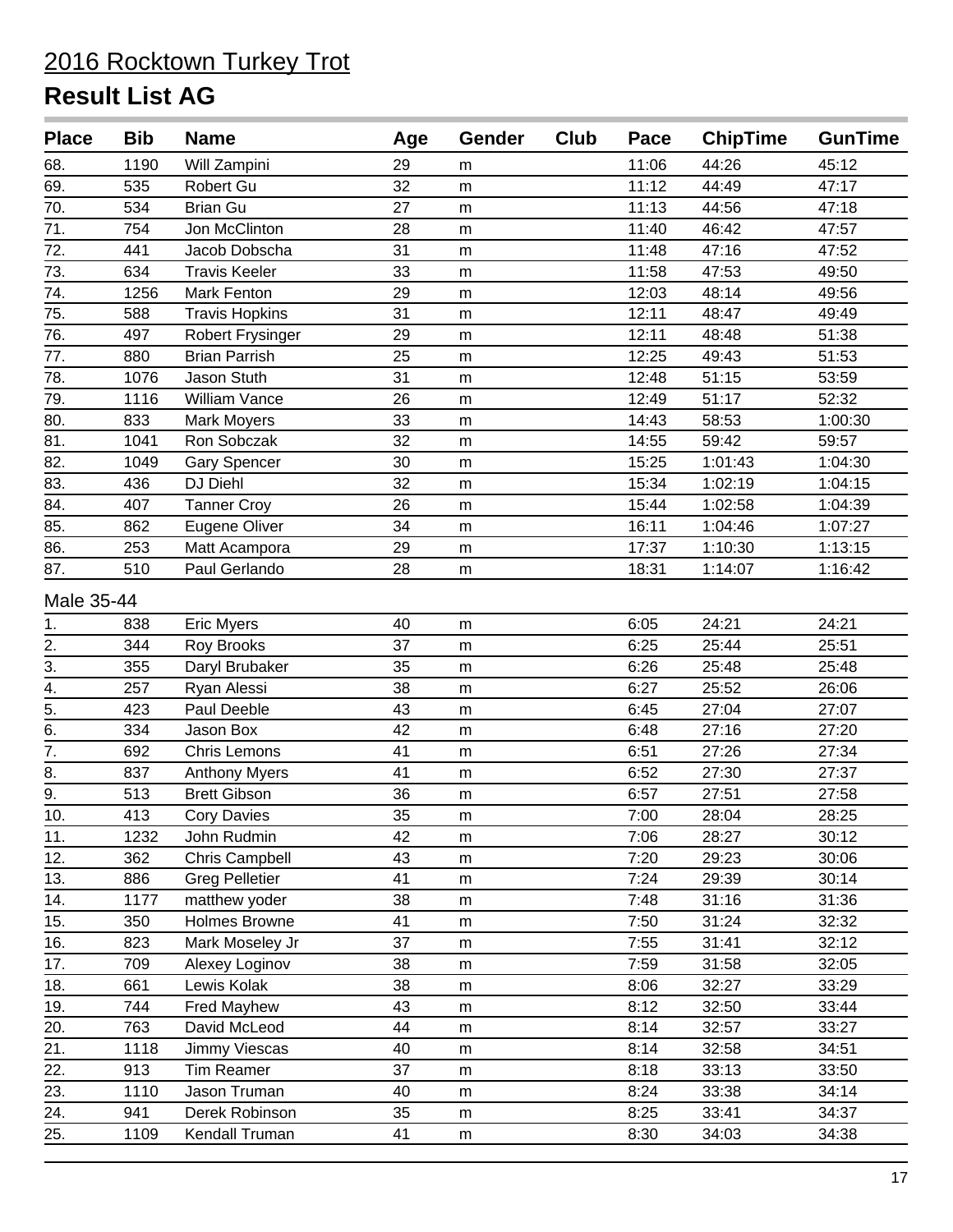| <b>Place</b>      | <b>Bib</b> | <b>Name</b>             | Age | <b>Gender</b> | Club | Pace  | <b>ChipTime</b> | <b>GunTime</b> |
|-------------------|------------|-------------------------|-----|---------------|------|-------|-----------------|----------------|
| 26.               | 1039       | JR Snow                 | 40  | m             |      | 8:35  | 34:22           | 35:23          |
| 27.               | 440        | <b>Obed Diener</b>      | 39  | m             |      | 8:36  | 34:27           | 34:27          |
| 28.               | 794        | <b>Brent Miller</b>     | 38  | m             |      | 8:40  | 34:43           | 35:00          |
| 29.               | 965        | Peter Saeger            | 43  | m             |      | 8:43  | 34:55           | 36:12          |
| 30.               | 1053       | Jeremy Spilman          | 40  | m             |      | 8:45  | 35:03           | 35:52          |
| 31.               | 867        | Seth Ostlund            | 36  | m             |      | 8:48  | 35:15           | 36:27          |
| 32.               | 430        | Mike Dickerson          | 39  | m             |      | 8:50  | 35:22           | 36:38          |
| 33.               | 552        | <b>Richard Hankins</b>  | 41  | m             |      | 8:56  | 35:46           | 36:41          |
| 34.               | 383        | <b>MARK COLLIER</b>     | 40  | m             |      | 9:05  | 36:24           | 36:48          |
| 35.               | 877        | <b>Trevor Parmer</b>    | 44  | m             |      | 9:09  | 36:37           | 37:28          |
| 36.               | 584        | Keith Holland           | 38  | m             |      | 9:12  | 36:50           | 37:20          |
| 37.               | 984        | <b>Greg Shaffer</b>     | 42  | m             |      | 9:16  | 37:05           | 37:52          |
| 38.               | 827        | Shane Moyerman          | 40  | m             |      | 9:18  | 37:16           | 37:38          |
| 39.               | 1130       | <b>Brad Walsh</b>       | 35  | m             |      | 9:19  | 37:18           | 38:39          |
| 40.               | 357        | Ramon Bruno             | 40  | m             |      | 9:20  | 37:22           | 38:48          |
| 41.               | 396        | <b>Ryan Corriston</b>   | 41  | m             |      | 9:29  | 38:00           | 39:01          |
| 42.               | 938        | <b>Erik Rittenhouse</b> | 40  | m             |      | 9:31  | 38:05           | 39:36          |
| 43.               | 686        | Seth Lawson             | 35  | m             |      | 9:31  | 38:08           | 39:21          |
| 44.               | 544        | <b>Quillon Hall</b>     | 43  | m             |      | 9:35  | 38:24           | 39:02          |
| 45.               | 1150       | <b>Peter Williams</b>   | 40  | m             |      | 9:41  | 38:46           | 40:10          |
| 46.               | 395        | Anthony Corrado         | 44  | m             |      | 9:41  | 38:46           | 40:44          |
| 47.               | 368        | <b>Matthew Carlson</b>  | 41  | m             |      | 9:45  | 39:02           | 39:14          |
| 48.               | 580        | Nate Hissong            | 41  | m             |      | 9:49  | 39:17           | 40:16          |
| 49.               | 818        | <b>Chad Morris</b>      | 37  | m             |      | 9:53  | 39:33           | 40:31          |
| 50.               | 1073       | David Stringham         | 35  | m             |      | 9:58  | 39:53           | 42:16          |
| 51.               | 618        | Jason Johnstone-Yellin  | 42  | m             |      | 10:03 | 40:15           | 42:21          |
| 52.               | 1033       | <b>Chris Smith</b>      | 41  | m             |      | 10:22 | 41:32           | 43:43          |
| 53.               | 558        | Josh Harold             | 36  | m             |      | 10:23 | 41:35           | 42:30          |
| 54.               | 697        | <b>Garrett Liskey</b>   | 35  | m             |      | 10:31 | 42:05           | 42:35          |
| $\overline{55}$ . | 1028       | Marcus Skaflen          | 36  | m             |      | 10:32 | 42:12           | 45:07          |
| 56.               | 1057       | Mark Stallard           | 44  | ${\sf m}$     |      | 10:43 | 42:55           | 44:05          |
| 57.               | 1195       | lan Zook                | 38  | m             |      | 10:53 | 43:36           | 45:11          |
| 58.               | 1077       | <b>Brian Suddarth</b>   | 35  | m             |      | 10:54 | 43:39           | 44:34          |
| 59.               | 601        | David Jackson           | 42  | m             |      | 10:57 | 43:50           | 46:00          |
| 60.               | 1211       | Mariano Rojas           | 40  | m             |      | 10:58 | 43:55           | 44:26          |
| 61.               | 890        | <b>Timothy Peters</b>   | 39  | m             |      | 11:01 | 44:07           | 45:44          |
| 62.               | 1026       | Arron Simpson           | 39  | m             |      | 11:10 | 44:42           | 46:33          |
| 63.               | 533        | John Gu                 | 35  | m             |      | 11:12 | 44:49           | 47:18          |
| 64.               | 775        | <b>Kevin Meaney</b>     | 41  | m             |      | 11:24 | 45:39           | 45:48          |
| 65.               | 1117       | Andy Vanhook            | 40  | m             |      | 11:30 | 46:03           | 48:39          |
| 66.               | 765        | <b>Jeff McNeal</b>      | 44  | m             |      | 11:35 | 46:24           | 48:09          |
| 67.               | 605        | Jason Jancaitis         | 41  | m             |      | 13:11 | 52:45           | 54:42          |
| 68.               | 464        | Joe Ellingson           | 36  | m             |      | 13:37 | 54:30           | 55:36          |
| 69.               | 485        | Zack Fletchall          | 39  | ${\sf m}$     |      | 13:41 | 54:45           | 57:07          |
| 70.               | 832        | Adam Moyers             | 37  | m             |      | 14:43 | 58:53           | 1:00:31        |
| 71.               | 868        | Ian Ostlund             | 38  | m             |      | 15:15 | 1:01:03         | 1:02:11        |
| 72.               | 1180       | Aaron Yoder             | 38  | m             |      | 15:18 | 1:01:13         | 1:02:49        |
|                   |            |                         |     |               |      |       |                 |                |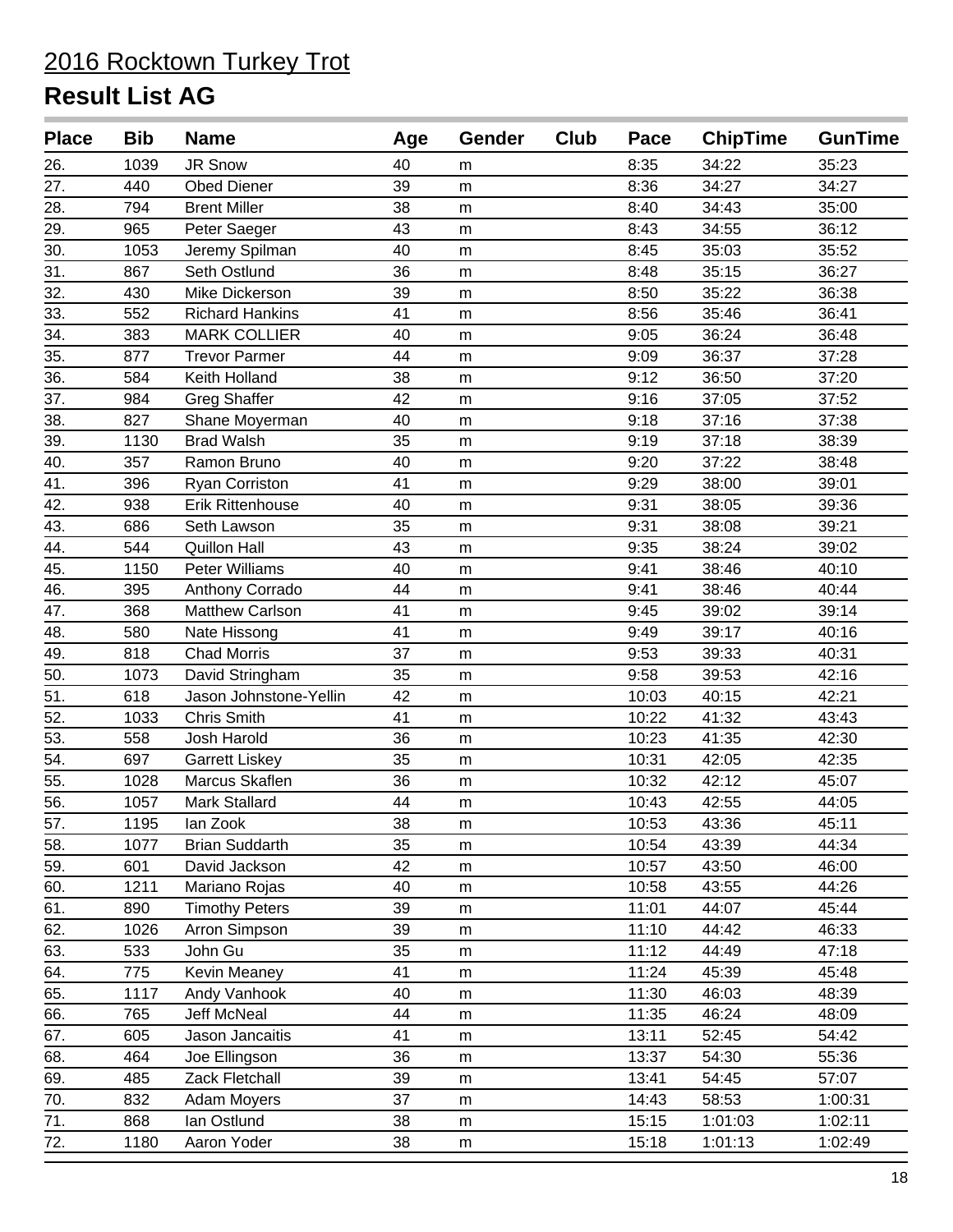| <b>Place</b>      | <b>Bib</b> | <b>Name</b>              | Age | <b>Gender</b> | Club | Pace  | <b>ChipTime</b> | <b>GunTime</b> |
|-------------------|------------|--------------------------|-----|---------------|------|-------|-----------------|----------------|
| 73.               | 1114       | Mike Turner              | 39  | m             |      | 15:23 | 1:01:35         | 1:02:43        |
| 74.               | 858        | John Norment             | 35  | m             |      | 15:34 | 1:02:19         | 1:03:55        |
| 75.               | 1124       | Urs von Rotz             | 41  | m             |      | 16:22 | 1:05:31         | 1:07:31        |
| 76.               | 1104       | <b>TREVOR TROUTMAN</b>   | 42  | m             |      | 17:46 | 1:11:07         | 1:11:24        |
| Male 45-54        |            |                          |     |               |      |       |                 |                |
| 1.                | 616        | Greg Jesteadt            | 46  | m             |      | 5:45  | 23:03           | 25:28          |
| 2.                | 1198       | Joe Rudmin               | 49  | m             |      | 6:00  | 24:01           | 24:03          |
| $\overline{3}$ .  | 976        | David Schlechty          | 47  | m             |      | 7:01  | 28:05           | 28:10          |
| $\overline{4}$ .  | 579        | <b>Brian Hinegardner</b> | 49  | m             |      | 7:31  | 30:07           | 30:10          |
| $\overline{5}$ .  | 662        | <b>Bob Kolvoord</b>      | 54  | m             |      | 7:31  | 30:08           | 32:36          |
| $\overline{6}$ .  | 752        | <b>Steve McClay</b>      | 46  | m             |      | 7:35  | 30:24           | 30:34          |
| $\overline{7}$ .  | 918        | Doug Rhodes              | 52  | m             |      | 7:54  | 31:40           | 32:06          |
| 8.                | 1144       | Tim White                | 49  | m             |      | 8:00  | 32:04           | 33:04          |
| 9.                | 1007       | <b>Jeff Shifflett</b>    | 45  | m             |      | 8:01  | 32:05           | 32:38          |
| 10.               | 816        | <b>Chris Moore</b>       | 45  | m             |      | 8:11  | 32:47           | 33:28          |
| 11.               | 1136       | <b>Terry Weaver</b>      | 52  | m             |      | 8:15  | 33:02           | 33:26          |
| 12.               | 1055       | Sean Sprouse             | 46  | m             |      | 8:15  | 33:02           | 33:17          |
| 13.               | 503        | <b>Mike Garber</b>       | 45  | m             |      | 8:18  | 33:13           | 34:25          |
| 14.               | 1064       | <b>Edward Stone III</b>  | 46  | m             |      | 8:19  | 33:19           | 34:05          |
| 15.               | 258        | Devon Anders             | 50  | m             |      | 8:20  | 33:24           | 33:51          |
| 16.               | 1029       | Marty Skladanowski       | 54  | m             |      | 8:31  | 34:07           | 34:30          |
| 17.               | 291        | Gary Baker               | 46  | m             |      | 8:32  | 34:12           | 37:10          |
| 18.               | 1271       | John Stoltzfus           | 45  | m             |      | 8:40  | 34:42           | 34:59          |
| 19.               | 1266       | James Hiter              | 47  | m             |      | 8:45  | 35:04           | 36:45          |
| 20.               | 354        | James Browning           | 52  | m             |      | 8:47  | 35:09           | 36:37          |
| 21.               | 628        | Scott Joyner             | 50  | m             |      | 8:50  | 35:21           | 35:54          |
| 22.               | 421        | <b>Mark Deavers</b>      | 49  | m             |      | 8:59  | 35:57           | 37:28          |
| 23.               | 545        | Mike Ham                 | 54  | m             |      | 9:02  | 36:11           | 38:07          |
| 24.               | 1209       | Tim Weber                | 45  | m             |      | 9:04  | 36:17           | 37:03          |
| 25.               | 1067       | Chris Stoneham           | 52  | m             |      | 9:06  | 36:26           | 37:43          |
| $\overline{26}$ . | 626        | Stuart Jordan            | 47  | m             |      | 9:44  | 38:59           | 39:33          |
| 27.               | 981        | brian selders            | 52  | m             |      | 9:45  | 39:01           | 41:45          |
| 28.               | 282        | Harry Atwood             | 53  | m             |      | 9:52  | 39:31           | 40:15          |
| 29.               | 885        | Andrew Pearson           | 52  | m             |      | 9:58  | 39:53           | 40:55          |
| 30.               | 680        | Phil Landes              | 53  | m             |      | 10:01 | 40:07           | 41:34          |
| 31.               | 792        | Jay Miller               | 53  | m             |      | 10:05 | 40:21           | 41:25          |
| 32.               | 327        | Nathan Bonora            | 52  | m             |      | 10:09 | 40:40           | 41:00          |
| 33.               | 896        | Dino Pignotti            | 47  | m             |      | 10:10 | 40:43           | 42:58          |
| 34.               | 714        | John Long                | 54  | m             |      | 10:28 | 41:53           | 43:39          |
| 35.               | 596        | David Hunter             | 53  | m             |      | 10:36 | 42:26           | 44:27          |
| 36.               | 969        | <b>Ben Sandel</b>        | 52  | m             |      | 10:36 | 42:28           | 44:40          |
| 37.               | 934        | Jimmie Ritchie           | 54  | m             |      | 10:42 | 42:51           | 42:58          |
| 38.               | 315        | <b>Tim Bill</b>          | 48  | m             |      | 10:56 | 43:46           | 45:22          |
| 39.               | 274        | <b>Greg Arehart</b>      | 45  | m             |      | 10:56 | 43:46           | 46:23          |
| 40.               | 1000       | Mark Shickel             | 53  | m             |      | 11:07 | 44:30           | 46:39          |
| 41.               | 967        | george salcedo           | 50  | m             |      | 11:21 | 45:25           | 45:27          |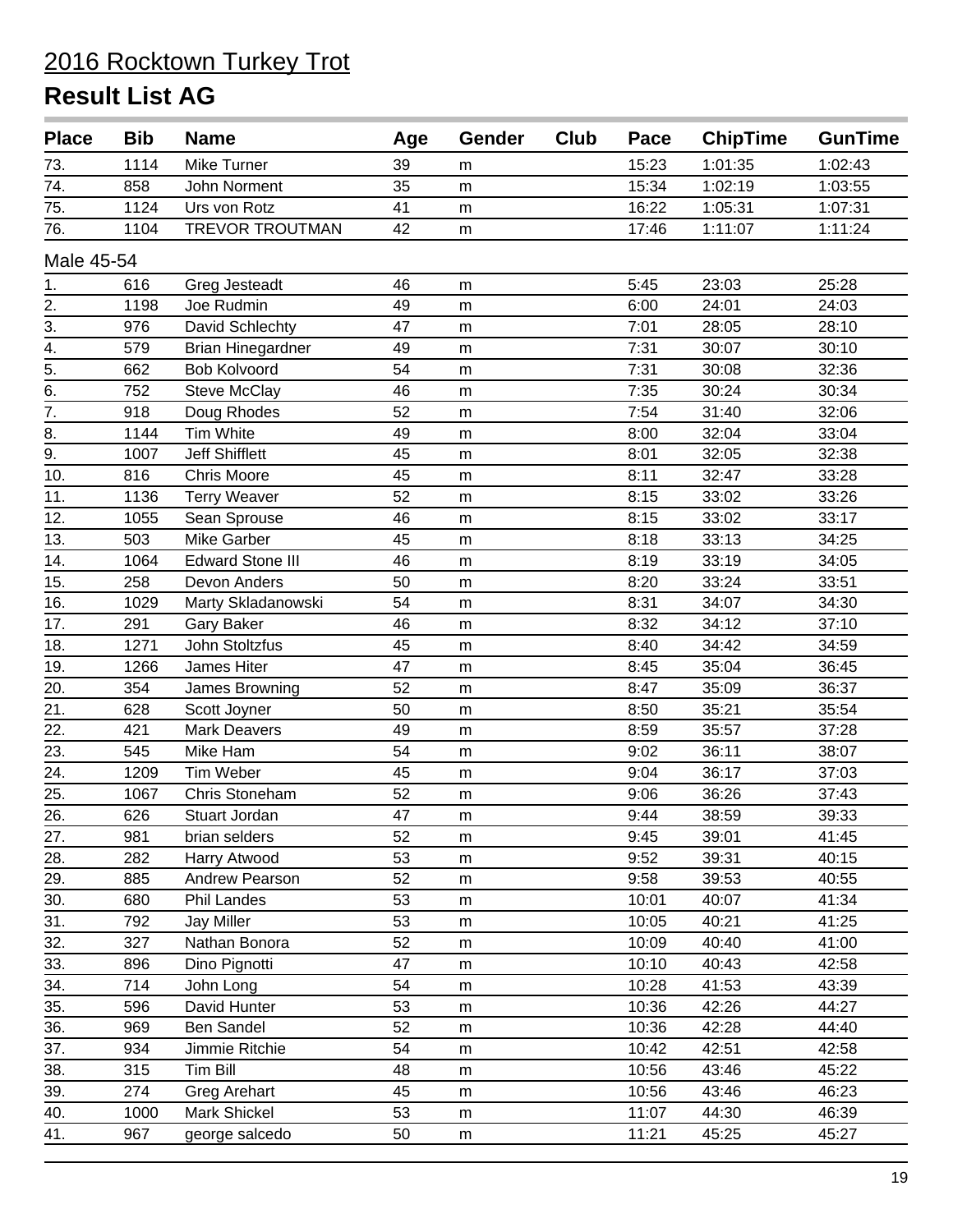| <b>Place</b>      | <b>Bib</b> | <b>Name</b>           | Age | <b>Gender</b> | Club | Pace  | <b>ChipTime</b> | <b>GunTime</b> |
|-------------------|------------|-----------------------|-----|---------------|------|-------|-----------------|----------------|
| 42.               | 347        | Missy Brown           | 48  | m             |      | 11:29 | 46:00           | 47:29          |
| 43.               | 769        | Lee McNeely           | 49  | m             |      | 12:44 | 50:57           | 52:14          |
| 44.               | 717        | Aaron Ludwig          | 46  | m             |      | 14:10 | 56:42           | 57:22          |
| 45.               | 317        | Matt Bingay           | 47  | m             |      | 14:50 | 59:22           | 1:01:05        |
| 46.               | 694        | Lynn Lilly            | 48  | m             |      | 15:15 | 1:01:01         | 1:01:14        |
| 47.               | 695        | Dolly Lilly           | 50  | m             |      | 15:34 | 1:02:19         | 1:02:30        |
| 48.               | 702        | <b>Russell Lockey</b> | 54  | m             |      | 16:38 | 1:06:36         | 1:09:29        |
| 49.               | 742        | Michael May           | 45  | m             |      | 17:13 | 1:08:53         | 1:11:16        |
| 50.               | 898        | Pete Poirot           | 50  | m             |      | 19:17 | 1:17:09         | 1:17:20        |
| Male 55-64        |            |                       |     |               |      |       |                 |                |
| 1.                | 342        | Scot Bromann          | 57  | m             |      | 6:54  | 27:39           | 27:41          |
| $\frac{2}{3}$ .   | 1036       | <b>Jeff Smith</b>     | 58  | m             |      | 6:57  | 27:50           | 29:32          |
|                   | 1243       | Johann Zimmermann     | 60  | m             |      | 7:05  | 28:23           | 28:28          |
| $\overline{4}$ .  | 732        | <b>Bill Markunas</b>  | 56  | m             |      | 7:16  | 29:05           | 29:05          |
| $\overline{5}$ .  | 279        | Tony Atkinson         | 56  | m             |      | 8:01  | 32:06           | 32:49          |
| $\overline{6}$ .  | 610        | Joseph Jerlinski      | 61  | m             |      | 8:15  | 33:04           | 33:31          |
| 7.                | 343        | Chip Bromann          | 58  | m             |      | 8:18  | 33:16           | 34:48          |
| 8.                | 795        | MICHAEL MILLER        | 61  | m             |      | 8:30  | 34:02           | 34:27          |
| $\overline{9}$ .  | 759        | Tom McKenzie          | 57  | m             |      | 8:36  | 34:25           | 35:20          |
| 10.               | 1169       | Andy Wood             | 58  | m             |      | 8:48  | 35:13           | 35:28          |
| 11.               | 1160       | <b>Richard Wilson</b> | 64  | m             |      | 8:50  | 35:24           | 37:10          |
| 12.               | 648        | Alan Kirk             | 57  | m             |      | 9:09  | 36:40           | 38:43          |
| 13.               | 277        | Rodney Arthur         | 60  | m             |      | 9:10  | 36:44           | 37:45          |
| $\overline{14}$ . | 632        | Glen Kauffman         | 55  | m             |      | 9:48  | 39:14           | 39:44          |
| 15.               | 865        | <b>Fred Ostlund</b>   | 64  | m             |      | 10:18 | 41:14           | 43:37          |
| 16.               | 1102       | Joe Travers           | 59  | m             |      | 11:40 | 46:42           | 46:59          |
| 17.               | 1115       | <b>Bill Vance</b>     | 57  | m             |      | 12:49 | 51:17           | 52:33          |
| 18.               | 1234       | David Hamilton        | 62  | m             |      | 13:08 | 52:36           | 54:18          |
| 19.               | 809        | Keenan Moore          | 58  | m             |      | 13:36 | 54:27           | 55:26          |
| 20.               | 1181       | Steve Yoder           | 60  | m             |      | 14:46 | 59:05           | 1:00:46        |
| 21.               | 990        | Don Shank             | 59  | m             |      | 14:52 | 59:29           | 1:00:55        |
| 22.               | 987        | Ken Shank             | 56  | m             |      | 14:52 | 59:30           | 1:00:55        |
| 23.               | 1235       | Chris Arndt           | 61  | m             |      | 15:46 | 1:03:07         | 1:04:29        |
| $\overline{24}$ . | 1164       | <b>Rick Witherow</b>  | 60  | m             |      | 15:51 | 1:03:28         | 1:04:15        |
| 25.               | 750        | <b>Gary McBride</b>   | 60  | m             |      | 16:24 | 1:05:38         | 1:07:26        |
| 26.               | 1069       | <b>Bilol Strang</b>   | 64  | m             |      | 16:27 | 1:05:50         | 1:08:06        |
| 27.               | 745        | Jim Maynard           | 58  | m             |      | 16:43 | 1:06:53         | 1:08:58        |
| 28.               | 721        | Mark Lyford           | 58  | m             |      | 17:17 | 1:09:11         | 1:10:43        |
| Male 65+          |            |                       |     |               |      |       |                 |                |
| 1.                | 617        | Ed Jesteadt           | 72  | m             |      | 6:49  | 27:17           | 29:47          |
| 2.                | 379        | <b>Bob Coakley</b>    | 67  | m             |      | 9:19  | 37:20           | 38:34          |
| 3.                | 882        | <b>Steve Parsons</b>  | 71  | m             |      | 9:23  | 37:33           | 40:01          |
| 4.                | 524        | Clif Goodwin          | 69  | m             |      | 9:41  | 38:46           | 40:51          |
| 5.                | 384        | Mark Collier          | 65  | m             |      | 10:57 | 43:49           | 46:40          |
| $rac{6}{7}$       | 309        | mark berger           | 71  | m             |      | 11:26 | 45:46           | 47:31          |
|                   | 466        | Henry Elsea           | 69  | m             |      | 15:02 | 1:00:10         | 1:02:47        |